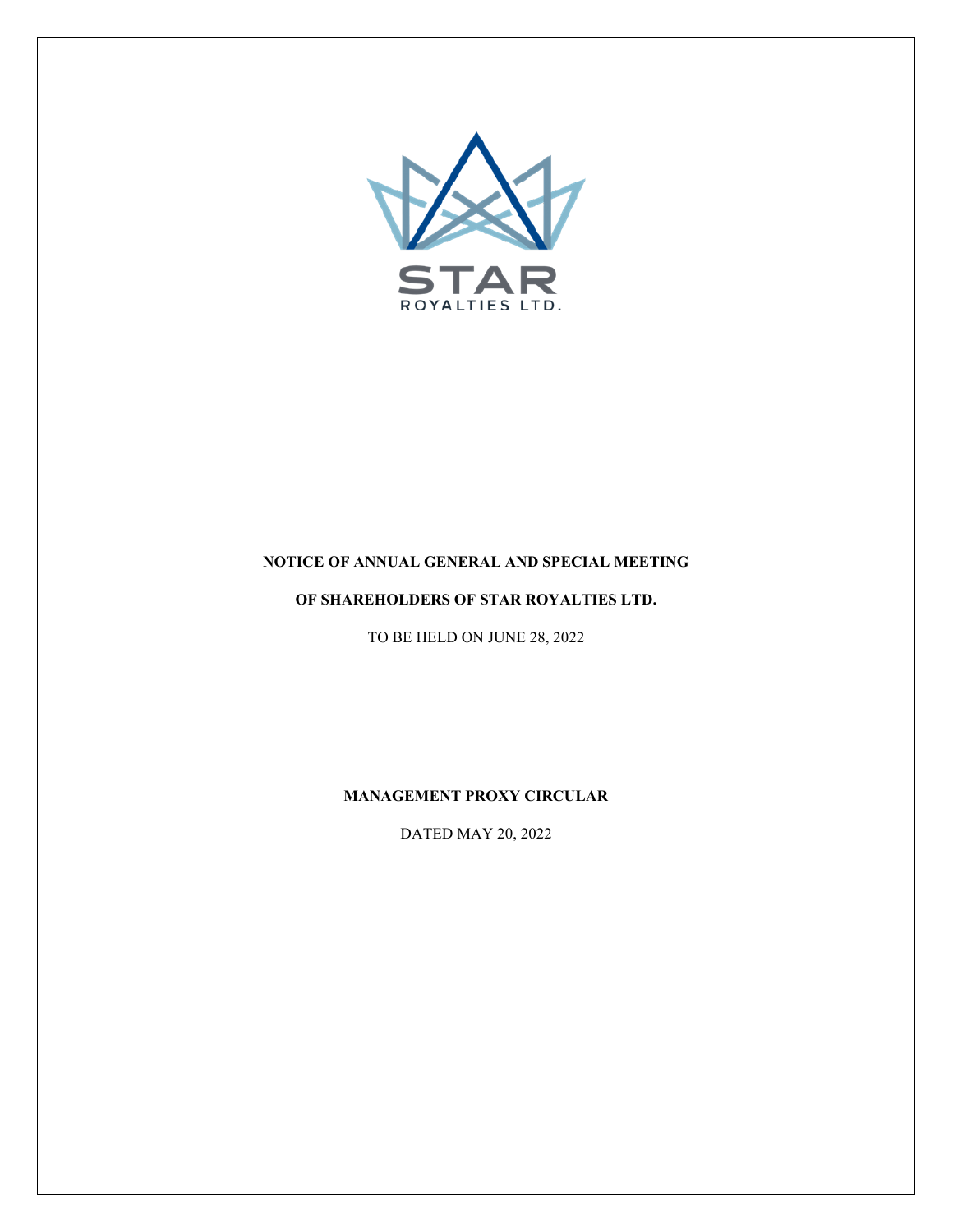## **STAR ROYALTIES LTD.**

## **NOTICE OF ANNUAL GENERAL AND SPECIAL MEETING OF SHAREHOLDERS**

**NOTICE IS HEREBY GIVEN** that the annual general and special meeting (the "**Meeting**") of the holders (the "**Shareholders**") of common shares (the "**Common Shares**") of Star Royalties Ltd. (the "**Company**") will be held on June 28, 2022 at 2:00 p.m. (Toronto time). Due to the ongoing novel coronavirus epidemic ("**COVID-19**"), the Meeting will be a virtual only meeting. Shareholders can access the Meeting by the following link [https://virtual](https://virtual-meetings.tsxtrust.com/1363)[meetings.tsxtrust.com/1363.](https://virtual-meetings.tsxtrust.com/1363) The Meeting is being held for the following purposes (which are further described in the Company's management proxy circular (the "**Circular**") available on SEDAR at www.sedar.com):

- 1. to receive the audited annual financial statements of the Company for the financial year ended December 31, 2021, together with the report of the auditor's thereon;
- 2. to elect the directors of the Company until the next annual general meeting of Shareholders. For more information, see "*Matters to be Considered at the Meeting – Election of Directors*" in the Circular;
- 3. to consider and, if deemed advisable, pass, with or without variation a resolution, the full text of which is set forth herein, to re-approve the Company's equity incentive compensation plan. For more information, see "*Matters to be Considered at the Meeting – Approval of Omnibus Plan*" in the Circular;
- 4. to appoint KPMG LLP as auditor of the Company for the ensuing year and to authorize the directors of the Company to approve the remuneration of the auditor. For more information, see "*Matters to be Considered at the Meeting – Appointment of Auditor*" in the Circular; and
- 5. to transact such other business as may properly be brought before the Meeting or any adjournment thereof.

Shareholders should refer to the Circular for more detailed information with respect to the matters to be considered at the Meeting.

**A registered Shareholder may attend the Meeting in person (online) or may be represented by proxy. Shareholders unable to attend the Meeting or any adjournment or adjournments thereof in person (online) are requested to date, sign and return the accompanying instrument of proxy ("Instrument of Proxy") for use at the Meeting or any adjournment or adjournments thereof**. To be effective, the Instrument of Proxy must be mailed so as to reach or be deposited with TSX Trust Company, Attention: Proxy Department, 301 – 100 Adelaide Street West, Toronto ON M5H 4H1, not later than forty-eight (48) hours (excluding Saturdays, Sundays and statutory holidays in the City of Toronto, Ontario) prior to the time set for the Meeting or any adjournment or adjournments thereof.

If you are not a registered Shareholder and received this Notice and the Circular through your broker or another intermediary, please complete and return the accompanying Instrument of Proxy or voting instruction form provided to you by such broker or other intermediary, in accordance with the instructions provided therein.

The Company has elected to use the notice-and-access rules ("**Notice and Access**") under National Instrument 54- 101 – *Communication with Beneficial Owners of Securities of a Reporting Issuer* and National Instrument 51-102 – *Continuous Disclosure Obligations* for distribution of the Meeting materials to Shareholders.

Notice and Access is a set of rules that allows issuers to post electronic versions of its proxy-related materials on SEDAR and on one additional website, rather than mailing paper copies to Shareholders. The Circular, this Notice of Meeting, the form of proxy, the voting instruction form and the Company's annual audited consolidated financial statements for the year ended December 31, 2021 and the related management's discussion and analysis of financial condition and results of operations (the "**Meeting Materials**") are available at [www.starroyalties.com/notice-and-](http://www.starroyalties.com/notice-and-access/)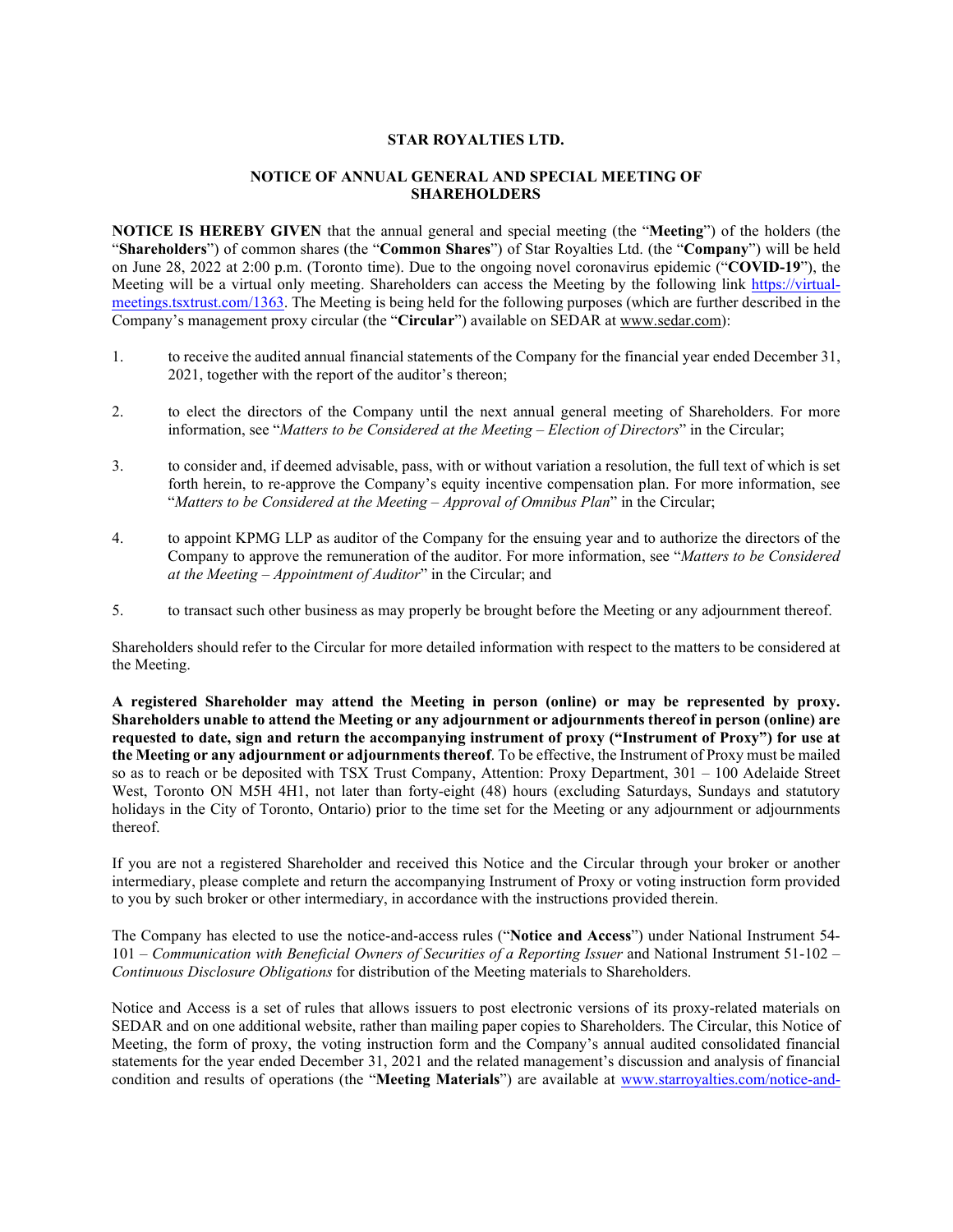[access/](http://www.starroyalties.com/notice-and-access/) and under the Company's profile on SEDAR at www.sedar.com. Shareholders are reminded to review the Meeting Materials before voting.

Shareholders may obtain paper copies of the Meeting Materials, or obtain further information about Notice and Access, by contacting the Company's transfer agent, TSX Trust Company, toll free at 1-866-600-5869 or by email at [tmxeinvestorservices@tmx.com.](mailto:tmxeinvestorservices@tmx.com) A request for paper copies should be received by TSX Trust Company by June 17, 2022 in order to allow sufficient time for the Shareholder to receive the paper copy and return the proxy by its due date.

# **DATED** this 20<sup>th</sup> day of May, 2022. **BY ORDER OF THE BOARD OF DIRECTORS OF**

**Star Royalties Ltd.** (signed) "*Alexandre Pernin*" Chief Executive Officer and Director

**As a result of COVID-19, the Company is proactively implementing measures to prioritize the health and wellbeing of its employees, customers, suppliers, partners, securityholders, communities and other stakeholders. The Company is conscious of its responsibility to help slow the spread of the COVID-19 pandemic and reduce its impact on stakeholders and their health. The Company takes this responsibility seriously. Out of an abundance of caution, to proactively deal with the public health impact of the COVID-19 pandemic and to mitigate risks to the health and safety of stakeholders, the Company holds the Meeting in a virtual-only format, which will be conducted via live webcast. Accordingly, Shareholders will only be able to attend and participate in the Meeting online via live webcast**.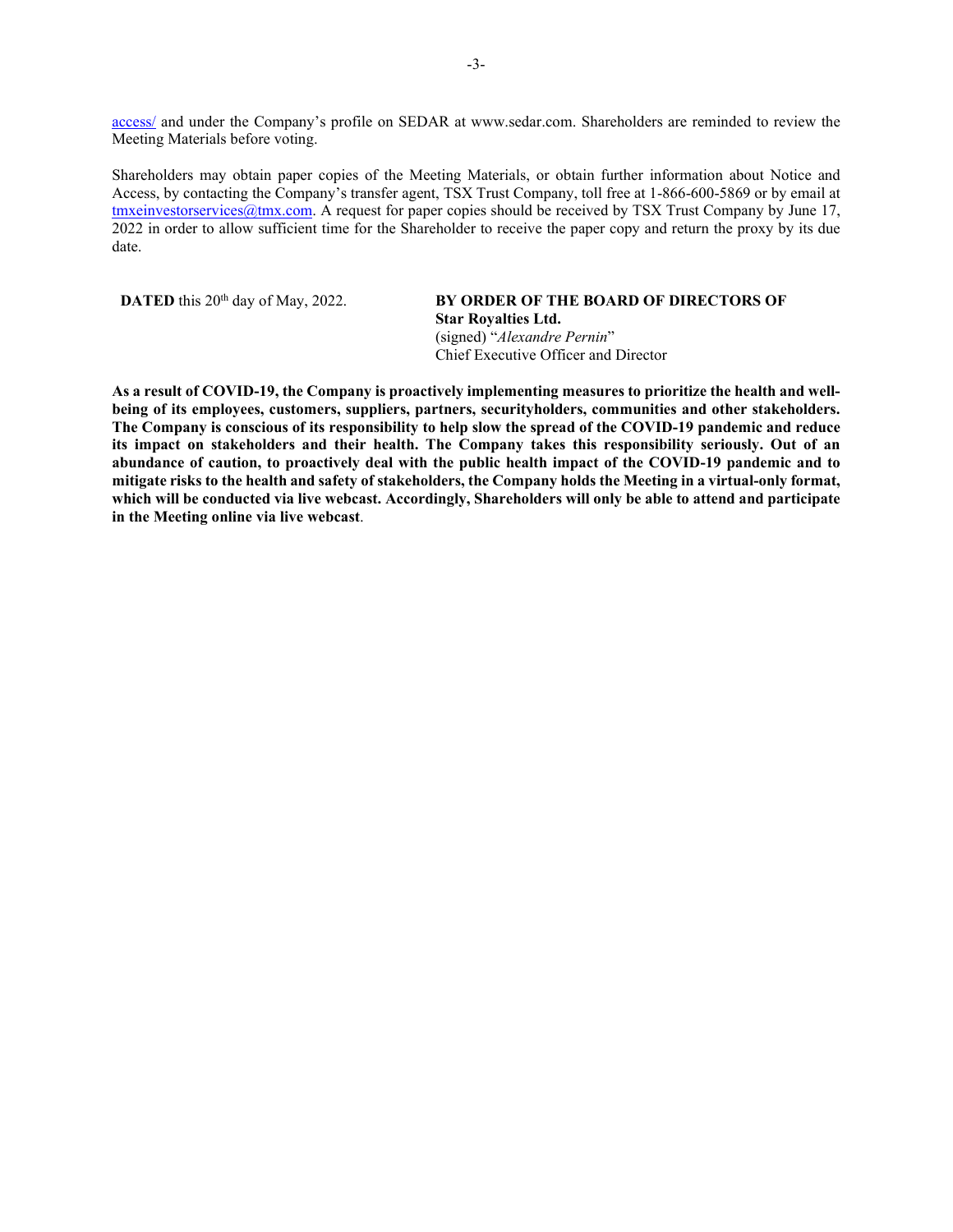#### **STAR ROYALTIES LTD.**

#### **ANNUAL GENERAL AND SPECIAL MEETING OF SHAREHOLDERS**

# **JUNE 28, 2022**

# **TO BE HELD VIRTUALLY**

## **MANAGEMENT PROXY CIRCULAR**

#### **GENERAL INFORMATION RESPECTING THE MEETING**

## *Solicitation of Proxies*

This management proxy circular ("**Circular**") is furnished in connection with the solicitation of proxies by the management of Star Royalties Ltd. (the "**Company**"), to be used at the annual general and special meeting ("**Meeting**") of holders ("**Shareholders**") of common shares ("**Common Shares**") of the Company, to be held on June 28, 2022, at 2:00 p.m. (Toronto time) via <https://virtual-meetings.tsxtrust.com/1363> or at any adjournment thereof for the purposes set out in the accompanying notice of meeting ("**Notice of Meeting**"). References in this Circular to the Meeting include any adjournment or adjournments thereof. It is expected that the solicitation will be primarily by mail; however, proxies may also be solicited by certain officers, directors and regular employees of the Company by telephone, electronic mail, telecopier or personally. These individuals will receive no compensation for such solicitation other than their regular fees or salaries, if any. The cost of solicitation by management will be borne directly by the Company.

The board of directors of the Company ("**Board**") has set the close of business on May 9, 2022 as the date of record ("**Record Date**") for the determination of the registered holders of Common Shares entitled to receive notice of and vote at the Meeting. Duly completed and executed proxies must be received by TSX Trust Company, Attention: Proxy Department, 301 – 100 Adelaide Street West, Toronto ON M5H 4H1, not later than forty-eight (48) hours (excluding Saturdays, Sundays and statutory holidays in the City of Toronto, Ontario) prior to the time set for the Meeting or any adjournment or adjournments thereof.

Unless otherwise stated, the information contained in this Circular is as of the Record Date.

The Company is sending the Meeting materials to Shareholders using the notice-and-access rules ("**Notice and Access**") under National Instrument 54-101 – *Communication with Beneficial Owners of Securities of a Reporting Issuer* and National Instrument 51-102 – *Continuous Disclosure Obligations*. Notice and Access is a set of rules that allows issuers to post electronic versions of its proxy-related materials on SEDAR and on one additional website, rather than mailing paper copies to shareholders. Shareholders will still receive a hard copy of the Notice of Meeting and form of proxy or voting instruction form, as the case may be, and may choose to receive a hard copy of the other Meeting materials. The Meeting materials are available online at www.starroyalties.com/notice-and-access/ and under the Company's profile on the System for Electronic Document Analysis and Retrieval ("**SEDAR**") a[t www.sedar.com.](http://www.sedar.com/) 

Shareholders may obtain paper copies of the Meeting Materials, or obtain further information about Notice and Access, by contacting the Company's transfer agent, TSX Trust Company, toll free at 1-866-600-5869 or by email at tsxtis@tmx.com. A request for paper copies should be received by TSX Trust Company by June 17, 2022 in order to allow sufficient time for the Shareholder to receive the paper copy and return the proxy by its due date.

Shareholders are reminded to review the Meeting materials before voting. Although it is expected that the solicitation of proxies will be primarily by mail, proxies and voting instructions may also be solicited personally or by telephone, facsimile, email or other contact by directors, officers and employees of the Company. The solicitation of proxies by this Circular is being made by or on behalf of the management of the Company and the Company will bear all costs of this solicitation.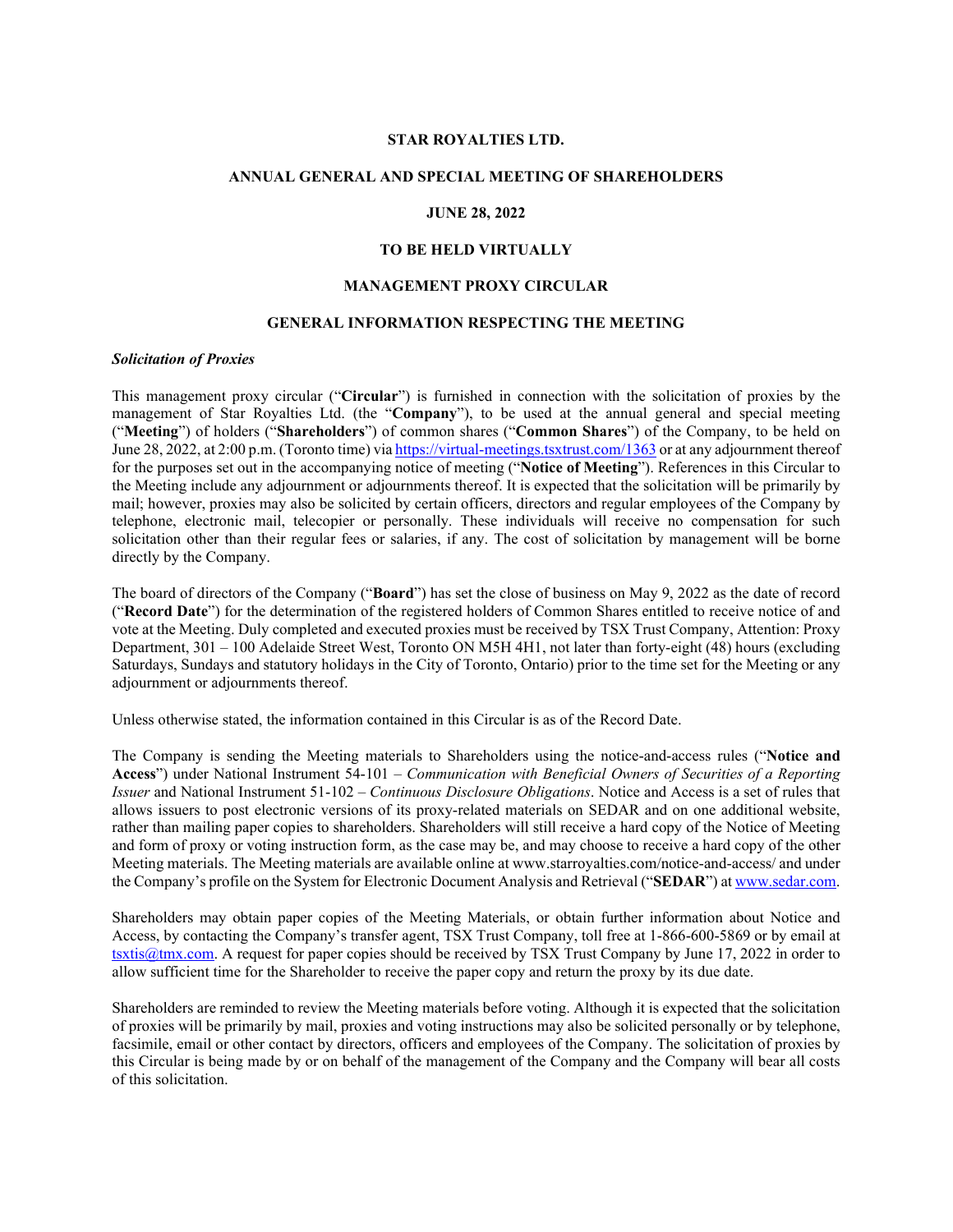Shareholders may also obtain proxies online at www.starroyalties.com. In accordance with applicable laws, arrangements have been made with brokerage houses and other intermediaries, clearing agencies, custodians, nominees and fiduciaries to forward solicitation materials to the beneficial owners of the Common Shares held of record by such persons and the Company may reimburse such persons for reasonable fees and disbursements incurred by them in doing so.

# *Voting of Proxies by Registered Shareholders*

The Common Shares represented by the accompanying instrument of proxy ("**Instrument of Proxy**") if the same is properly executed and is received at the offices of TSX Trust Company, Attention: Proxy Department, 301 – 100 Adelaide Street West, Toronto ON M5H 4H1, not later than forty-eight (48) hours (excluding Saturdays, Sundays and statutory holidays in the City of Toronto, Ontario) prior to the time set for the Meeting or any adjournment or adjournments thereof, will be voted at the Meeting, and, where a choice is specified in respect of any matter to be acted upon, will be voted or withheld from voting, as the case may be, in accordance with the specification made. **In the absence of such specification, Instruments of Proxy in favour of management will be voted in favour of all resolutions described herein. The Instrument of Proxy also confers discretionary authority upon the persons named therein with respect to amendments or variations to matters identified in the Notice of Meeting and with respect to other matters which may properly come before the Meeting.** At the time of printing of this Circular, management knows of no such amendments, variations or other matters to come before the Meeting. However, if any other matters that are not now known to management should properly come before the Meeting, the Instrument of Proxy will be voted on such matters in accordance with the best judgment of the named proxies.

# *Appointment and Revocation of Proxies by Registered Shareholders*

The persons named in the Instrument of Proxy have been selected by the Board and have indicated their willingness to represent as proxy the Shareholder who appoints them. **A Shareholder wishing to appoint some other person, who need not be a Shareholder, to represent them at the Meeting, may do so by inserting such person's name in the blank space provided in the Instrument of Proxy or by completing another proper Instrument of Proxy and, in either case, depositing the completed and executed Instrument of Proxy at the offices of TSX Trust Company, Attention: Proxy Department, 301 – 100 Adelaide Street West, Toronto ON M5H 4H1, not later than forty-eight (48) hours (excluding Saturdays, Sundays and statutory holidays in the City of Toronto, Ontario) prior to the time set for the Meeting or any adjournment or adjournments thereof**. A Shareholder forwarding the Instrument of Proxy may indicate the manner in which the appointee is to vote with respect to any specific item, by checking the appropriate space in the Instrument of Proxy. If the Shareholder giving the Instrument of Proxy wishes to confer a discretionary authority with respect to any item of business, then the space opposite the item is to be left blank. The Common Shares represented by the Instrument of Proxy submitted by a Shareholder will be voted in accordance with the directions, if any, set forth in the Instrument of Proxy.

An Instrument of Proxy given pursuant to this solicitation may be revoked by an instrument in writing executed by a Shareholder or by a Shareholder's attorney duly authorized in writing or, if the Shareholder is a body corporate, under its corporate seal or, by a duly authorized officer or attorney and deposited at the offices of the transfer agent, TSX Trust Company, Attention: Proxy Department, 301 – 100 Adelaide Street West, Toronto ON M5H 4H1, at any time up to and including the last business day preceding the day of the Meeting or with the Chairperson of the Meeting on the day of the Meeting or in any other manner permitted by applicable law. Such instrument will not be effective with respect to any matter on which a vote has already been cast pursuant to such Instrument of Proxy.

# *Voting by Non-Registered Shareholders*

If you are a not a registered Shareholder ("**Non-Registered Shareholder**") of the Company and received the Notice of Meeting and this Circular through your broker or through another intermediary (an "**Intermediary**", which include, among other entities and individuals, banks, trust companies, securities dealers or brokers and trustees or administrators of self-administered registered retirement savings plans, registered retirement income funds, registered education savings plans and similar plans), please complete and return the Instrument of Proxy or voting instruction form ("**VIF**") provided to you by such broker or other Intermediary, in accordance with the instructions provided therein.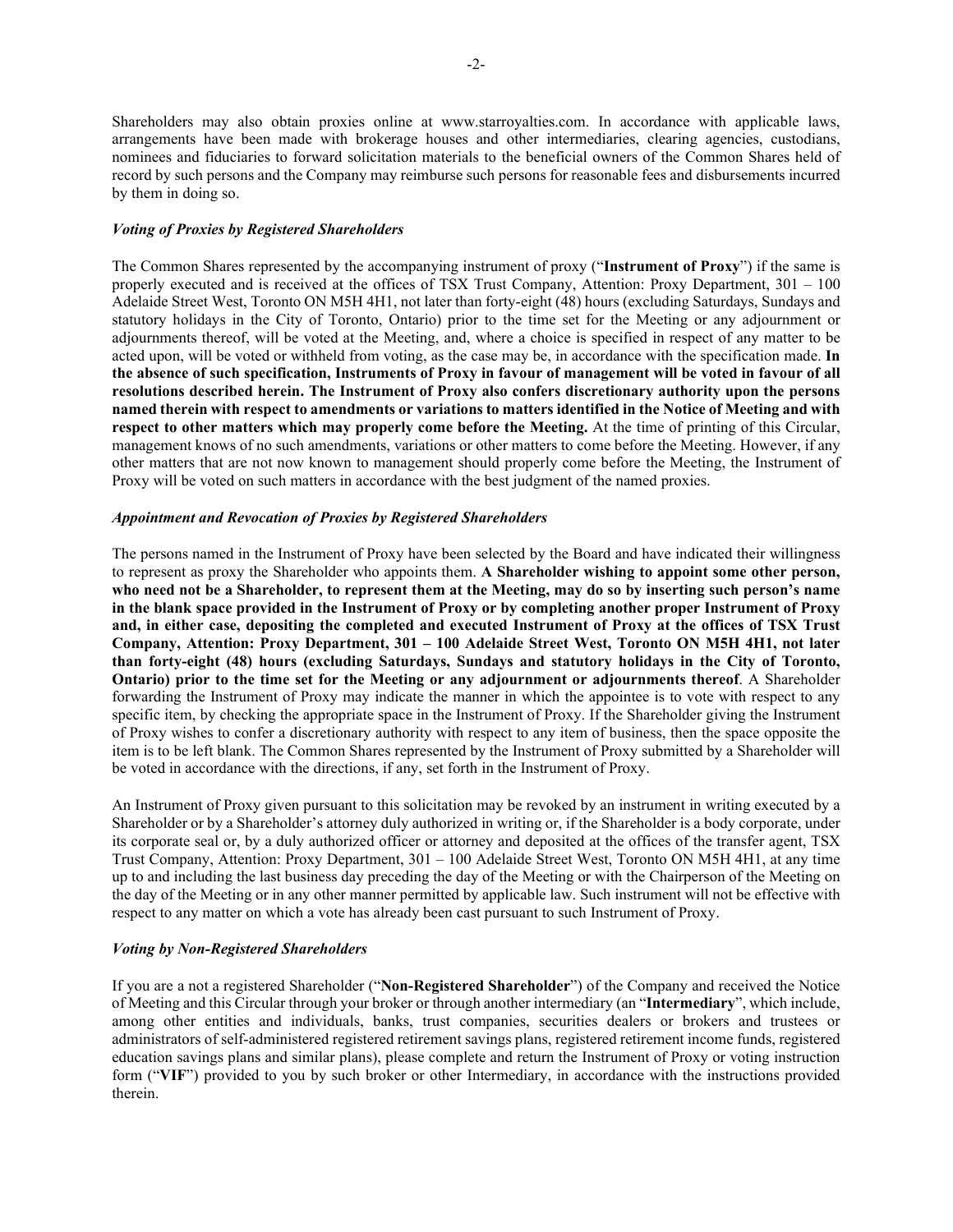Only registered Shareholders or the persons they appoint as their proxies are permitted to vote at the Meeting. Most Shareholders are Non-Registered Shareholders because the Common Shares they own are not registered in their names but are instead registered in the name of the brokerage firm, bank or trust company through which they purchased the shares. Common Shares beneficially owned by a Non-Registered Shareholder are registered either: (i) in the name of an Intermediary that the Non-Registered Shareholder deals with in respect of the Common Shares; or (ii) in the name of a clearing agency such as CDS & Co. (the registration name of The Canadian Depositary for Securities Limited ("**CDS**")) of which the Intermediary is a participant.

Common Shares held by Intermediaries and their nominees can only be voted (for or against resolutions) upon the instructions of the Non-Registered Shareholder. Without specific instructions, the Intermediary or their nominee is prohibited from voting Common Shares for their clients. Each Non-Registered Shareholder should therefore ensure that voting instructions are communicated to the appropriate person well in advance of the Meeting.

National Instrument *54-101 - Communication with Beneficial Owners of Securities of a Reporting Issuer* ("**NI 54- 101**") requires brokers and other Intermediaries to seek voting instructions from Non-Registered Shareholders in advance of Shareholders' meetings. The various brokers and other Intermediaries have their own mailing procedures and provide their own return instructions to clients, which should be carefully followed by Non-Registered Shareholders to ensure their Common Shares are voted at the Meeting. The VIF supplied to a Non-Registered Shareholder by its broker (or the agent of the broker) is substantially similar to the Instrument of Proxy provided directly to registered Shareholders by the Company. However, its purpose is limited to instructing the registered Shareholder (i.e., the broker or agent of the broker) how to vote on behalf of the Non-Registered Shareholder. In Canada, the vast majority of brokers now delegate responsibility for obtaining instructions from clients to Broadridge Financial Services, Inc. ("**Broadridge**"). Broadridge typically prepares a machine readable VIFs, mails those forms to Non-Registered Shareholders and asks Non-Registered Shareholders to return the VIFs to Broadridge, or otherwise communicate voting instructions to Broadridge (by way of the Internet or telephone, for example). Broadridge then tabulates the results of all instructions received and provides appropriate instructions respecting the voting of shares to be represented at the Meeting. **A Non-Registered Shareholder who receives a Broadridge VIF cannot use it to vote Common Shares directly at the Meeting. The VIFs must be returned to Broadridge (or instructions respecting the voting of Common Shares must otherwise be communicated to Broadridge) well in advance of the Meeting in order to have the Common Shares voted.** If you have any questions respecting the voting of Common Shares held through a broker or other Intermediary, please contact that broker or other Intermediary for assistance.

Although a Non-Registered Shareholder may not be recognized directly at the Meeting for the purposes of voting Common Shares registered in the name of their broker, a Non-Registered Shareholder may attend the Meeting as proxyholder for the registered Shareholder and vote the Common Shares in that capacity. **Non-Registered Shareholders who wish to attend the Meeting and indirectly vote their Common Shares as proxyholder for the registered Shareholder, should enter their own names in the blank space on the VIF and return it to their broker (or the broker's agent) in accordance with the instructions provided by such broker.**

There are two categories of Non-Registered Shareholders: (i) objecting beneficial owners ("**OBO**") – those who object to their name being made known to the issuer of securities which they own; and (ii) non-objecting beneficial owners ("**NOBOs**") – those who do not object to the issuer of the securities they own knowing who they are.

## *NOBOs*

The Company has decided to take advantage of those provisions of NI 54-101 that permit it to directly deliver proxyrelated materials to NOBOs of the Company who have not waived the right to receive such materials. As a result, NOBOs can expect to receive a scannable VIF, together with this Circular, from TSX Trust Company. VIFs are to be completed and returned to TSX Trust Company following the instructions provided in the form. TSX Trust Company will tabulate the results of the VIFs received from NOBOs and provide appropriate instructions at the Meeting with respect to the Common Shares represented by the VIFs received by it. Should a NOBO of the Company wish to vote at the Meeting in person (online), the NOBO must, as set forth in the VIF, request an Instrument of Proxy from TSX Trust Company that will grant the NOBO the right to attend the Meeting and vote in person (online). NOBOs of the Company that wish to change their vote must, in sufficient time in advance of the Meeting, contact TSX Trust Company to change their vote.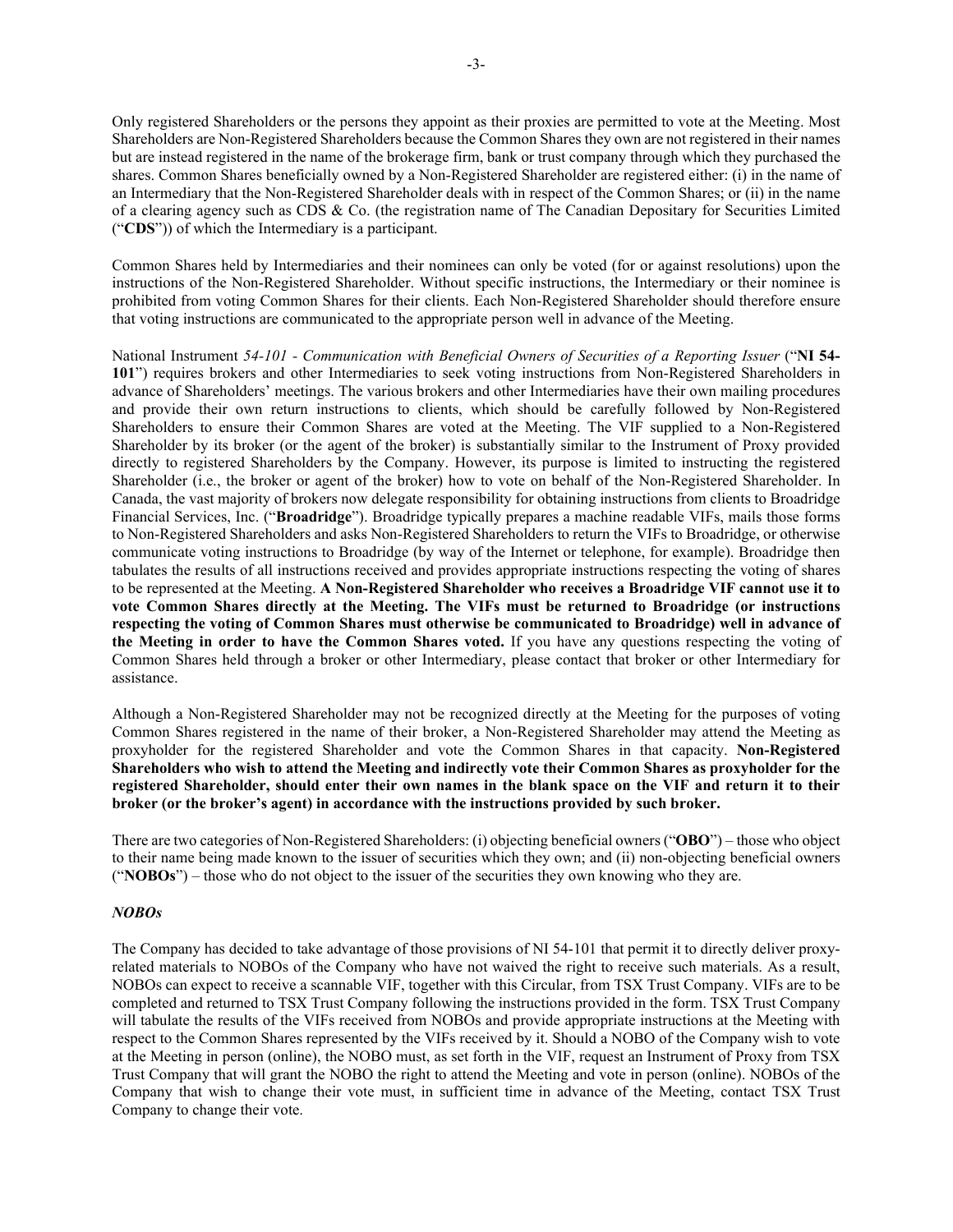If you are a NOBO and the Company or its agent has sent the Notice of Meeting and this Circular directly to you, your name, address and information about your holdings of securities have been obtained in accordance with applicable securities regulatory requirements from the Intermediary holding the securities on your behalf. By choosing to send such materials to you directly, the Company (and not the Intermediary holding on your behalf) has assumed responsibility for (i) delivering them to you and (ii) executing your proper voting instructions. Please return your voting instructions as specified in the request for voting instructions.

# *OBOs*

In accordance with the requirements of NI 54-101, copies of the Notice of Meeting and this Circular have been distributed to the clearing agencies and Intermediaries for distribution to OBOs. Intermediaries are required to forward the Notice of Meeting and this Circular to OBOs unless the OBO has waived the right to receive them. Very often, Intermediaries will use service companies to forward proxy material to OBOs. With the Notice of Meeting and this Circular, Intermediaries or their service companies should provide OBOs with a VIF which, when properly completed and signed by such OBO and returned to the Intermediary or its service company, will constitute voting instructions which the Intermediary must follow. The purpose of this procedure is to permit OBOs to direct the voting of the Common Shares that they beneficially own. Should an OBO wish to vote at the Meeting in person (online), the OBO should follow the procedure in the VIF and request a form which will grant the OBO the right to attend the Meeting and vote in person (online). OBOs should carefully follow the instructions of their Intermediary, including those regarding when and where the completed VIF is to be delivered. OBOs who wish to change their vote must, in sufficient time in advance of the Meeting, arrange with their respective Intermediaries to change their vote and, if necessary, revoke their VIF in accordance with the revocation procedures set out above.

The Company does not intend to pay for Intermediaries to deliver proxy-related materials or Form 54-101F7 – *Request for Voting Instructions Made by Intermediary* to OBOs and as such, OBOs will not receive such materials unless their Intermediary assumes the costs thereof.

All references to Shareholders in this Circular and the Instrument of Proxy and Notice of Meeting, are references to registered Shareholders of the Company unless specifically otherwise stated.

All references to "\$" or "dollar" in this Circular are presented in Canadian dollars unless specifically stated otherwise.

# **VOTING AT THE VIRTUAL MEETING**

The Meeting will be hosted virtually via live audio webcast at:

**Meeting ID:** 1363 URL: https://virtual-meetings.tsxtrust.com/1363

Registered Shareholders entitled to vote at the Meeting may attend and vote at the Meeting virtually by following the steps listed below:

- 1. Type in <https://virtual-meetings.tsxtrust.com/1363> on your browser at least 15 minutes before the Meeting starts.
- 2. Click on "**I have a control number**".
- 3. Enter your 12-digit control number (on your proxy form).
- 4. Enter the password: **star2022** (case sensitive).
- 5. When the ballot is opened, click on the "Voting" icon. To vote, simply select your voting direction from the options shown on screen and click **Submit**. A confirmation message will appear to show your vote has been received.

Beneficial Shareholders entitled to vote at the Meeting may vote at the Meeting virtually by following the steps listed below:

- 1. Appoint yourself as proxyholder by writing your name in the space provided on the form of proxy or VIF.
- 2. Sign and send it to your intermediary, following the voting deadline and submission instructions on the VIF.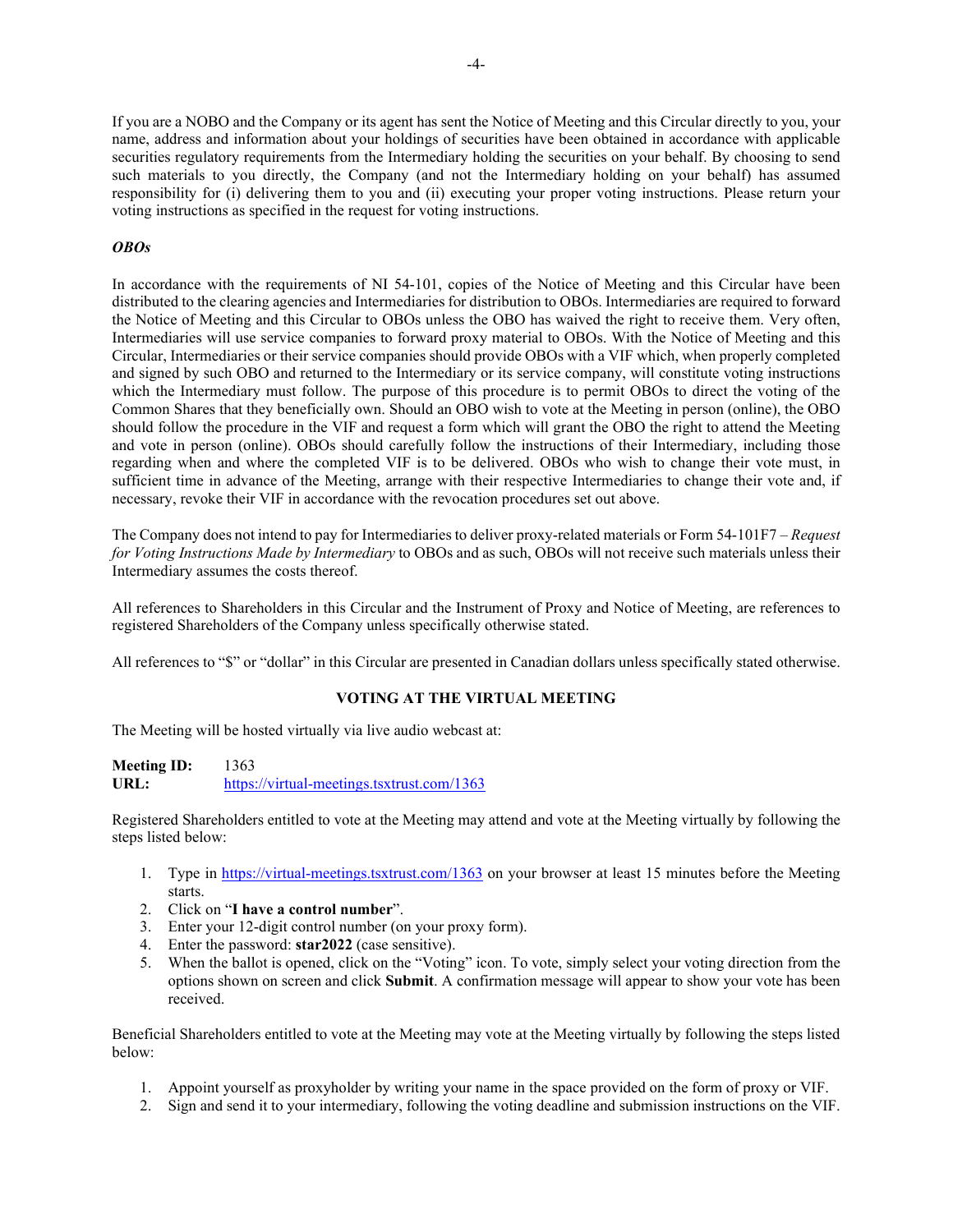- 3. Obtain a control number by contacting TSX Trust Company by emailing tsxtrustproxyvoting@tmx.com the "Request for Control Number" form, which can be found here https://tsxtrust.com/resource/en/75.
- 4. Type in <https://virtual-meetings.tsxtrust.com/1363> on your browser at least 15 minutes before the Meeting starts.
- 5. Click on "**I have a control number**".
- 6. Enter your 12-digit control number (on your proxy form).
- 7. Enter the password: **star2022** (case sensitive).
- 8. When the ballot is opened, click on the "Voting" icon. To vote, simply select your voting direction from the options shown on screen and click **Submit**. A confirmation message will appear to show your vote has been received.

If you are a registered shareholder and you want to appoint someone else (other than the Management nominees) to vote online at the Meeting, you must first submit your proxy indicating who you are appointing. You or your appointee must then register with TSX Trust Company in advance of the Meeting by emailing tsxtrustproxyvoting@tmx.com the "Request for Control Number" form, which can be found here https://tsxtrust.com/resource/en/75.

If you are a non-registered shareholder and want to vote online at the Meeting, you must appoint yourself as proxyholder and register with TSX Trust in advance of the Meeting by emailing tsxtrustproxyvoting@tmx.com the "Request for Control Number" form, which can be found here https://tsxtrust.com/resource/en/75.

Guests can also listen to the Meeting by following the steps below:

- 1. Type in <https://virtual-meetings.tsxtrust.com/1363> on your browser at least 15 minutes before the Meeting starts. Please do not do a Google Search. Do not use Internet Explorer.
- 2. Click on "**I am a Guest**".

If you have any questions or require further information with regard to voting your Shares, please contact TSX Trust Company toll-free in North America at 1-866-600-5869 or by email at tmxeinvestorservices@tmx.com.

# **VOTING SECURITIES AND PRINCIPAL HOLDERS OF VOTING SECURITIES**

The authorized share capital of the Company consists of an unlimited number of Common Shares. As at the Record Date, there were 73,156,806 Common Shares issued and outstanding. Each Common Share entitles the holder thereof to one (1) vote on all matters to be acted upon at the Meeting.

Registered holders of Common Shares as at the close of business on the Record Date are entitled to attend the Meeting and vote their Common Shares (or, if a completed and executed Instrument of Proxy has been delivered to the Company's transfer agent, TSX Trust Company, within the time specified in the Notice of Meeting, to attend and vote at the Meeting by proxy) on the basis of one (1) vote for each Common Share held except to the extent that: (i) such Shareholder transfers their Common Shares after the close of business on the Record Date; and (ii) such transferee, at least ten (10) days prior to the Meeting, produces properly endorsed share certificates to the secretary or transfer agent of the Company or otherwise establishes their ownership of the Common Shares, in which case the transferee may vote those Common Shares at the Meeting.

The Company's by-laws, the quorum for the transaction of business at the meeting consists of one person present and entitled to vote at the meeting that holds or represents by proxy not less than 10% of the votes attached to the outstanding shares of the Company entitled to vote at the meeting.

# *Principal Holders of Voting Securities*

To the knowledge of the Board and the executive officers of the Company, as of the Record Date, the person listed in the table below beneficially owns, controls or directs, directly or indirectly, voting securities of the Company carrying 10% or more of the voting rights attached to all issued and outstanding Common Shares.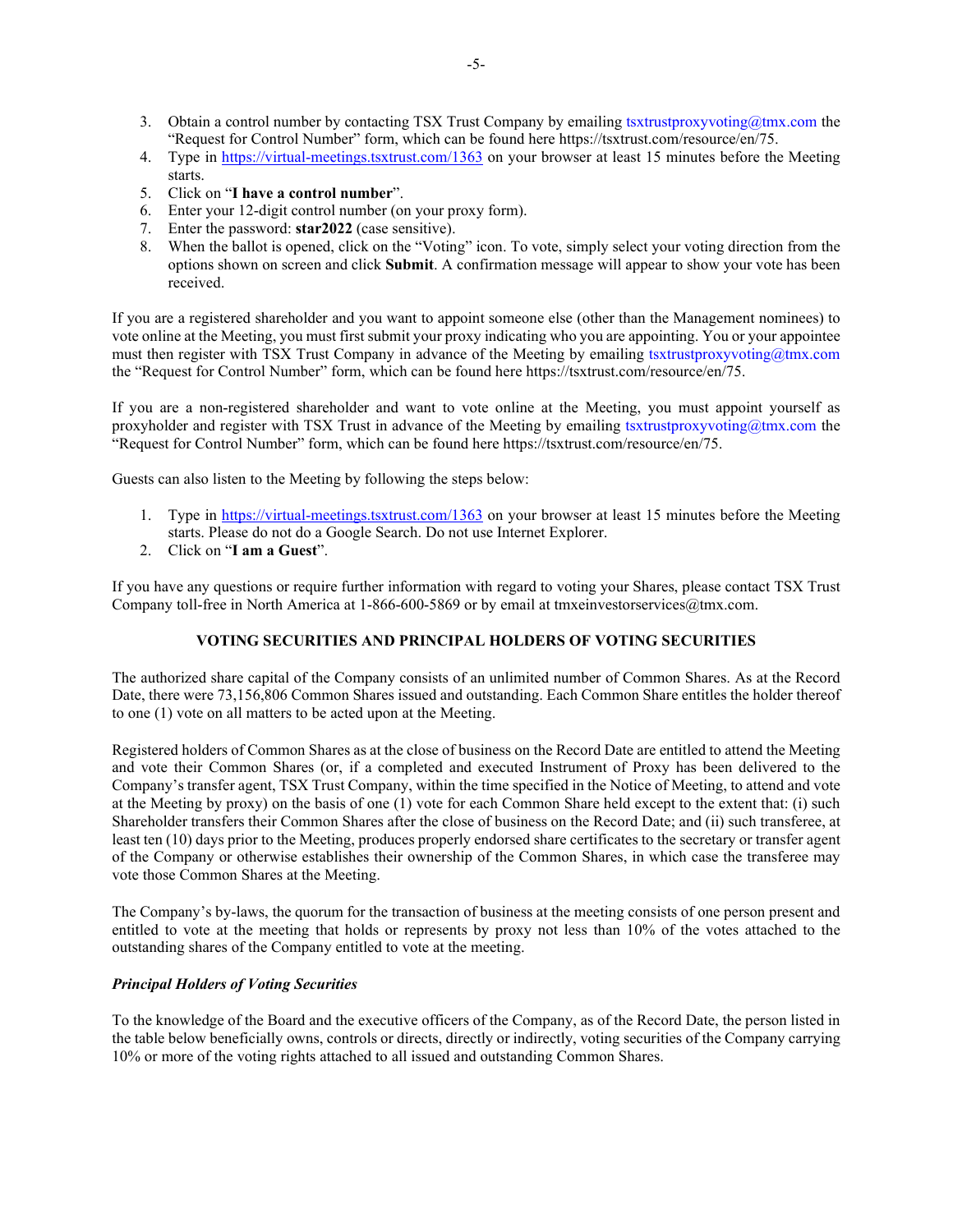| <b>Name of Shareholder</b> | <b>Number of Common Shares</b><br><b>Beneficially Owned, or Controlled</b><br>or Directed.<br>Directly or Indirectly $^{(1)}$ | <b>Approximate Percentage</b><br><b>Holdings of Total Outstanding</b><br><b>Common Shares</b> <sup>(2)</sup> |
|----------------------------|-------------------------------------------------------------------------------------------------------------------------------|--------------------------------------------------------------------------------------------------------------|
| <b>ICM</b> Limited         | 10.151.300                                                                                                                    | 13.88%                                                                                                       |

*Notes:*

- 1. The above information was derived from the shareholder list maintained by the Company's registrar and transfer agent, or from insider and beneficial ownership reports available at www.sedi.com and [www.sedar.com.](http://www.sedar.com/)
- 2. The percentage of outstanding common shares of the Company being calculated on a non-diluted basis as of the date of this Circular.

# **MATTERS TO BE CONSIDERED AT THE MEETING**

# *Financial Statements*

The audited annual financial statements of the Company for the year ended December 31, 2021 and auditor's report thereon ("**Financial Statements**") will be tabled at the Meeting. A copy of the Financial Statements is available at the request of Shareholders. No formal action will be taken at the Meeting to approve the Financial Statements.

# <span id="page-8-0"></span>*Election of Directors*

As no director nominations were received pursuant to the Advance Notice Provisions (as defined herein) as of the date of this Circular, the only nominees for election as directors at the Meeting are the nominees listed below. See "*[Advance](#page-28-0)  [Notice Provisions](#page-28-0)*".

The following table sets forth certain information regarding the directors, their respective positions with the Company, principal occupations or employment during the last five years, the dates on which they became directors of the Company and the number of Common Shares beneficially owned by them, directly or indirectly, or over which control or direction is exercised by them as of the Record Date. Management has been informed that each of the proposed nominees listed below is willing to serve as a director if re-elected. The Company proposes to nominate the persons listed below for election as directors, each of whom are current directors of the Company, until the next meeting of the Company held for the purpose of electing directors or until their successors are duly elected or appointed, unless such director's respective office is earlier vacated.

| Name and<br><b>Place of</b><br><b>Residence</b> | <b>Positions with the</b><br>Company and<br>Date First<br>Appointed to the<br><b>Board</b> | <b>First</b><br>Appointed<br>as Director | <b>Principal Occupation</b><br>for Past Five Years | <b>Number of Common</b><br><b>Shares Beneficially</b><br>Owned, or over which<br><b>Control or Direction is</b><br><b>Exercised, Directly or</b><br>Indirectly |
|-------------------------------------------------|--------------------------------------------------------------------------------------------|------------------------------------------|----------------------------------------------------|----------------------------------------------------------------------------------------------------------------------------------------------------------------|
| Anthony                                         | Executive                                                                                  | November                                 | (i) September $2020 -$                             | 2,747,619 Common                                                                                                                                               |
| Lesiak $(1)(2)$                                 | Chairman and                                                                               | 30, 2020                                 | Present: Executive                                 | <b>Shares</b>                                                                                                                                                  |
| Ontario,                                        | Director                                                                                   |                                          | Chairman, Star Royalties                           |                                                                                                                                                                |
| Canada                                          |                                                                                            |                                          | $(ii)$ June 2018 – August                          |                                                                                                                                                                |
|                                                 |                                                                                            |                                          | 2020: Senior Advisor,                              |                                                                                                                                                                |
|                                                 |                                                                                            |                                          | Investment Banking,                                |                                                                                                                                                                |
|                                                 |                                                                                            |                                          | Canaccord Genuity                                  |                                                                                                                                                                |
|                                                 |                                                                                            |                                          | $(iii)$ September 2013 –                           |                                                                                                                                                                |
|                                                 |                                                                                            |                                          | May 2018: Global Head                              |                                                                                                                                                                |
|                                                 |                                                                                            |                                          | of Mining Research,                                |                                                                                                                                                                |
|                                                 |                                                                                            |                                          | Canaccord Genuity                                  |                                                                                                                                                                |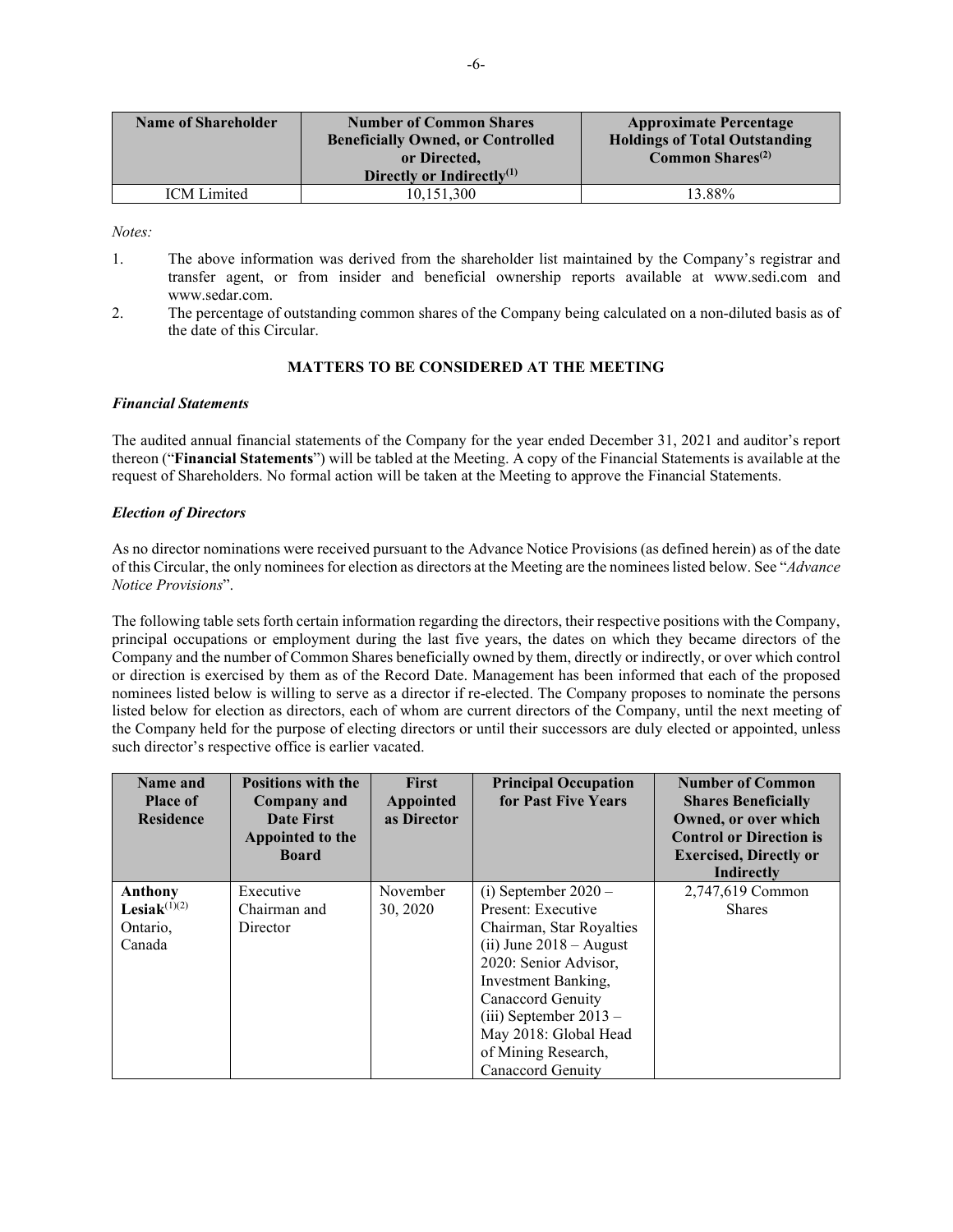| Name and<br><b>Place of</b><br><b>Residence</b>                               | <b>Positions with the</b><br><b>Company</b> and<br><b>Date First</b><br>Appointed to the<br><b>Board</b> | First<br><b>Principal Occupation</b><br>for Past Five Years<br><b>Appointed</b><br>as Director |                                                                                                                                                                                                                                                                                                   | <b>Number of Common</b><br><b>Shares Beneficially</b><br>Owned, or over which<br><b>Control or Direction is</b><br><b>Exercised, Directly or</b><br><b>Indirectly</b> |
|-------------------------------------------------------------------------------|----------------------------------------------------------------------------------------------------------|------------------------------------------------------------------------------------------------|---------------------------------------------------------------------------------------------------------------------------------------------------------------------------------------------------------------------------------------------------------------------------------------------------|-----------------------------------------------------------------------------------------------------------------------------------------------------------------------|
| <b>Alexandre</b><br>Pernin $(3)(4)$<br>Ontario,<br>Canada                     | <b>Chief Executive</b><br>Officer and<br>Director                                                        | April 1, 2019                                                                                  | $(i)$ April 2019 – Present:<br>Chief Executive Officer,<br><b>Star Royalties</b><br>$(ii) March 2017 -$<br>November 2018:<br>Manager, Investment<br>Analysis, Barrick Gold<br>$(iii)$ June 2014 – February<br>2017: Equity Research<br>Associate, Metals &<br>Mining, Canaccord<br>Genuity        | 673,619 Common Shares                                                                                                                                                 |
| <b>Jinhee</b><br>Magie $(5)(6)(7)$<br>Ontario,<br>Canada                      | Independent<br>Director                                                                                  | November<br>30, 2020                                                                           | $(i)$ June 2021 – Present:<br>Director of Lithium<br>Americas Corp;<br>$(ii) October 2018 -$<br>Present: Senior Vice<br>President and Chief<br>Financial Officer, Lundin<br>Mining Corporation<br>(iii) May 2009 -<br>September 2018: Vice<br>President, Finance,<br>Lundin Mining<br>Corporation | 70,888 Common Shares                                                                                                                                                  |
| <b>Jay</b><br>Layman $^{(7)(8)}$<br>Wyoming,<br><b>USA</b>                    | Independent<br>Director                                                                                  | November<br>30, 2020                                                                           | (i) February $2011 -$<br>Present: President, Chief<br>Operating Officer,<br>Director, Seabridge Gold<br>Inc.                                                                                                                                                                                      | 242,381 Common Shares                                                                                                                                                 |
| <b>Beatriz</b><br>$Orrantia^{(8)}$<br>Ontario,<br>Canada                      | Lead Independent<br>Director                                                                             | November<br>30, 2020                                                                           | (i) November $2017 -$<br>Present: Strategic<br>Consultant Canada-<br>LatAm<br>(ii) February $2015 -$<br>November 2017: Vice<br>President Special<br>Projects, Barrick Gold                                                                                                                        | 43,714 Common Shares                                                                                                                                                  |
| Kylie<br>$\mathbf{Dickson}^{(6)(7)}$<br><b>British</b><br>Columbia,<br>Canada | Independent<br>Director                                                                                  | November<br>30, 2020                                                                           | $(i)$ April 2021 – Present:<br>Director, Audit<br>Committee Chair,<br><b>Hillcrest Energy</b><br>Technologies Ltd.<br>$(ii)$ August 2017 -<br>Present: Director, Audit<br>Committee Chair, Fortuna<br>Silver Mines Inc.<br>(iii) March 2017 - March<br>2020: Vice President                       | 195,714 Common Shares                                                                                                                                                 |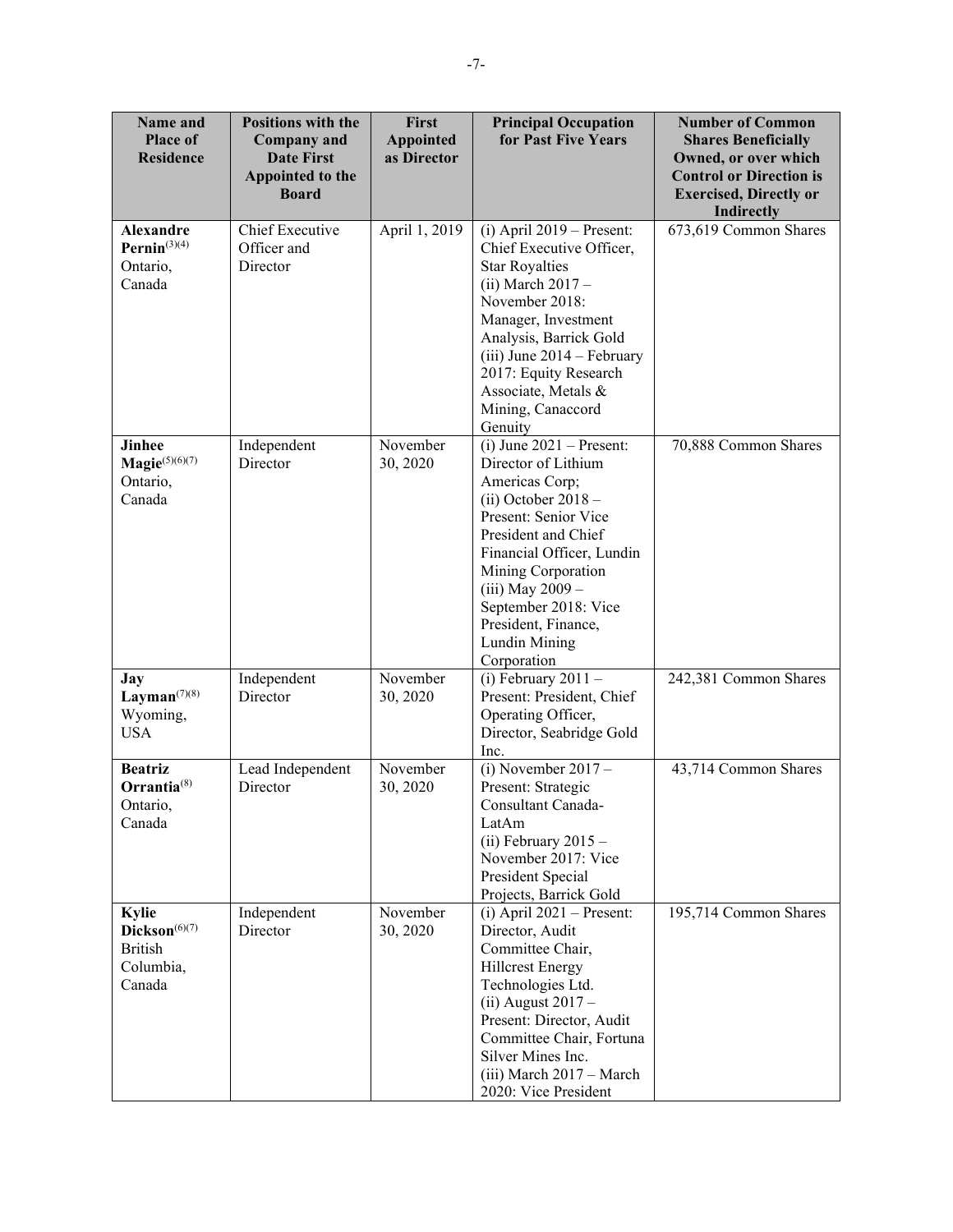| Name and<br><b>Place of</b><br><b>Residence</b>                | <b>Positions with the</b><br><b>Company</b> and<br><b>Date First</b><br>Appointed to the<br><b>Board</b> | First<br><b>Appointed</b><br>as Director | <b>Principal Occupation</b><br>for Past Five Years                                                                                                                                                                                                                                                                                                                                      | <b>Number of Common</b><br><b>Shares Beneficially</b><br>Owned, or over which<br><b>Control or Direction is</b><br><b>Exercised, Directly or</b><br><b>Indirectly</b> |
|----------------------------------------------------------------|----------------------------------------------------------------------------------------------------------|------------------------------------------|-----------------------------------------------------------------------------------------------------------------------------------------------------------------------------------------------------------------------------------------------------------------------------------------------------------------------------------------------------------------------------------------|-----------------------------------------------------------------------------------------------------------------------------------------------------------------------|
| <b>Belinda</b><br>Labatte $^{(6)(8)(9)}$<br>Ontario,<br>Canada | Independent<br>Director                                                                                  | November<br>30, 2020                     | Business Development,<br>Equinox Gold Corp.<br>$(iv)$ October 2016 –<br>March 2017: Chief<br>Financial Officer, JDL<br>Gold Corp.<br>(v) March $2014 - October$<br>2016: Chief Financial<br>Officer, Anthem United<br>Inc<br>(i) October $2021 -$<br>Present: Chief Executive<br>Officer and Director,<br>Lomiko Metals Inc.<br>$(ii)$ June 2005 – Present:<br>Founder, The Capital Lab | 50,000 Common Shares                                                                                                                                                  |
|                                                                |                                                                                                          |                                          | Inc.<br>$(iii)$ April 2017 – July<br>2021: Chief Development<br>Officer, Mandalay<br>Resources Corp.<br>("Mandalay Resources")<br>$(iv)$ January 2015 – April<br>2017: Head of<br>Stakeholder Engagement<br>and Corporate Affairs,<br><b>Mandalay Resources</b>                                                                                                                         |                                                                                                                                                                       |

*Notes:*

- 1. Mr. Lesiak holds 1,947,619 Common Shares directly and 800,000 Common Shares through the Lesiak Family Trust.
- 2. Mr. Lesiak holds 202,500 warrants which entitles the holder thereof to purchase one Common Share of the Company at an exercise price of \$1.00 per Common Share until February 19, 2024 (the "**Warrants**").
- 3. Mr. Pernin holds 481,619 Common Shares directly and 192,000 Common Shares through Pernin Inc.
- 4. Mr. Pernin holds 8,400 Warrants.<br>5. Ms. Magie holds 35,714 Warrants
- Ms. Magie holds 35,714 Warrants.
- 6. Member of the Audit Committee. Kylie Dickson is the chair of the Audit Committee.
- 7. Member of the Compensation Committee. Jinhee Magie is the chair of the Compensation Committee.
- 8. Member of the Environmental, Social, Governance and Nominating Committee. Beatriz Orrantia is the chair of the Environmental, Social, Governance and Nominating Committee and Lead Independent Director.
- <span id="page-10-0"></span>9. Ms. Labatte holds 14,285 Warrants.

#### *Biographical Information of the Directors*

**Anthony Lesiak Executive Chairman and Director** Anthony Lesiak is the Executive Chairman and a Director of Star Royalties. He was formerly Senior Advisor, Investment Banking at Canaccord Genuity where he focused on the mining royalty and streaming space. He previously held the position of Managing Director and Global Head of Mining Research at Canaccord Genuity and was responsible for coverage of the Canadian large capitalization precious metal equities. Prior to rejoining Canaccord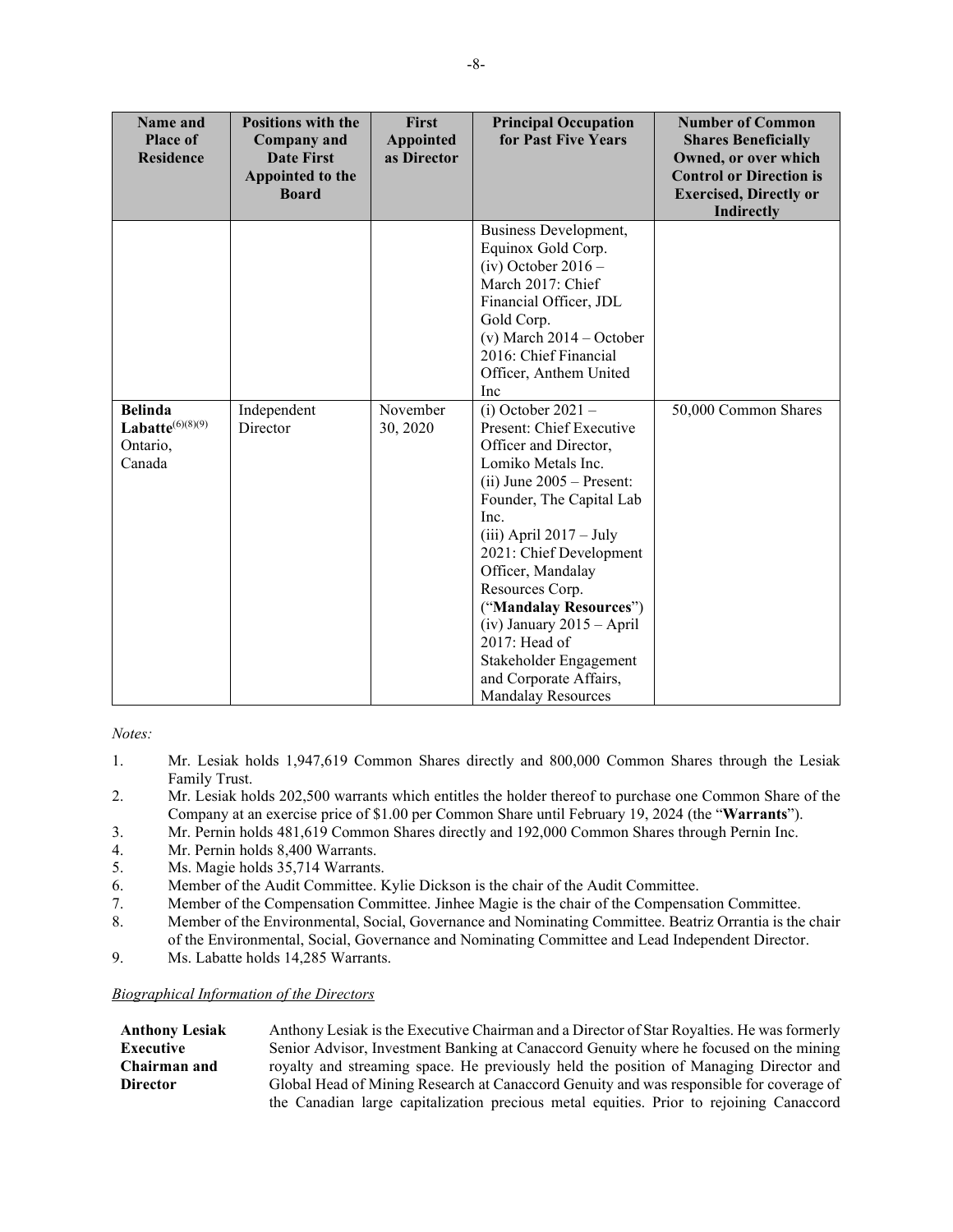Genuity in September 2013, he was Managing Director and Senior Mining Analyst at Macquarie Capital Markets. Mr. Lesiak was a Principal and Senior Mining Analyst at Genuity Capital Markets from 2007 to 2010 and previously held senior positions in mining equity research at UBS (Toronto) and HSBC (New York and Toronto). Mr. Lesiak was a research analyst in the metals and mining sector for over 20 years. Mr. Lesiak earned a B.Sc. in Geology and an MBA from the University of Toronto Rotman School of Management and holds an International MBA specializing in Economics from Johannes Kepler University in Austria.

**Alexandre Pernin Chief Executive Officer and Director** Alexandre Pernin is the Chief Executive Officer and a Director of Star Royalties. He was previously responsible for managing capital allocation and corporate development at Barrick Gold where he oversaw all major internal, joint-venture and M&A opportunities. He was involved in the US\$6 billion Randgold Resources acquisition, the largest gold sector acquisition in a decade, as well as the US\$5 billion Barrick Gold – Newmont Mining Nevada Joint Venture (Nevada Gold Mines). Prior to Barrick Gold, Mr. Pernin was in equity research at Canaccord Genuity where he covered junior and mid-capitalization precious metals producers as well as royalty and streaming companies. Before that, he was at Freeport-McMoRan and Northern Superior Resources in mining operations and greenfields exploration roles, respectively. Mr. Pernin is a Registered Professional Geologist in the province of Ontario and holds an Honours Bachelor of Science degree in Geology (gold medallist) and a Master of Science degree in Economic Geology, both from the University of Toronto.

**Jinhee Magie Independent Director** Jinhee Magie is a Director of Star Royalties. She is an executive with over 25 years of experience, the last 17 years being in the mining industry. Ms. Magie is currently Senior Vice President and Chief Financial Officer of Lundin Mining Corporation. Prior to her current role, she was Vice President, Finance, having joined Lundin Mining in September 2008 as Director, Finance. Previously, she was the Director of Corporate Compliance for LionOre Mining International. Ms. Magie began her career with Ernst & Young and has held progressively more senior roles in public companies. She has extensive experience in acquisitions and divestitures, public and private equity fundraising and public company reporting. Ms. Magie holds a Bachelor of Commerce degree from the University of Toronto and is a Chartered Professional Accountant (CPA, CA).

**Jay Layman Independent Director** Jay Layman is a Director of Star Royalties. He is also currently Director, President and Chief Operating Officer of Seabridge Gold. Under this role, Mr. Layman has been responsible for designing and managing the technical programs required to advance Seabridge Gold's two main assets – KSM and Courageous Lake. Most recently, he was Vice President Solutions and Innovation for Newmont where he was responsible for managing Global Technical Services and launching a Global Innovation Department. Functions reporting to him included Mining Engineering, Metallurgy and Process, Geostatistics and Reserves, Economic Geology, Project Engineering, Renewable Energy and Global Exploration, Technology and Solutions. During his employment at Newmont, he was responsible for managing numerous Feasibility Studies and his career includes experience in Business Development, Operations, Finance and B2B Supply Chain connectivity. In his wide-ranging career, Mr. Layman has lived in Kazakhstan, Uzbekistan, Tajikistan, Indonesia and Australia and has additional work experience in Russia, Singapore, China and Peru. He has worked in both underground and open pit operations containing gold, copper, silver, lead and zinc metals. Mr. Layman holds Bachelor's Degrees in Mechanical Engineering and Finance from Washington State University and an MBA from Eastern Washington University.

**Beatriz Orrantia Lead Independent Director** Beatriz Orrantia is a Director of Star Royalties. She has over 15 years of mining industry experience in both legal and operational capacities. She is currently a strategic consultant advising Canada-Latin America businesses on various matters, including expansion into Latin America, access to capital markets, legal, regulatory, risk, government relations, community affairs, and diversity and inclusion. Previously, she was VP Special Projects at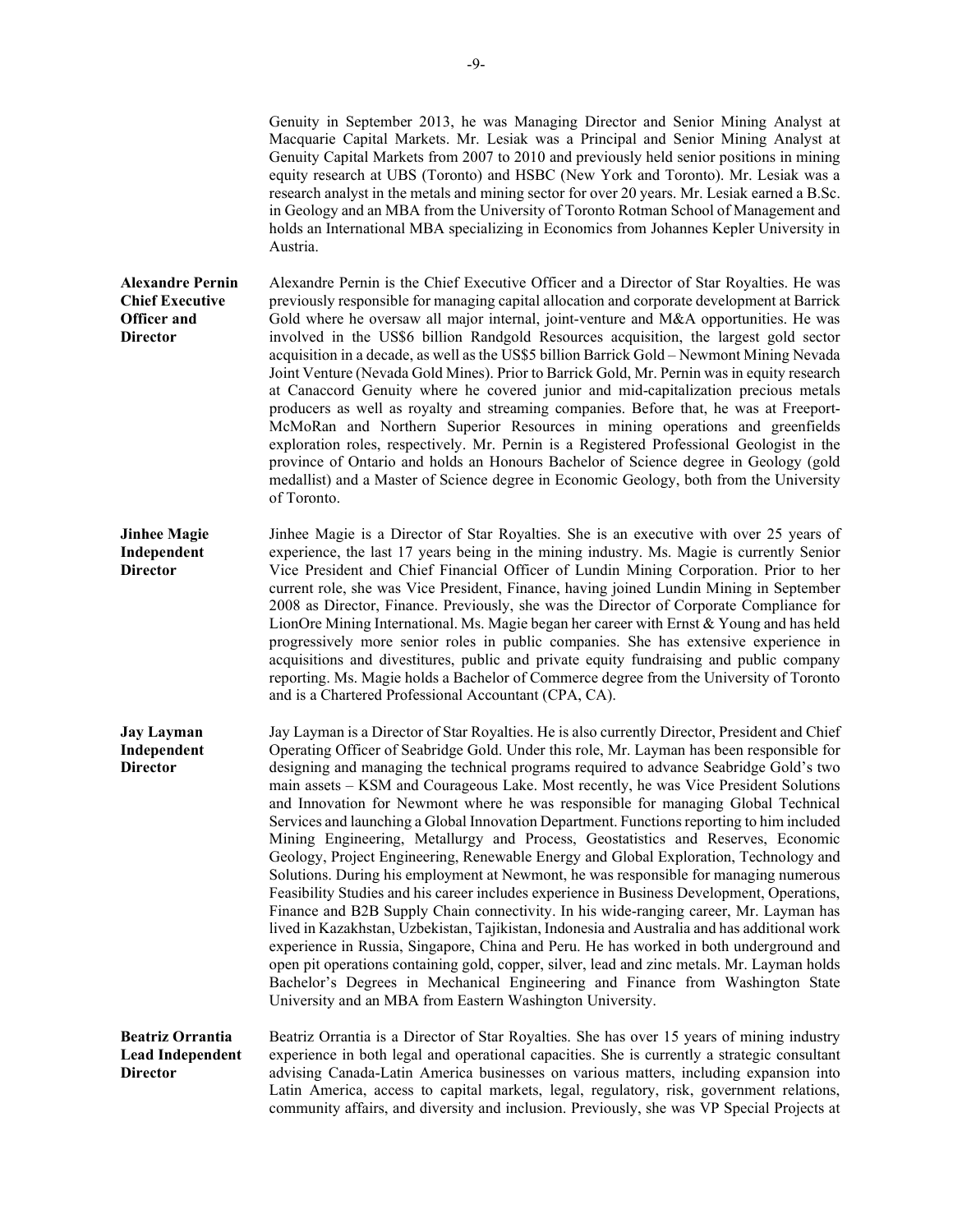|                                                          | Barrick Gold, focused on mining operations, capital projects, sustainability and license-to-<br>operate across projects in Latin America, while also being responsible for oversight on<br>corporate initiatives globally. Prior to joining Barrick Gold, Ms. Orrantia was an M&A,<br>securities and mining lawyer at leading law firms in Toronto, including Heenan Blaikie,<br>McCarthy Tétrault, and Gowlings. She is on the boards of the Heather L. Main Scholarship<br>Fund and Women Who Rock, promoting diversity in capital markets and the mining<br>industry, respectively. Ms. Orrantia holds a law degree (Civil Law, full scholarship for<br>academic excellence) from Universidad del Rosario in Colombia, and a law degree<br>(Common Law) from Osgoode Hall Law School (York University) in Canada. Ms. Orrantia<br>is a member of the National Association of Corporate Directors (United States) and holds<br>the NACD.CD designation. Ms. Orrantia obtained a certificate in Sustainability and<br>Innovation from Harvard University and is pursuing a Masters' degree in Sustainability at<br>Harvard University.                                                                                                                                                                                                                                       |
|----------------------------------------------------------|-------------------------------------------------------------------------------------------------------------------------------------------------------------------------------------------------------------------------------------------------------------------------------------------------------------------------------------------------------------------------------------------------------------------------------------------------------------------------------------------------------------------------------------------------------------------------------------------------------------------------------------------------------------------------------------------------------------------------------------------------------------------------------------------------------------------------------------------------------------------------------------------------------------------------------------------------------------------------------------------------------------------------------------------------------------------------------------------------------------------------------------------------------------------------------------------------------------------------------------------------------------------------------------------------------------------------------------------------------------------------------|
| <b>Kylie Dickson</b><br>Independent<br><b>Director</b>   | Kylie Dickson is a Director of Star Royalties. She is a mining executive with over 14 years<br>of experience in the industry. Ms. Dickson is currently a Director and Audit Committee Chair<br>of Fortuna Silver Mines and Hillcrest Energy Technologies Ltd. She has worked with<br>companies at various stages of the mining lifecycle including exploration, mine development<br>and operations, as well as playing a key role in multiple financings and M&A transactions.<br>She was most recently the VP of Business Development at Equinox Gold. Prior to that, she<br>was Vice President, Business Development at Trek Mining until it merged to form Equinox<br>Gold in December 2017. Ms. Dickson was the Chief Financial Officer of JDL Gold when<br>JDL acquired Luna Gold to create Trek Mining in March 2017. Previously, she was a<br>founding shareholder and Chief Financial Officer of Anthem United and was the Chief<br>Financial Officer of Esperanza Resources which was acquired by Alamos Gold in 2013. She<br>also served as the Corporate Controller of Minefinders Corporation from 2007 to 2012 prior<br>to its acquisition by Pan American Silver. She began her career with KPMG's mining<br>practice. Ms. Dickson holds a Bachelor of Business Administration in Accounting degree<br>from Simon Fraser University, and is a Canadian CPA, CA. |
| <b>Belinda Labatte</b><br>Independent<br><b>Director</b> | Belinda Labatte is a Director of Star Royalties. She has extensive experience in global IR<br>and capital markets, transaction negotiations, and implementing corporate responsibility,<br>risk and crisis management strategies within the mining sector. Ms. Labatte is currently Chief<br>Executive Officer and Director of Lomiko Metals Inc. She was previously Chief<br>Development Officer of Mandalay Resources and serves as Director of Rambler Metals &<br>Mining. She founded The Capital Lab Inc. in 2005 and has also served as a Director of the<br>Prospectors and Developers Association of Canada since 2015. In 2014, Ms. Labatte was<br>awarded the Professional of the Year Award from the Canadian Investor Relations Institute.<br>She has been a member of the Institute of Corporate Directors and has held the ICD.D<br>designation since June 2018. Ms. Labatte holds an MBA from the Rotman School of<br>Management, University of Toronto and is a CFA charterholder.                                                                                                                                                                                                                                                                                                                                                                            |

# *Public Company Board Memberships*

The following table identifies other public companies for which members of the Board currently serve as directors:

| <b>Director</b> | <b>Other Current Board Appointments</b>                                                             |
|-----------------|-----------------------------------------------------------------------------------------------------|
| Anthony Lesiak  | Director of Sabre Gold Mines Corp. (TSX-V)<br>Director of Northstar Gold Corp. (CSE)                |
| Kylie Dickson   | Director of Fortuna Silver Mines Inc. (TSX)<br>Director of Hillcrest Energy Technologies Ltd. (CSE) |
| Jay Layman      | Director of Seabridge Gold Inc. (TSX)                                                               |
| Belinda Labatte | Director of GCM Mining Corp. (TSX)                                                                  |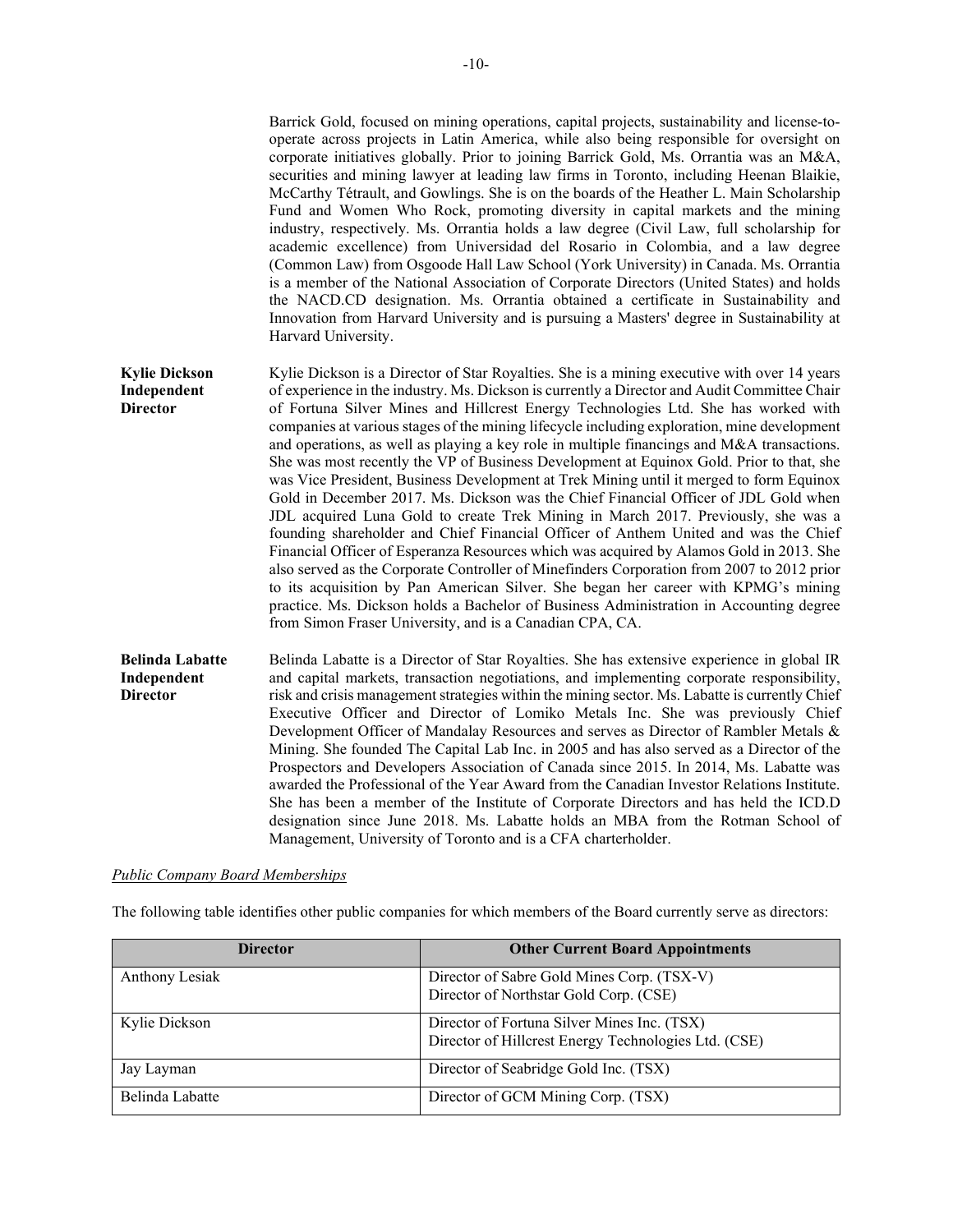| Jinhee Magie | Director of Lithium Americas Corp. (TSX, NYSE) |
|--------------|------------------------------------------------|
|              |                                                |

*Cease Trade Orders, Bankruptcies, Penalties or Sanctions*

# *Corporate Cease Trade Orders*

Other than as disclosed below, none of the proposed directors of the Company is, as at the date of this Circular, or has been within the ten years before the date of this Circular, a director, chief executive officer or chief financial officer of any company (including the Company) that: (a) was subject to an order that was issued while the director or executive officer was acting in the capacity as director, chief executive officer or chief financial officer; or (b) was subject to an order that was issued after the director or executive officer ceased to be a director, chief executive officer or chief financial officer and which resulted from an event that occurred while that person was acting in the capacity as director, chief executive officer or chief financial officer.

In 2019, while Mr. Jay Layman served as a director of Nautilus Minerals Inc. ("**Nautilus**"), the company sought bankruptcy and insolvency protection in court. Mr. Layman resigned as a director of the Company in March 2019, prior to Nautilus being delisted on the Toronto Stock Exchange. Presently, Nautilus' cease trade order is in effect as a result of its failure to file its interim financial statements and the corresponding management's discussion and analysis.

In March 2019, while Mr. Kenneth Ngo was acting as Chief Financial Officer of Namaste Technologies Inc. ("**Namaste**"), an application was made to the securities regulators for a management cease trade order ("**MTCO**"), permitting sufficient time for the newly appointed external auditors to complete an audit of Namaste's annual financial statements. The request was granted by the British Columbia Securities Commission and the Ontario Securities Commission in April 2019, and the MTCO was lifted in June 2019 upon Namaste filing its audited financial statements.

For the purposes of this paragraph, "order" means a cease trade order, an order similar to a cease trade order or an order that denied the relevant company access to any exemption under securities legislation, in each case, that was in effect for a period of more than 30 consecutive days.

# *Bankruptcy*

To the knowledge of the Company, as at the date of this Circular, no proposed director is, or within the ten years prior to the date of this Circular has:

- (a) been a director or executive officer of any company (including Star Royalties) that, while that person was acting in that capacity, or within a year of that person ceasing to act in that capacity, became bankrupt, made a proposal under any legislation relating to bankruptcy or insolvency or was subject to or instituted any proceedings, arrangement or compromise with creditors or had a receiver, receiver manager or trustee appointed to hold its assets, other than Mr. Layman in respect of his position as a director of Nautilus in 2019 when the company sought bankruptcy and insolvency protection in court; or
- (b) become bankrupt, made a proposal under any legislation relating to bankruptcy or insolvency, or become subject to or instituted any proceedings, arrangement or compromise with creditors, or had a receiver manager or trustee appointed to hold the assets of the current or proposed director, executive officer or Shareholder.

## *Penalties or Sanctions*

None of those persons who are proposed directors of the Company (or any personal holding companies) have been subject to any penalties or sanctions imposed by a court relating to securities legislation or by a securities regulatory authority or has entered into a settlement with a securities regulatory authority or been subject to any other penalties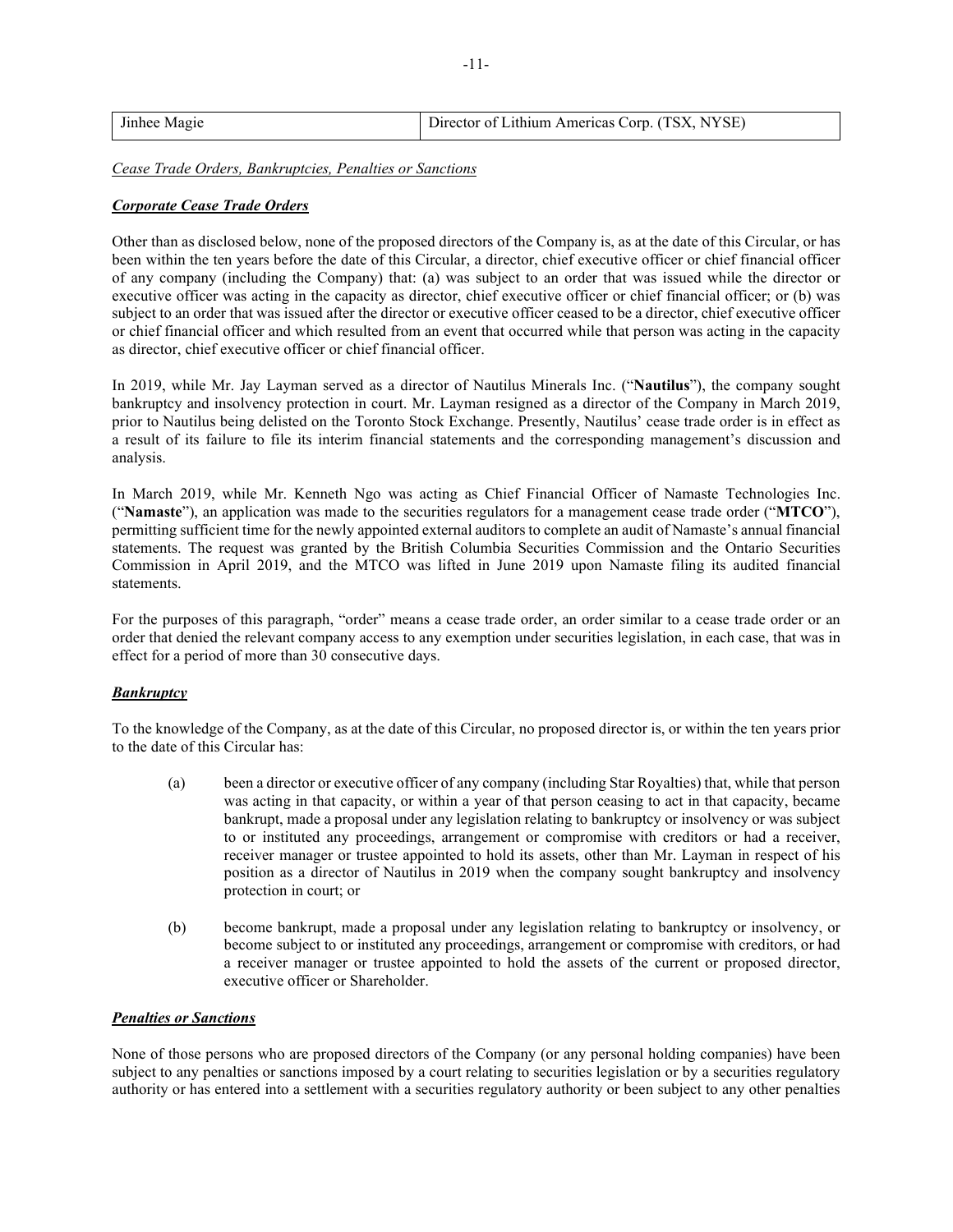or sanctions imposed by a court or regulatory body that would likely be considered important to a reasonable shareholder in deciding whether to vote for a proposed director.

# **It is the intention of the persons named in the enclosed Instrument of Proxy, if not expressly directed to the contrary in such Instrument of Proxy, to vote such Instruments of Proxy FOR the election of each of the Board specified above as directors of the Company.**

# *Approval of Continuation of Omnibus Plan*

The Company's rolling equity incentive compensation plan (the "**Omnibus Plan**") was approved by the shareholders at the Company's last annual meeting held on June 23, 2021.

Policy 4.4 of the TSX-V requires that rolling stock option plans must receive shareholder approval yearly, at an issuer's annual meeting. In accordance with Policy 4.4, Shareholders will be asked to consider and, if thought fit, approve an ordinary resolution approving, adopting and ratifying the current Omnibus Plan. A copy of the current Omnibus Option Plan is available for review on SEDAR. In order for the resolution approving and adopting the Omnibus Plan to be effective, it must be approved by the affirmative vote of a majority of the votes cast in respect thereof by Shareholders present in person or by proxy at the Meeting.

In the absence of contrary directions, the management proxy intend to vote proxies in the accompanying form in favour of this ordinary resolution. The complete text of the ordinary resolution which management intends to place before the Meeting for approval, confirmation and adoption, with or without modification, is as follows:

## "**BE IT RESOLVED THAT**:

- 1. the rolling equity incentive compensation plan (the "**Omnibus Plan**") of the Company dated January 11, 2021, and which is filed on SEDAR be and is hereby approved, ratified and confirmed;
- 2. the form of the Omnibus Plan may be amended in order to satisfy the requirements or requests of any regulatory authorities, or at the discretion of the board of directors of the Company acting in the best interests of the Company without requiring further approval of the shareholders of the Company;
- 3. all issued and outstanding Awards previously granted, be and are continued and are hereby ratified, confirmed and approved;
- 4. all unallocated Awards under the Omnibus Option Plan be hereby approved;
- 5. the shareholders of the Company hereby expressly authorize the board of directors of the Company to revoke this resolution before it is acted upon without requiring further approval of the shareholders in that regard; and
- 6. any one director or officer of the Company be and is hereby authorized and directed for and on behalf of the Company to execute, deliver and file any and all declarations, agreements, documents and other instruments and do all such other acts and things that may be necessary or desirable to give effect to the foregoing."

The foregoing resolution must be approved by a simple majority of the votes cast by shareholders at the Meeting by the shareholders voting in person or by proxy.

**It is the intention of the persons named in the enclosed Instrument of Proxy, if not expressly directed to the contrary in such Instrument of Proxy, to vote such Instruments of Proxy FOR the approval of the Omnibus Plan.**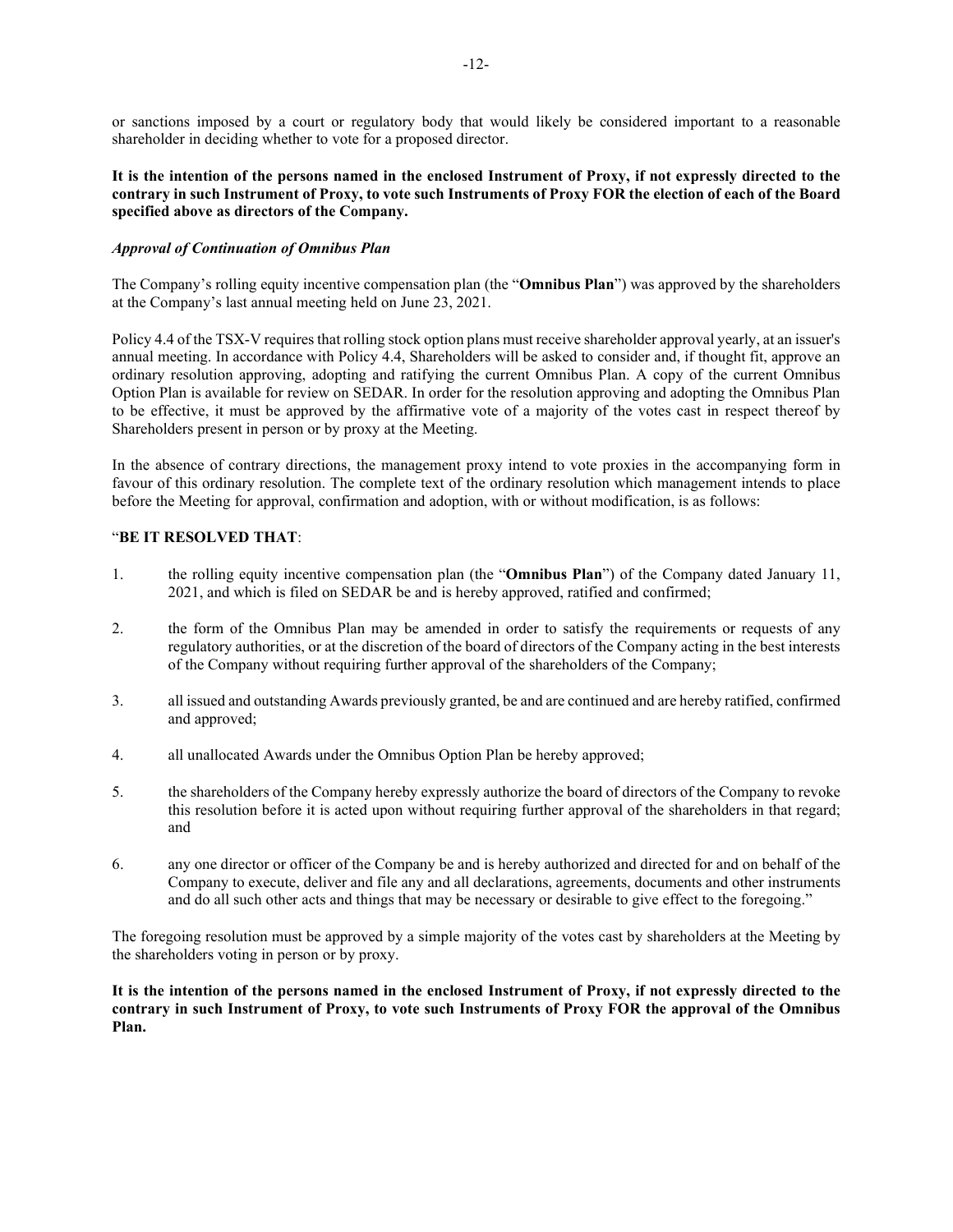#### *Appointment of Auditor*

Shareholders will be asked to approve the appointment of KPMG LLP ("**KPMG**"), as auditor of the Company at renumeration to be fixed by the directors of the Company. KPMG was appointed as the auditor of the Company on August 28, 2020. **Unless otherwise directed, Instruments of Proxy given pursuant to this solicitation by the management of the Company will be voted FOR the appointment of KPMG as the auditor of the Company to hold office until the next annual general meeting of Shareholders and the authorization of the directors to approve the remuneration of the auditor.**

## **OTHER MATTERS**

Management of the Company knows of no amendment, variation or other matter to come before the Meeting other than the matters referred to in the Notice of Meeting accompanying this Circular. However, if any other matter properly comes before the Meeting, the Instrument of Proxy and VIF furnished by the Company will be voted on such matters in accordance with the best judgment of the persons voting the Instrument of Proxy.

## **SHAREHOLDER PROPOSALS**

The *Canada Business Corporations Act* (the "**CBCA**") provides, in effect, that a registered holder or beneficial owner of shares that is entitled to vote at an annual meeting of the Company may submit to the Company notice of any matter that the person proposes to raise at the meeting (referred to as a "**Proposal**") and discuss at the meeting any matter in respect of which the person would have been entitled to submit a Proposal. To be eligible to submit a Proposal, a Shareholder must: (i) be a registered or beneficial Shareholder of (A) at least 1% of the total number of outstanding Common Shares of the Company as of the date which the Shareholder submits such Proposal or (B) that number of Common Shares whose fair market value, as determined on the close of business on the day before the Shareholder submits such Proposal, is at least \$2,000; and (ii) have been a Shareholder for at least six months before the date which the Shareholder submits such Proposal. The CBCA further provides, in effect, that the Company must set out the Proposal in its Circular along with, if so requested by the person who makes the Proposal, a statement in support of the Proposal by such person. However, the Company will not be required to set out the Proposal in its Circular or include a supporting statement if, among other things, the Proposal is not submitted to the Company at least 90 days before the anniversary date of the notice of meeting that was sent to the Shareholders in connection with the previous annual meeting of Shareholders of the Company.

The foregoing is a summary only. Shareholders should carefully review the provisions of the CBCA relating to Proposals and consult with a legal advisor.

# **EXECUTIVE COMPENSATION**

The following discussion describes the significant elements of the compensation program for the "named executive officers" ("**NEO**") of the Company, as such term is defined in Form 51-102F6V – *Statement of Executive Compensation*. The NEO's for fiscal 2021 were:

- **Anthony Lesiak**, Executive Chairman and Director;
- **Alexandre Pernin**, Chief Executive Officer and Director;
- **Kenneth Ngo, Chief Financial Officer and Corporate Secretary;**
- **Kevin MacLean**, Chief Investment Officer; and
- **Peter Bures**, Chief Business Development Officer.

To achieve its strategic business and financial objectives, the Company needs to attract, retain and motivate a highly talented executive team.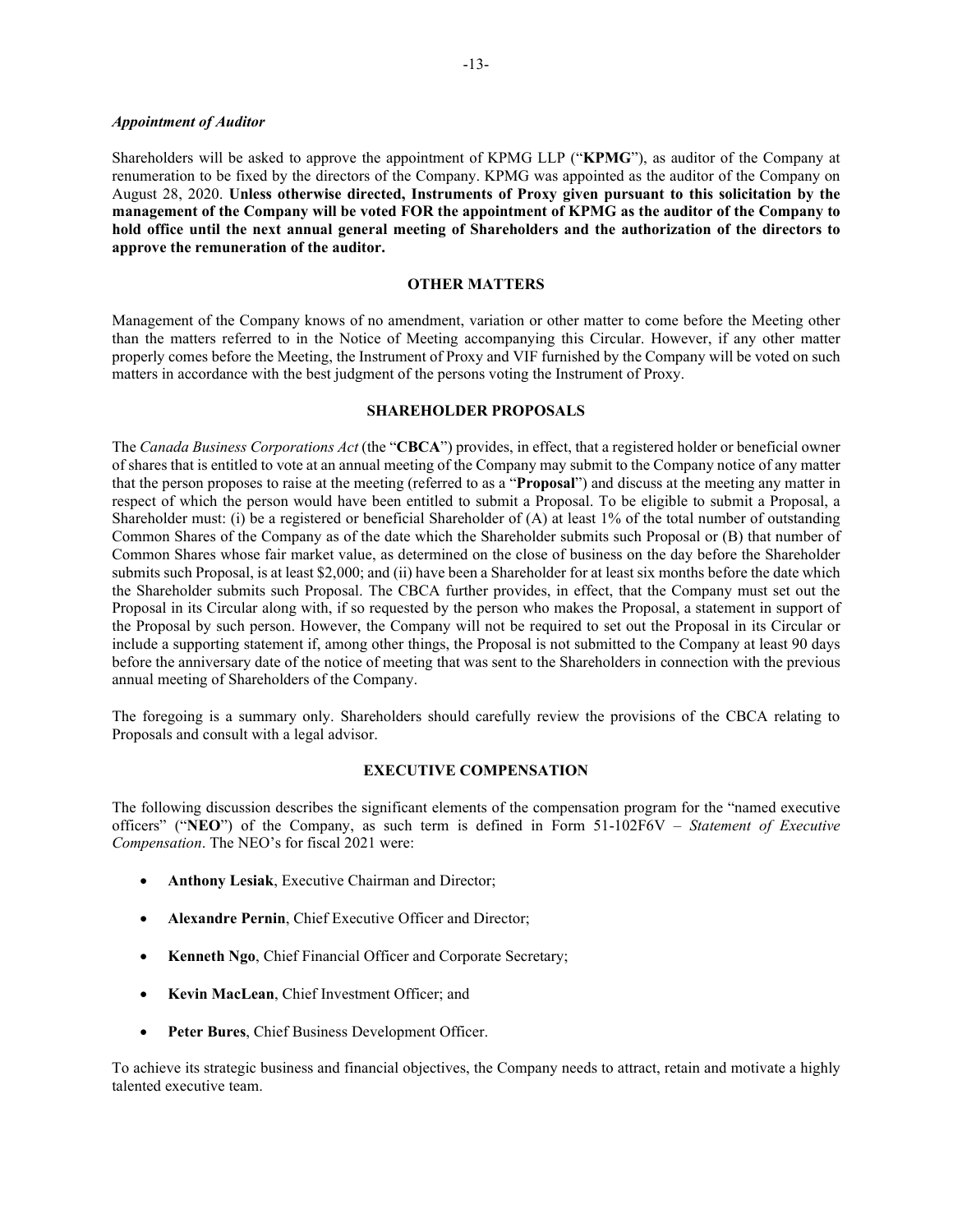The Company has designed its executive compensation program to achieve the following objectives:

- provide competitive compensation opportunities in order to attract and retain talented, highperforming and experienced executive officers, whose knowledge, skills and performance are critical to its success;
- motivate its executive team to achieve the Company's strategic business and financial objectives, including growing its asset base through the creation and acquisitions of royalties, streams and investments that could lead to future cash flowing royalties and streams, and maintaining strong financial capacity to fund asset growth;
- align the interests of its executive officers with those of the Shareholders by tying a significant portion of compensation directly to the long-term value and growth of its business;
- create a strong pay for performance relationship; and
- provide incentives that encourage appropriate levels of risk-taking by its executive team.

The Company offers its executive officers cash compensation in the form of a base salary and bonus. Additionally, the Company grants long-term incentives to its executive officers which could consist of stock options, restricted share units ("**RSUs**"), performance share units ("**PSUs**"), or some combination thereof, under the Omnibus Plan. The Company believes that equity-based compensation awards motivate its executive officers to achieve the Company's strategic business and financial objectives, and also align their interests with the long-term interests of the Shareholders. While the Company believes that its executive officer compensation program is effective at attracting and maintaining executive officer talent, the Company continues evaluating its compensation practices on an ongoing basis to ensure that it is providing competitive compensation opportunities for its executive team. The Company reviews the compensation of its executive team on an annual basis. As part of this review process, the Company is guided by the philosophy and objectives outlined above, as well as other factors that may become relevant as the Company competes in the market.

# *Compensation-Setting Process*

The Compensation Committee is responsible for assisting the Board in fulfilling its governance and supervisory responsibilities, and overseeing the human resources, succession planning, and compensation policies, processes and practices. The Compensation Committee is also responsible for ensuring that the Company's compensation policies and practices provide an appropriate balance of risk and reward consistent with the Company's risk profile.

The Board has adopted a written charter for the Compensation Committee setting out its responsibilities for administering the Company's compensation programs and reviewing and making recommendations to the Board concerning the level and nature of the compensation payable to the Company's directors and executive officers. The Compensation Committee's oversight includes reviewing objectives, evaluating performance and ensuring that total compensation paid to the Company's executive officers, personnel who report directly to the Chief Executive Officer and various other key officers and managers is fair, reasonable and consistent with the objectives and philosophy of the Company's compensation program.

The Executive Chairman makes recommendations to the Compensation Committee each year with respect to the compensation for each of the other NEOs and executive officers. Following which, the Compensation Committee reviews the compensation for the Executive Chairman and the other NEOs and executive officers and make recommendations for any changes to the Board, as appropriate. As part of this annual review, the Compensation Committee may engage an independent compensation consultant to evaluate the Company's executive compensation program against market practice. Additionally, the Compensation Committee may consider compensation programs in relevant sectors of the mining industry as well as the compensation programs of its competitors and may engage in benchmarking with specific peer groups for purposes of setting levels of compensation, evaluating relative performance or other relevant competitive analysis.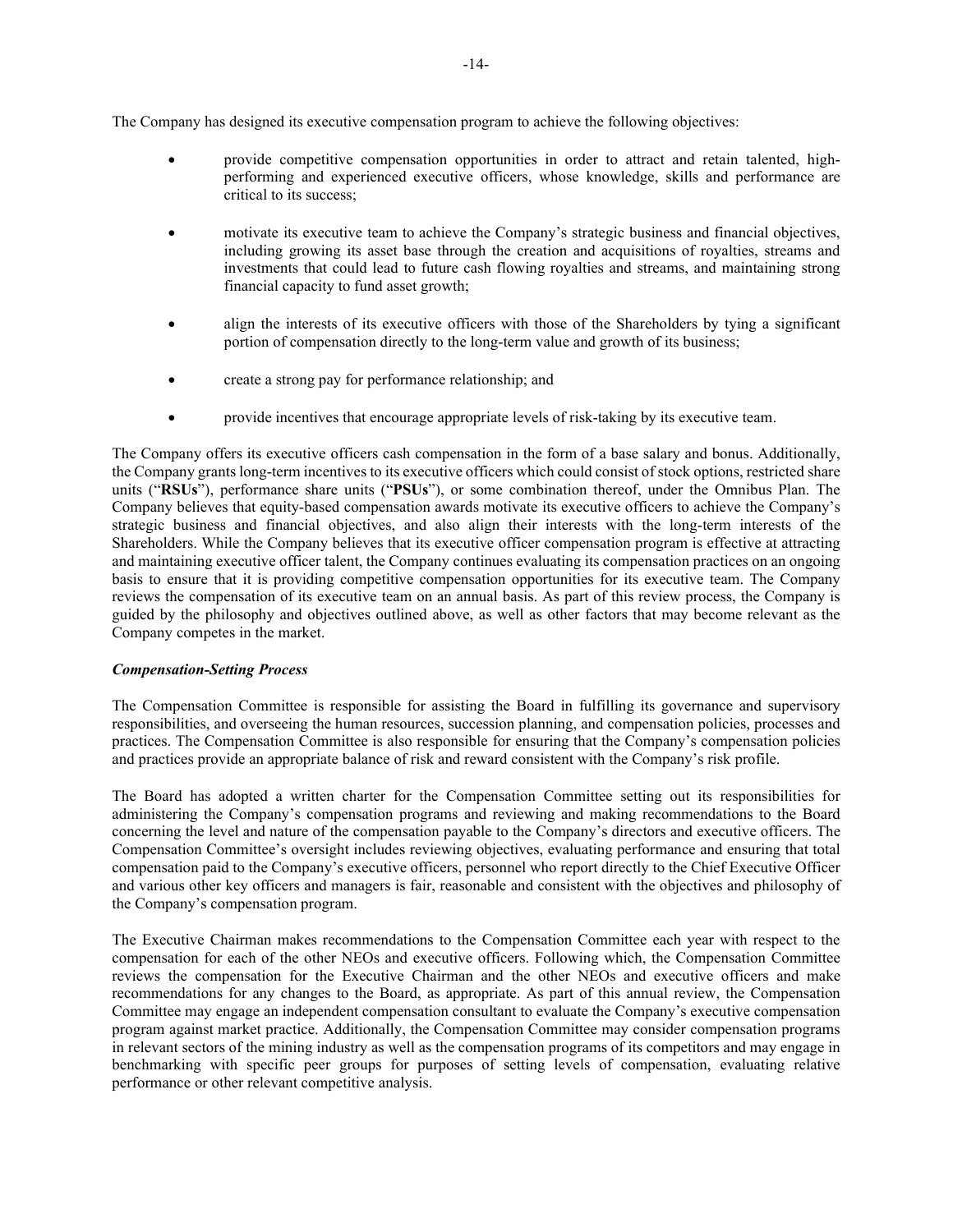### *Risk and Executive Compensation*

In reviewing the Company's compensation policies and practices each year, the Compensation Committee seeks to ensure the executive compensation program provides an appropriate balance of risk and reward consistent with the risk profile of the Company. The Compensation Committee also seeks to ensure the Company's compensation practices do not encourage excessive risk-taking behavior by the executive team. The key risk-mitigating practices that the Company intends to incorporate into its compensation program are discussed below.

# *Trading Restrictions*

All of the Company's directors, officers, employees, consultants, contractors and agents are subject to its securities trading policy. This policy prohibits trading in the Company's securities while in possession of material undisclosed information about the Company. Further, the Company's securities trading policy prohibits the communication of material non-public information, from insiders to any person, including family or friends. Insiders are also prohibited from making any recommendations or express opinions on the basis of material non-public information for the purpose of or in the context of trading in the Company's securities of any other public company when having knowledge has not been generally disclosed.

The Company observes blackout periods prior to quarterly and annual financial statement announcements. Regular blackout periods commence: (i) two calendar weeks before the scheduled release of the Company's quarterly financial statements; or (ii) four calendar weeks before the scheduled release of the Company's annual financial statements, and end at the opening of the market on the second full trading day following the date of the public disclosure of the applicable financial statements. In addition, the Company may deem it appropriate to apply an extraordinary blackout period by issuing notice instructing specified individuals not to trade in the securities of the Company or any other publicly-owned company under special circumstances and until otherwise notified.

## *Components of Compensation*

The compensation of the majority of the Company's executive officers includes three main components: (i) base salary; (ii) bonus; and (iii) long-term equity incentives, initially consisting of stock options and RSUs or a combination thereof granted from time to time under the Omnibus Plan. The Omnibus Plan also allows for PSUs to be granted, which may be used to incentivize executive officers once a reasonable history of performance has been experienced to support the achievement of specific performance metrics. Perquisites and benefits are not expected to be a significant element of compensation for the Company's executive officers and they are not a significant element of compensation at this time.

## *Base Salaries*

Base salary is provided as a fixed source of compensation for the Company's executive officers. Base salaries are determined on an individual basis taking into account the scope of the executive officer's responsibilities, their prior experience and their position relative to relevant peers in the market. Base salaries are reviewed annually and may be increased if warranted, or necessary to maintain market competitiveness. In addition, base salaries can be adjusted upwards throughout the year to reflect promotions or other increases in the scope or breadth of an executive officer's role or responsibilities.

## *Bonus*

The annual bonus is subject to various performance criteria and is payable in cash and/or equity at the ultimate election of the Compensation Committee.

## *Omnibus Plan*

The material features of the Omnibus Plan are summarized below.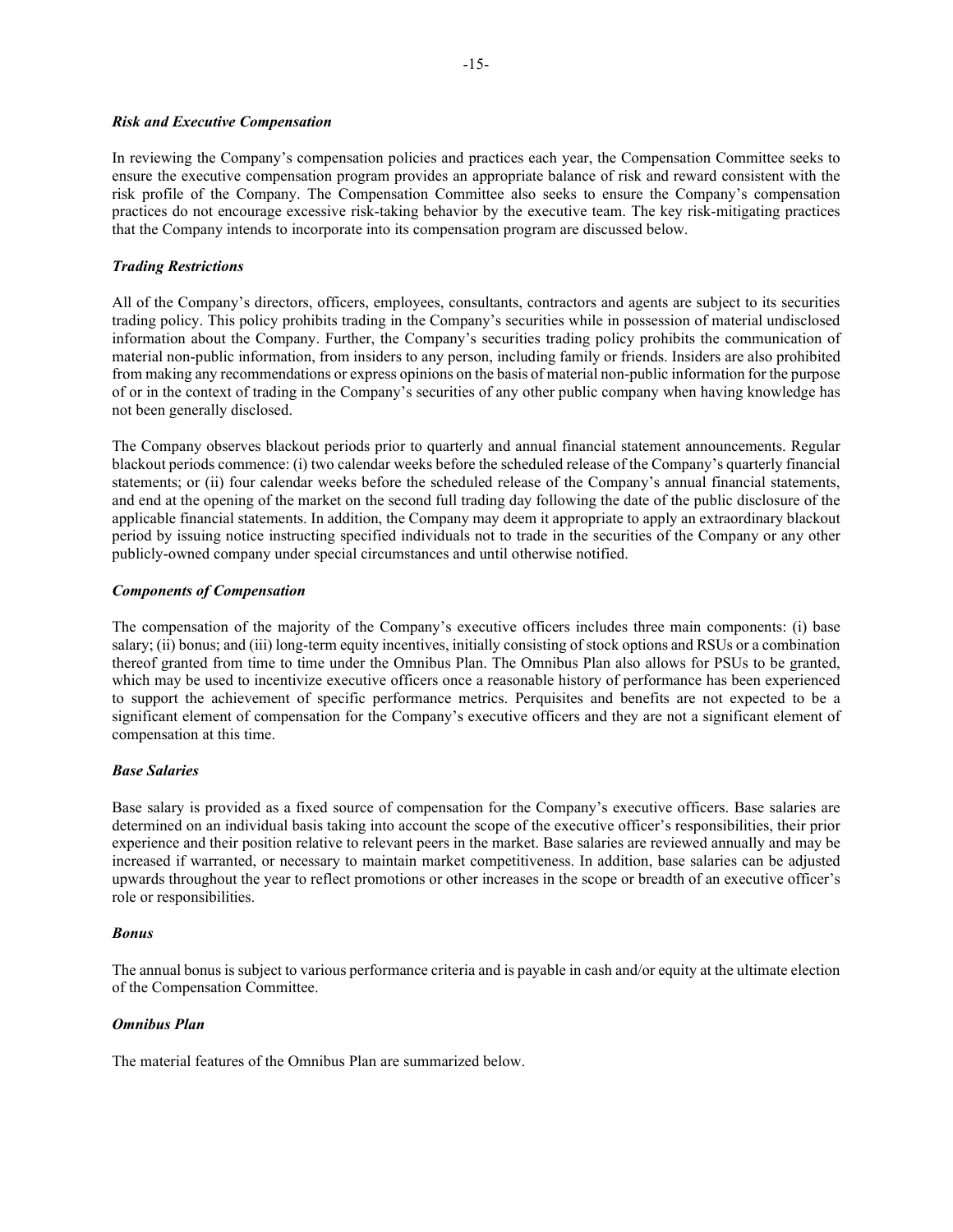### *Administration and Eligibility*

The Omnibus Plan is administered by the Board, however the Board may, in its discretion, delegate its administrative powers under the Omnibus Plan to the Compensation Committee. Employees and consultants of the Company and its designated affiliates are eligible to participate in the Omnibus Plan.

# *Common Shares Subject to the Omnibus Plan and Participation Limits*

The maximum number of Common Shares that are available for issuance under the Omnibus Plan is 10% of the issued and outstanding Common Shares, provided that: (i) no more than 10% of the outstanding Common Shares may be issued under the Omnibus Plan or pursuant to any other security-based compensation arrangements of the Company to any one person; and (ii) the maximum number of Common Shares issuable under the Omnibus Plan pursuant to Awards (as defined in the Omnibus Plan) that are not Options (as defined in the Omnibus Plan) may not exceed 10% of the issued and outstanding Common Shares at the time of grant. The maximum number of Common Shares for which Awards may be issued to any one Participant (as defined in the Omnibus Plan) in any 12-month period shall not exceed 5% of the outstanding Common Shares unless disinterested Shareholder approval as required by the policies of the TSX Venture Exchange (the "**TSX-V**") is obtained, or 2% of the outstanding Common Shares in the case of a grant of Awards to any one consultant of the Company and in the case of a grant of Awards to all persons (in the aggregate) retained to provide Investor Relations Activities (as defined in the TSX-V Corporate Finance Policies), calculated on the date an Award is granted to the Participant. Further, unless disinterested Shareholder approval as required by the policies of the TSX-V is obtained: (i) the maximum number of Common Shares for which Awards may be issued to insiders of the Company (as a group) at any point in time shall not exceed 10% of the outstanding Common Shares; and (ii) the aggregate number of Awards granted to insiders of the Company (as a group), within any 12-month period, shall not exceed 10% of the outstanding Common Shares, calculated at the date an Award is granted to any insider.

## *Stock Options*

Subject to the terms and conditions of the Omnibus Plan, the Board may grant Options to Participants in such amounts and upon such terms (including the exercise price, duration of the options, the number of Common Shares to which the Option pertains, and the conditions, if any, upon which an Option shall become vested and exercisable) as the Board shall determine.

The exercise price for stock options is determined by the Board, which may not be less than the market value of a Common Share on the date the stock option is granted, being the greater of: (i) the volume weighted average trading price for the last five trading days immediately preceding such date; and (ii) the closing price of a Common Share on the TSX-V on the last trading day immediately prior to the applicable date (the "**Market Value**").

Unless otherwise specified in an Award agreement granting Options, Options shall vest subject to the TSX-V Corporate Finance Policies, and the Board may, in its sole discretion, determine the time during which an Option shall vest and the method of vesting.

Stock options must be exercised within a period fixed by the Board that may not exceed 10 years from the date of grant, provided that if the expiry date falls during a blackout period, the expiry date will be automatically extended until 10 business days after the end of the blackout period. The Omnibus Plan also provides for earlier expiration of stock options upon the occurrence of certain events, including the termination of a participant's employment.

## *RSUs and PSUs*

Subject to the terms and conditions of the Omnibus Plan, the Board may grant RSUs and PSUs to Participants in such amounts and upon such terms, including:

(a) in the case of RSUs, the quantity, type of award, grant date, vesting conditions, vesting periods, settlement date and other terms and conditions with respect to the awards; and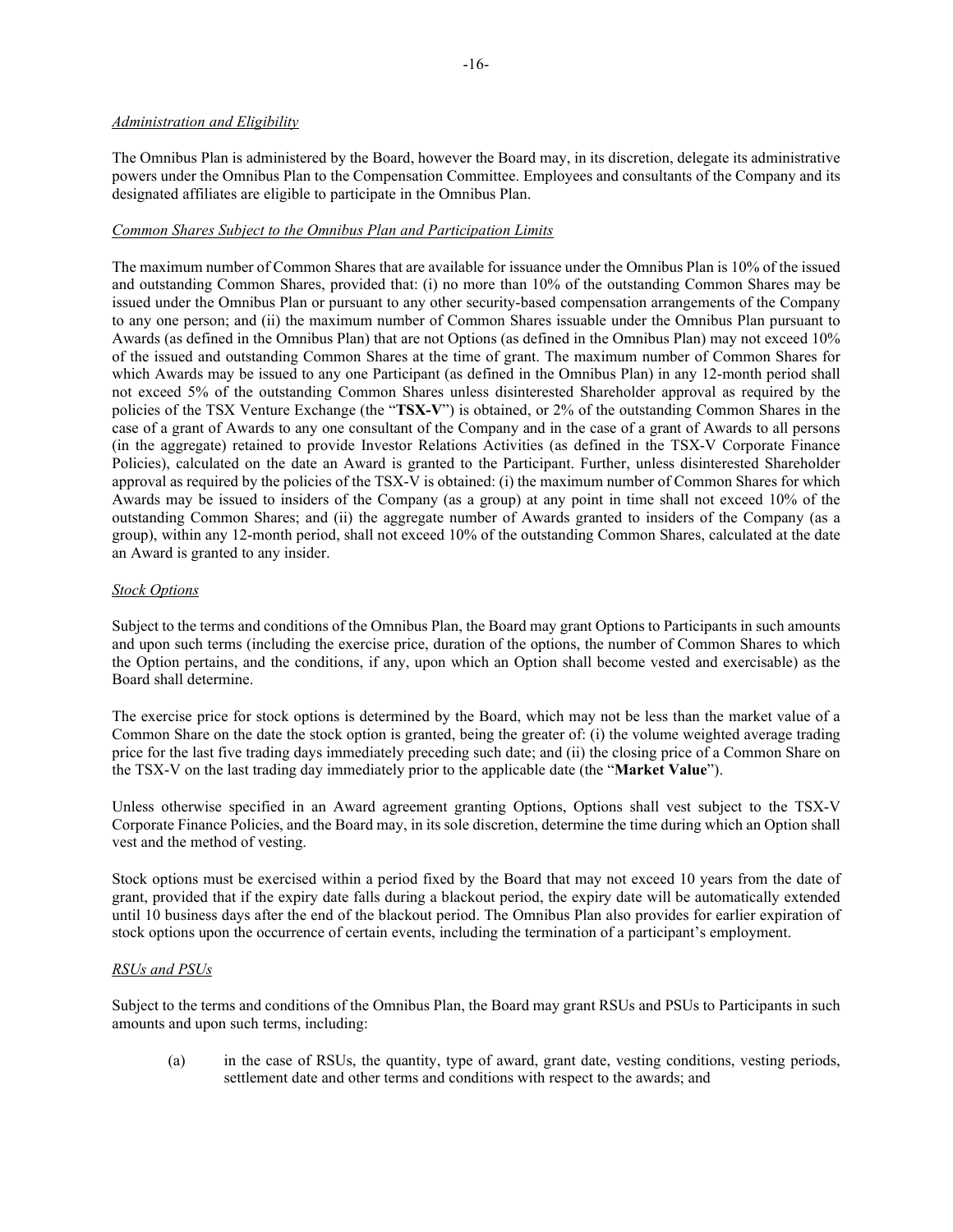(b) in the case of PSUs, restrictions based upon time-based restrictions on vesting, restrictions under applicable laws or under the requirements of the TSX-V;

as the Board shall determine.

Unless otherwise specified in an Award agreement granting RSUs and/or PSUs, RSUs and/or PSUs shall vest at the discretion of the Board, subject to the policies of the TSX-V.

Subject to the terms of the Omnibus Plan, earned PSUs may be paid in the form of a number of Common Shares issued from treasury equal to the number of earned PSUs at the end of the applicable performance period. Any Common Shares so issued may be subject to restrictions deemed appropriate by the Board.

Subject to the achievement of the applicable vesting and performance-related (if applicable) conditions, on the settlement date of an RSU or PSU, the Company will, subject to the terms of the particular Award, either: (i) issue from treasury the number of Common Shares covered by the RSUs or PSUs; or (ii) deliver to the Participant an amount in cash equal to the number of Common Shares covered by the RSUs or PSUs multiplied by the Market Value as at the settlement date. All payments made under a RSU or PSU are subject to applicable withholding taxes.

#### *Termination of Employment*

Unless otherwise specified in an Award agreement granting such Award, any Award shall vest at the discretion of the Board, subject to the policies of the TSX-V, provided that, and subject to the Board's discretion, if the terms of the Award, the Omnibus Plan or any resolution of such Board does not specify the effect of a termination, cessation or resignation of the Participant, then the following default rules will apply:

|                                 | <b>RSUs</b>                           | <b>PSUs</b>                           | <b>Stock Options</b>                                                                                                                                                                                                                                           |
|---------------------------------|---------------------------------------|---------------------------------------|----------------------------------------------------------------------------------------------------------------------------------------------------------------------------------------------------------------------------------------------------------------|
| <b>Voluntary Termination:</b>   |                                       |                                       |                                                                                                                                                                                                                                                                |
| Resignation                     | At the discretion of the<br>Board     | At the discretion of the<br>Board     | At the discretion of the<br>Board, provided that any<br>Options that have not<br>been exercised (whether<br>vested or not) within 12<br>months after the<br>termination date shall<br>automatically and<br>immediately expire and<br>be forfeited on such date |
| Death                           | Remain and continue to<br>vest        | Remain and continue to<br>vest        | Remain and continue to<br>vest for a period of 12<br>months after the<br>termination date <sup>(2)</sup>                                                                                                                                                       |
| Disability                      | Remain and continue to<br>vest        | Remain and continue to<br>vest        | Remain and continue to<br>vest for a period of 12<br>months after the<br>termination date <sup>(2)</sup>                                                                                                                                                       |
| <b>Involuntary Termination:</b> |                                       |                                       |                                                                                                                                                                                                                                                                |
| Not for Cause                   | Automatically and<br>immediately vest | Automatically and<br>immediately vest | Remain and continue to<br>vest for a period expiring<br>on the earlier of (i) the<br>end of the notice period<br>contained in the notice of<br>termination and (ii) 12<br>months after the<br>termination date $(1)(2)$                                        |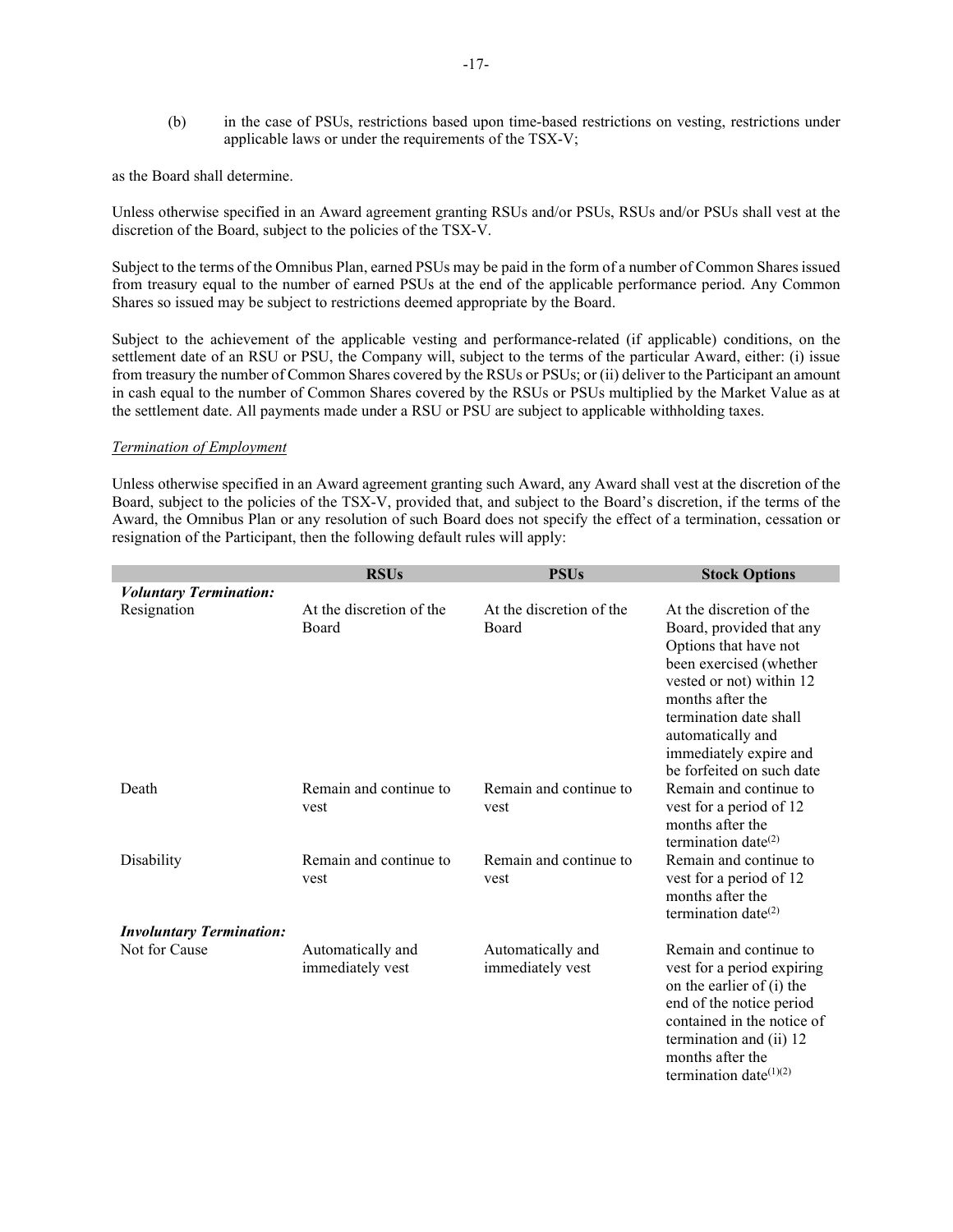| For Cause         | Any Award (vested or not) outstanding at the time of such termination shall wholly<br>and completely terminate automatically and be immediately forfeited $(1)$ |                          |                          |  |  |  |
|-------------------|-----------------------------------------------------------------------------------------------------------------------------------------------------------------|--------------------------|--------------------------|--|--|--|
| Change of Control | Possible acceleration of                                                                                                                                        | Possible acceleration of | Possible acceleration of |  |  |  |
|                   | vesting                                                                                                                                                         | vesting                  | vesting                  |  |  |  |

*Notes:*

1. Subject to ensuring that any rights under the Omnibus Plan continue for the statutory notice period, if any.<br>2. All unvested Options as of such termination date shall remain and continue to vest (and are exercisable) i 2. All unvested Options as of such termination date shall remain and continue to vest (and are exercisable) in accordance with the terms of the Omnibus Plan for a period of 12 months after the termination date provided that any Options that have not been exercised (whether vested or not) within 12 months after the termination date shall automatically and immediately expire and be forfeited on such date.

Unless otherwise stated in the terms of the applicable service/consulting agreement, the Award agreement, the Omnibus Plan, or determined by the Board: (i) if a consultant participant's service is terminated for cause, all awards held by the participant on the participant's termination date, whether vested or unvested, will automatically terminate and be of no further force or effect; and (ii) if a consultant participant's service is terminated for any other reason: (a) all unvested PSUs and RSUs held by the participant on the participant's termination date will automatically and immediately vest; and (b) awarded stock options shall remain and continue to vest for a period of 12 months after the termination date.

# *Changes of Control*

In the event of an actual or potential Change of Control (as is defined in the Omnibus Plan) of the Company, the Board has discretion as to the treatment of Awards, including whether to: (i) accelerate, conditionally or otherwise, on such terms as it sees fit, the vesting date of any Awards; (ii) permit the conditional redemption or exercise of any Awards, on such terms as it sees fit; (iii) otherwise amend or modify the terms of any Awards; and (iv) terminate, following the successful completion of a Change of Control, on such terms as it sees fit, the Awards not exercised prior to the successful completion of such Change of Control.

## *Adjustments*

The Omnibus Plan provides for customary adjustments or substitutions, as applicable, in the number of Common Shares that may be issued under the Omnibus Plan in the event of a merger, arrangement, amalgamation, consolidation, reorganization, recapitalization, separation, stock dividend, extraordinary dividend, stock split, reverse stock split, split up, spin-off or other distribution of stock or property of the Company, combination of securities, exchange of securities, dividend in kind, or other like change in capital structure or distribution (other than normal cash dividends) to Shareholders of the Company, or any similar corporate event or transaction.

# *Amendment and Termination*

The Board may amend, suspend or terminate the Omnibus Plan or any Award, subject to applicable law and stock exchange rules that requires the approval of Shareholders or any governmental or regulatory body, provided that no such action may be taken that materially adversely alters or impairs any rights of a participant under any Award previously granted without the consent of such affected participant.

# *Assignment*

Except as required by law, the rights of a Participant under the Omnibus Plan are not transferable or assignable, subject to certain exceptions set forth in the Omnibus Plan.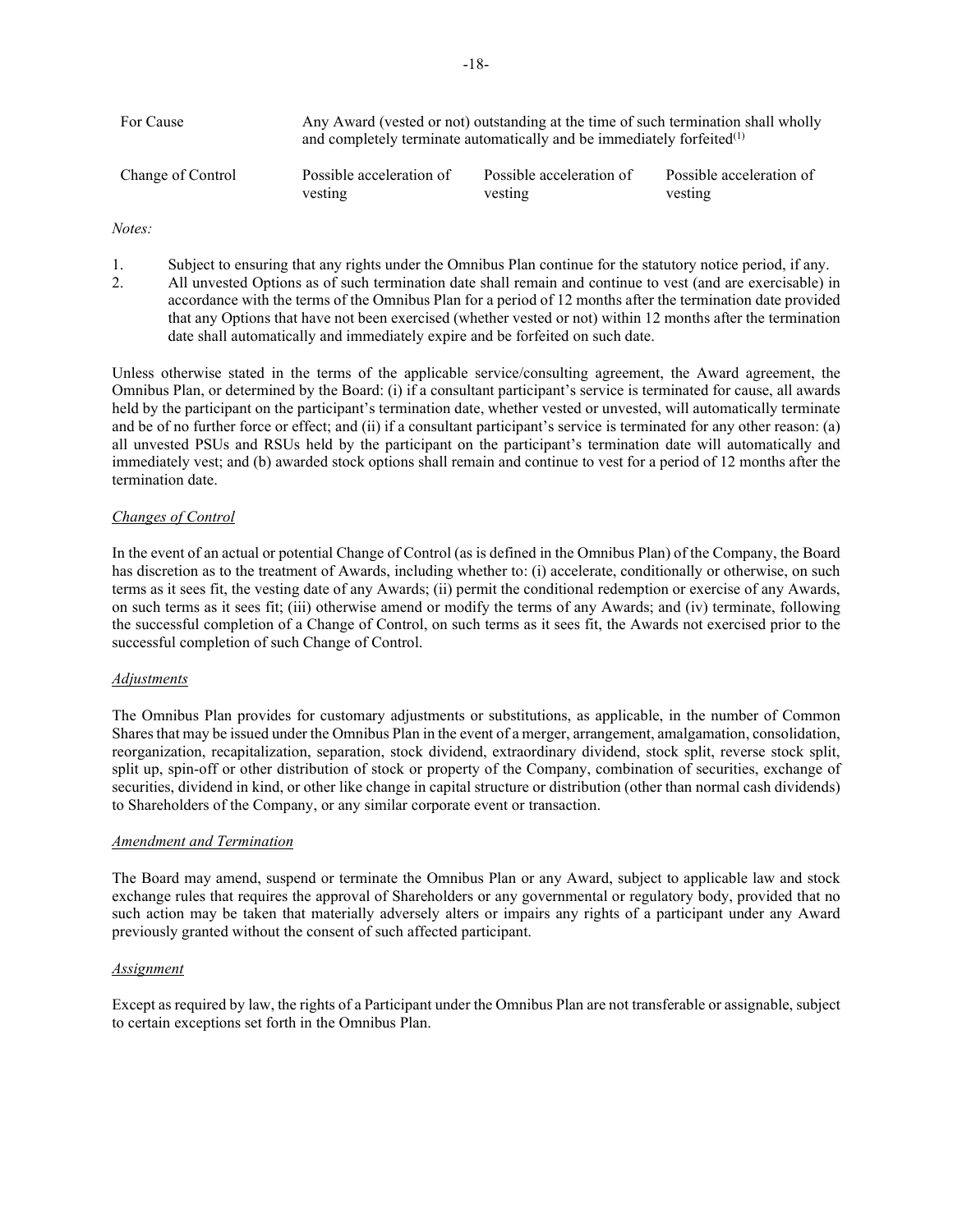# *Securities Authorized for Issuance Under Omnibus Plan*

The following table sets out equity compensation plan information as at the end of the financial year ended December 31, 2021:

|                                                                  | <b>Number of securities</b><br>to be issued upon<br>exercise of<br>outstanding options,<br>RSUs, warrants and<br>rights | Weighted-average exercise<br>price of outstanding options,<br><b>RSUs warrants and rights</b> | <b>Number of securities</b><br>remaining available for<br>future issuance under<br>equity compensation plans |
|------------------------------------------------------------------|-------------------------------------------------------------------------------------------------------------------------|-----------------------------------------------------------------------------------------------|--------------------------------------------------------------------------------------------------------------|
| Equity compensation<br>plans approved by<br>security holders     | 4,985,005                                                                                                               | $RSUs - N/A$<br>Options $-$ \$0.70                                                            | 67, 755, 136                                                                                                 |
| Equity compensation<br>plans not approved by<br>security holders | Nil                                                                                                                     | Nil                                                                                           | Nil                                                                                                          |
| Total                                                            | 4,985,005                                                                                                               | $RSUs - N/A$<br>Options $-$ \$0.70                                                            | 67,755,136                                                                                                   |

The Omnibus Plan provides for the issuance of securities to acquire up to that number of Common Shares that is equal to 10% of the issued and outstanding Common Shares. This is a rolling plan. The Omnibus Plan was established to recognize contributions made by directors, officers, employees and consultants of the Company, to provide incentives to qualified parties to increase their proprietary interest in the Company and thereby encourage their continuing association with the Company. The Board administers the Omnibus Plan and it is their responsibility to ensure that the provisions of the Omnibus Plan are adhered to. As at December 31, 2021, there were 3,735,000 options and 1,250,000 restricted share units outstanding and vested under the Omnibus Plan to purchase Common Shares, representing approximately 6.85% of the issued and outstanding Common Shares.

## *Compensation Securities*

The Company issued the following compensation securities to the directors and/or NEOs during the year ended December 31, 2021 for services provided or to be provided, directly or indirectly, to the company or any of its subsidiaries.

| <b>Compensation Securities</b>                              |                                     |                                                                                                                  |                                     |                                                 |                                                                                                 |                                                                                                                  |                                             |
|-------------------------------------------------------------|-------------------------------------|------------------------------------------------------------------------------------------------------------------|-------------------------------------|-------------------------------------------------|-------------------------------------------------------------------------------------------------|------------------------------------------------------------------------------------------------------------------|---------------------------------------------|
| <b>Name and</b><br>position(s)                              | Type of<br>compensation<br>security | Number of<br>compensation<br>securities.<br>number of<br>underlying<br>securities, and<br>percentage of<br>class | Date of<br><i>issue</i> or<br>grant | Issue,<br>conversion<br>or exercise<br>price(S) | <b>Closing</b><br>price of<br>security or<br>underlying<br>security on<br>date of<br>$grant(s)$ | <b>Closing</b><br>price of<br>security or<br>underlying<br>security at<br>year end<br>$\left( \mathbb{S}\right)$ | <b>Expiry date</b>                          |
| Anthony<br>Lesiak,<br>Executive<br>Chairman and<br>Director | Options<br><b>RSUs</b>              | 550,000<br>142,858                                                                                               | February<br>19, 2021                | 0.70<br>N/A                                     | 0.56                                                                                            | 0.62                                                                                                             | 10 years<br>from date of<br>issuance<br>N/A |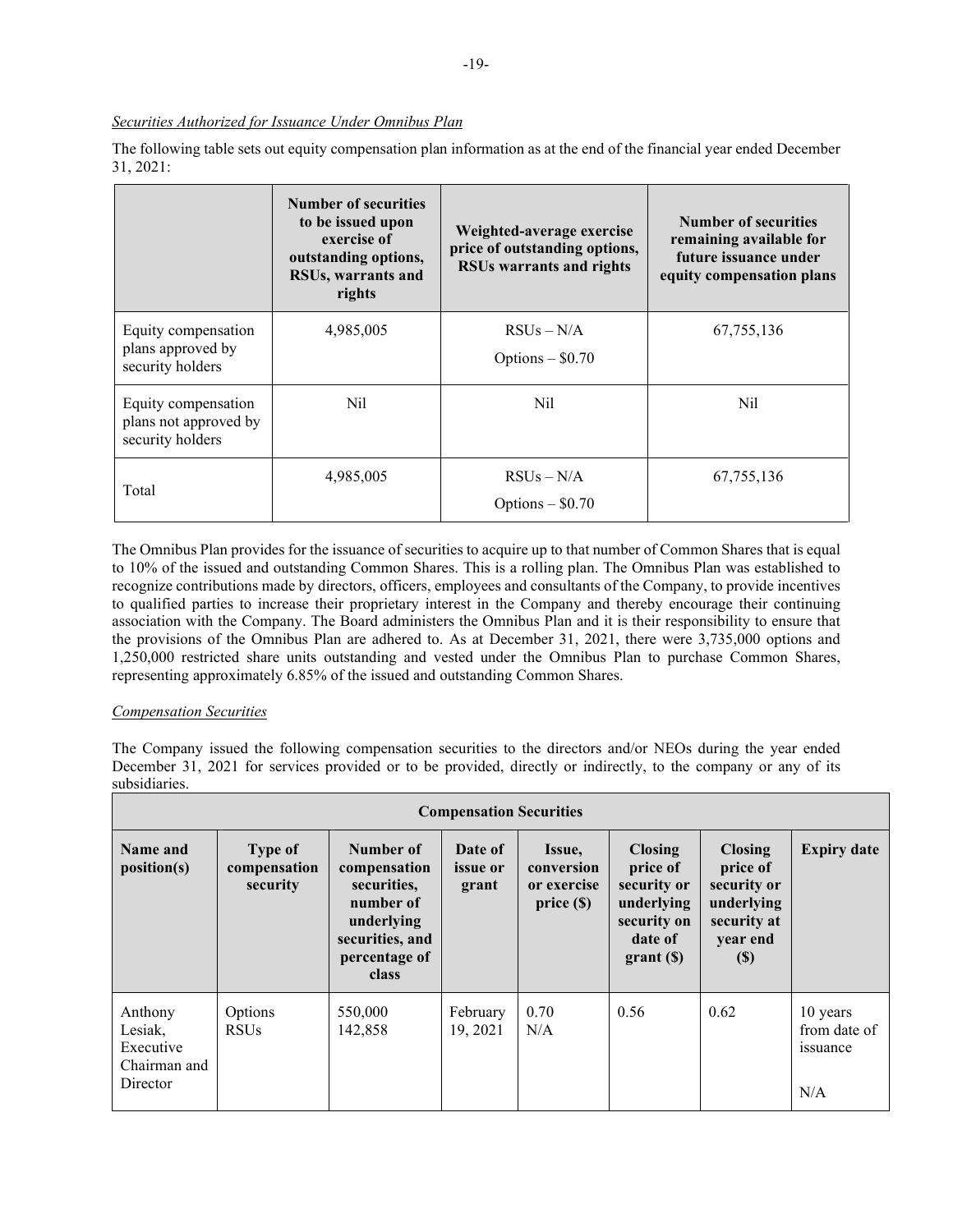| <b>Compensation Securities</b>                                              |                                     |                                                                                                                  |                                   |                                                 |                                                                                               |                                                                                           |                                                         |
|-----------------------------------------------------------------------------|-------------------------------------|------------------------------------------------------------------------------------------------------------------|-----------------------------------|-------------------------------------------------|-----------------------------------------------------------------------------------------------|-------------------------------------------------------------------------------------------|---------------------------------------------------------|
| Name and<br>position(s)                                                     | Type of<br>compensation<br>security | Number of<br>compensation<br>securities,<br>number of<br>underlying<br>securities, and<br>percentage of<br>class | Date of<br>issue or<br>grant      | Issue,<br>conversion<br>or exercise<br>price(S) | <b>Closing</b><br>price of<br>security or<br>underlying<br>security on<br>date of<br>grant(S) | <b>Closing</b><br>price of<br>security or<br>underlying<br>security at<br>year end<br>(S) | <b>Expiry date</b>                                      |
| Alexandre<br>Pernin,<br>Chief<br>Executive<br>Officer and<br>Director       | Options<br><b>RSUs</b>              | 550,000<br>142,858                                                                                               | February<br>19, 2021              | 0.70<br>N/A                                     | 0.56                                                                                          | 0.62                                                                                      | 10 years<br>from date of<br>issuance<br>N/A             |
| Kevin<br>MacLean,<br>Chief<br>Investment<br>Officer                         | Options<br><b>RSUs</b>              | 990,000<br>142,858                                                                                               | February<br>19, 2021              | 0.70<br>N/A                                     | 0.56                                                                                          | 0.62                                                                                      | 10 years<br>from date of<br>issuance<br>N/A             |
| Peter Bures,<br>Chief<br><b>Business</b><br>Development<br>Officer          | Options<br><b>RSUs</b>              | 670,000<br>142,858                                                                                               | February<br>19, 2021              | 0.70<br>N/A                                     | 0.56                                                                                          | 0.62                                                                                      | 10 years<br>from date of<br>issuance<br>N/A             |
| Kenneth Ngo,<br>Chief<br>Financial<br>Officer and<br>Corporate<br>Secretary | Options<br><b>RSUs</b>              | 350,000<br>142,858                                                                                               | February<br>19, 2021              | 0.70<br>N/A                                     | 0.56                                                                                          | 0.62                                                                                      | 10 years<br>from date of<br>issuance<br>N/A             |
| Jinhee Magie<br>Independent<br>Director                                     | Options<br><b>RSUs</b>              | 125,000<br>107,143                                                                                               | February $\Big  0.70$<br>19, 2021 | N/A                                             | 0.56                                                                                          | 0.62                                                                                      | $10\ \mathrm{years}$<br>from date of<br>issuance<br>N/A |
| Jay Layman<br>Independent<br>Director                                       | Options<br><b>RSUs</b>              | 125,000<br>107,143                                                                                               | February<br>19, 2021              | 0.70<br>$\rm N/A$                               | 0.56                                                                                          | 0.62                                                                                      | 10 years<br>from date of<br>issuance<br>N/A             |
| Beatriz<br>Orrantia<br>Lead<br>Independent<br>Director                      | Options<br><b>RSUs</b>              | 125,000<br>107,143                                                                                               | February<br>19, 2021              | 0.70<br>N/A                                     | 0.56                                                                                          | 0.62                                                                                      | 10 years<br>from date of<br>issuance<br>N/A             |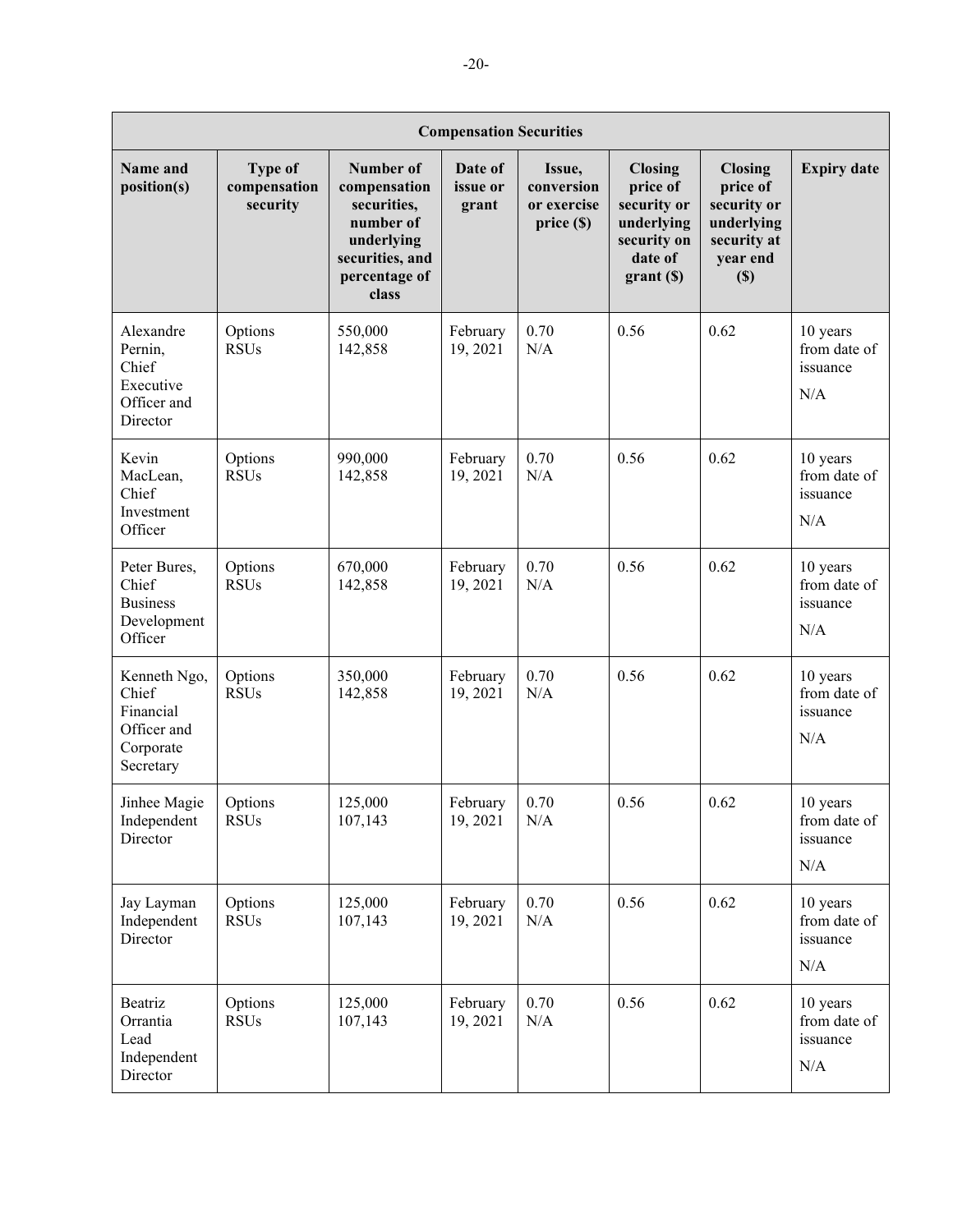| <b>Compensation Securities</b>                     |                                            |                                                                                                                  |                                     |                                                     |                                                                                               |                                                                                           |                                             |
|----------------------------------------------------|--------------------------------------------|------------------------------------------------------------------------------------------------------------------|-------------------------------------|-----------------------------------------------------|-----------------------------------------------------------------------------------------------|-------------------------------------------------------------------------------------------|---------------------------------------------|
| Name and<br>position(s)                            | <b>Type of</b><br>compensation<br>security | Number of<br>compensation<br>securities.<br>number of<br>underlying<br>securities, and<br>percentage of<br>class | Date of<br><i>issue</i> or<br>grant | Issue,<br>conversion<br>or exercise<br>price $(\$)$ | <b>Closing</b><br>price of<br>security or<br>underlying<br>security on<br>date of<br>grant(S) | <b>Closing</b><br>price of<br>security or<br>underlying<br>security at<br>year end<br>(S) | <b>Expiry date</b>                          |
| Kylie<br><b>Dickson</b><br>Independent<br>Director | Options<br><b>RSUs</b>                     | 125,000<br>107,143                                                                                               | February<br>19, 2021                | 0.70<br>N/A                                         | 0.56                                                                                          | 0.62                                                                                      | 10 years<br>from date of<br>issuance<br>N/A |
| Belinda<br>Labatte<br>Independent<br>Director      | Options<br><b>RSUs</b>                     | 125,000<br>107,143                                                                                               | February<br>19, 2021                | 0.70<br>N/A                                         | 0.56                                                                                          | 0.62                                                                                      | 10 years<br>from date of<br>issuance<br>N/A |

# *Perquisites*

The Company does not offer significant perquisites as part of the compensation program.

# *Director Compensation*

The Company also has a compensation program for the Company's members of the Board and its committees. The compensation of the directors is designed to attract and retain committed and qualified directors and to align their compensation with the long-term interests of the Shareholders.

The Board, on the recommendation of the Compensation Committee, is responsible for reviewing and approving any changes to the directors' compensation arrangements. In consideration for serving on the Board, each director is paid an annual retainer consisting of RSUs and stock options. All directors are reimbursed for their reasonable out-ofpocket expenses incurred while serving as directors.

## *Summary Compensation Table*

The following table sets out the compensation paid to each of the NEO, executive officers and directors for the fiscal years ended 2020 and 2021.

| Table of Compensation (excluding compensation securities) |              |                                                 |                                       |                                                      |                                        |                                                      |                                                              |
|-----------------------------------------------------------|--------------|-------------------------------------------------|---------------------------------------|------------------------------------------------------|----------------------------------------|------------------------------------------------------|--------------------------------------------------------------|
| Name and<br>Position(s)                                   | Year         | <b>Base salary</b><br>$\left( \text{\$}\right)$ | <b>Bonus</b><br>$(\$)$                | Committee<br>or meeting<br>fees<br>$(\$)$            | Value of<br>perquisites<br>$(S)^{(2)}$ | Value of all<br>other<br>compensation<br>(S)         | <b>Total</b><br><b>Compensation</b><br>$({\mathbb S})^{(1)}$ |
| Anthony Lesiak<br>Executive<br>Chairman and<br>Director   | 2020<br>2021 | Nil<br>\$150,000                                | $\overline{\phantom{a}}$<br>\$100,000 | $\overline{\phantom{0}}$<br>$\overline{\phantom{a}}$ |                                        | $\overline{\phantom{a}}$<br>$\overline{\phantom{0}}$ | Nil<br>\$250,000                                             |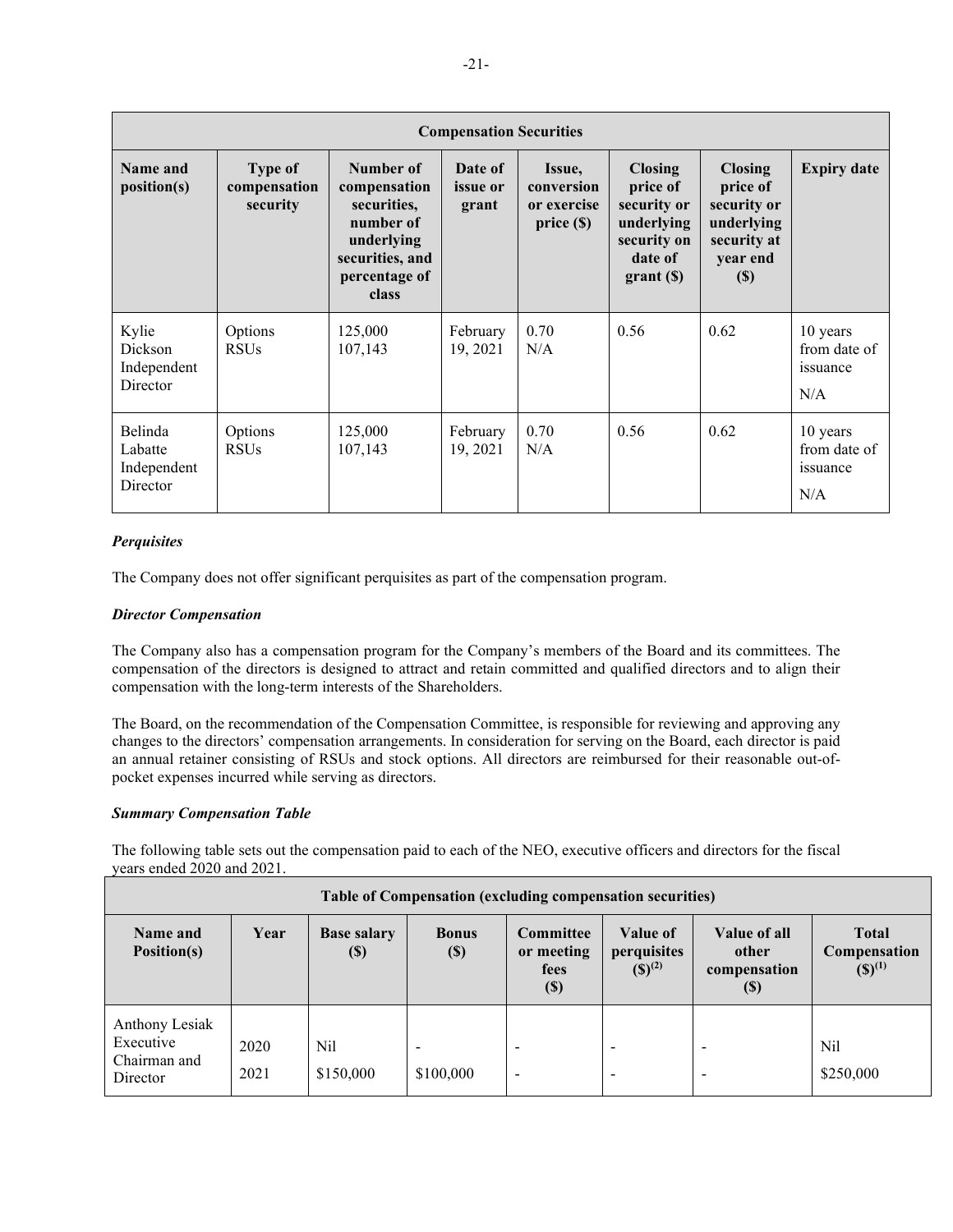| Alexandre<br>Pernin,<br>Chief Executive<br>Officer and<br>Director             | 2020<br>2021 | \$117,500<br>\$150,000 | $\blacksquare$<br>\$200,000                | $\blacksquare$<br>$\blacksquare$           | $\blacksquare$<br>$\overline{\phantom{a}}$               | $\blacksquare$<br>$\blacksquare$                    | \$117,500<br>\$350,000 |
|--------------------------------------------------------------------------------|--------------|------------------------|--------------------------------------------|--------------------------------------------|----------------------------------------------------------|-----------------------------------------------------|------------------------|
| Kevin MacLean,<br>Chief Investment<br>Officer                                  | 2020<br>2021 | Nil<br>Nil             | $\overline{a}$<br>$\blacksquare$           | $\overline{a}$<br>$\overline{a}$           | $\blacksquare$<br>$\overline{a}$                         | $\blacksquare$<br>$\blacksquare$                    | Nil<br>Nil             |
| Peter Bures,<br><b>Chief Business</b><br>Development<br>Officer <sup>(3)</sup> | 2020<br>2021 | \$122,500<br>\$150,000 | $\overline{a}$<br>\$50,000                 | $\overline{a}$<br>$\overline{a}$           | $\blacksquare$<br>$\overline{\phantom{a}}$               | $\blacksquare$<br>$\overline{a}$                    | \$122,500<br>\$200,000 |
| Kenneth Ngo,<br>Chief Financial<br>Officer and<br>Corporate<br>Secretary       | 2020<br>2021 | Nil<br>\$150,000       | $\blacksquare$<br>\$150,000                | $\blacksquare$<br>$\overline{\phantom{a}}$ | $\qquad \qquad \blacksquare$<br>$\overline{\phantom{a}}$ | $\blacksquare$<br>$\blacksquare$                    | Nil<br>\$300,000       |
| Jinhee Magie,<br>Independent<br>Director                                       | 2020<br>2021 | Nil<br>Nil             | $\blacksquare$<br>$\overline{a}$           | $\blacksquare$<br>$\overline{a}$           | $\qquad \qquad \blacksquare$<br>$\overline{a}$           | $\qquad \qquad -$<br>$\qquad \qquad -$              | Nil<br>Nil             |
| Jay Layman<br>Independent<br>Director                                          | 2020<br>2021 | Nil<br>Nil             | $\blacksquare$<br>$\overline{\phantom{a}}$ | $\blacksquare$<br>$\ddot{\phantom{1}}$     | $\blacksquare$<br>$\overline{a}$                         | $\blacksquare$<br>$\Box$                            | Nil<br>Nil             |
| Beatriz Orrantia<br>Lead<br>Independent<br>Director                            | 2020<br>2021 | Nil<br>Nil             | $\blacksquare$<br>$\blacksquare$           | $\blacksquare$<br>$\blacksquare$           | $\qquad \qquad \blacksquare$<br>$\frac{1}{2}$            | $\qquad \qquad \blacksquare$<br>$\blacksquare$      | Nil<br>Nil             |
| Kylie Dickson<br>Independent<br>Director                                       | 2020<br>2021 | Nil<br>Nil             | $\blacksquare$<br>$\overline{a}$           | $\blacksquare$<br>$\overline{a}$           | $\qquad \qquad \blacksquare$<br>$\bar{\phantom{a}}$      | $\qquad \qquad \blacksquare$<br>$\bar{\phantom{a}}$ | Nil<br>Nil             |
| Belinda Labatte<br>Independent<br>Director                                     | 2020<br>2021 | Nil<br>Nil             | L,                                         | $\blacksquare$                             | $\overline{a}$                                           | L,                                                  | Nil<br>Nil             |

*Notes:*

1. All compensation in respect of the NEO, executive officers and directors is paid out in \$. Kevin Maclean's compensation is paid entirely in compensation securities.

2. Neither the NEO, executive officers nor directors are entitled to perquisites or other personal benefits that, in aggregate, are worth over \$50,000 or over 10% of their base salary.

3. Peter Bures' compensation is paid to Investor Resources Inc., an entity controlled by Mr. Bures.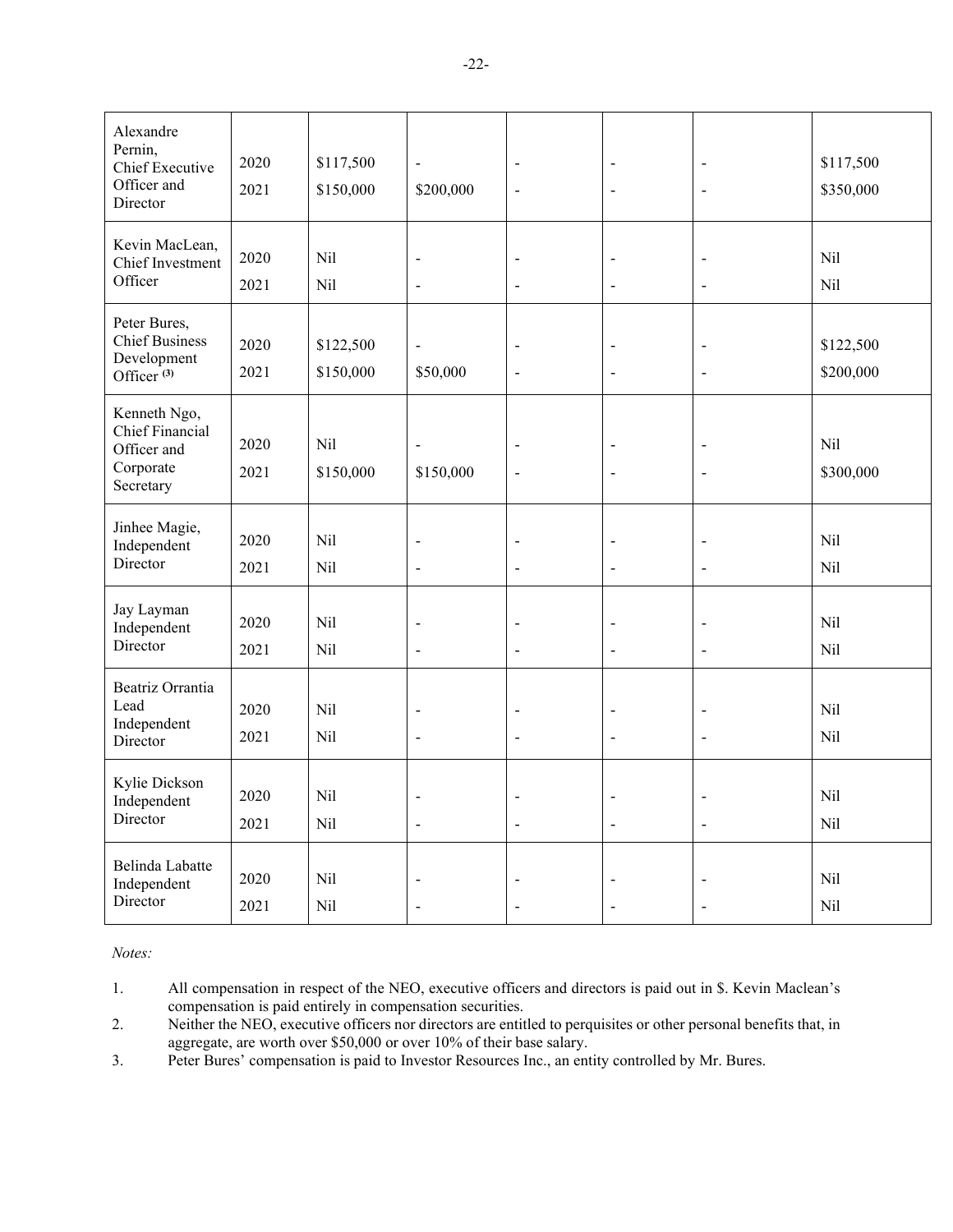# *Employment and Consulting Agreements*

With the transition to public company status, the Company and its executives have implemented employment and compensation arrangements that are consistent with comparable public companies.

# *Anthony Lesiak, Executive Chairman and Director*

Mr. Lesiak's employment agreement provides for base salary, an annual cash and/or equity performance bonus, benefits and participation in the Omnibus Plan.

The employment agreement with Mr. Lesiak specifies the amounts or benefits payable, including severance, to Mr. Lesiak in the event that his employment is terminated. See *"Termination and Change of Control Benefits"* below for further details.

Mr. Lesiak's employment agreement also contains customary confidentiality and non-disparagement covenants and certain restrictive covenants that will continue to apply following the termination of his employment, including noncompetition and non-solicitation provisions which are in effect during Mr. Lesiak's employment and following the termination of his employment.

# *Alexandre Pernin, Chief Executive Officer and Director*

Mr. Pernin's employment agreement provides for base salary, an annual cash and/or equity performance bonus, benefits and participation in the Omnibus Plan.

The employment agreement with Mr. Pernin specifies the amounts or benefits payable, including severance, to Mr. Pernin in the event that his employment is terminated. See *"Termination and Change of Control Benefits"* below for further details.

Mr. Pernin's employment agreement also contains customary confidentiality and non-disparagement covenants and certain restrictive covenants that will continue to apply following the termination of his employment, including noncompetition and non-solicitation provisions which are in effect during Mr. Pernin's employment and following the termination of his employment.

# *Kenneth Ngo, Chief Financial Officer and Secretary*

Mr. Ngo's employment agreement provides for base salary, an annual cash and/or equity performance bonus, benefits and participation in the Omnibus Plan.

The employment agreement with Mr. Ngo specifies the amounts or benefits payable, including severance, to Mr. Ngo in the event that his employment is terminated. See *"Termination and Change of Control Benefits"* below for further details.

Mr. Ngo's employment agreement also contains customary confidentiality and non-disparagement covenants and certain restrictive covenants that will continue to apply following the termination of his employment, including noncompetition and non-solicitation provisions which are in effect during Mr. Ngo's employment and following the termination of his employment.

# *Kevin MacLean, Chief Investment Officer*

Mr. MacLean's employment agreement provides for an annual cash and/or equity performance bonus, benefits and participation in the Omnibus Plan.

The employment agreement with Mr. MacLean specifies the amounts or benefits payable, including severance, to Mr. MacLean in the event that his employment is terminated. See *"Termination and Change of Control Benefits*" below for further details.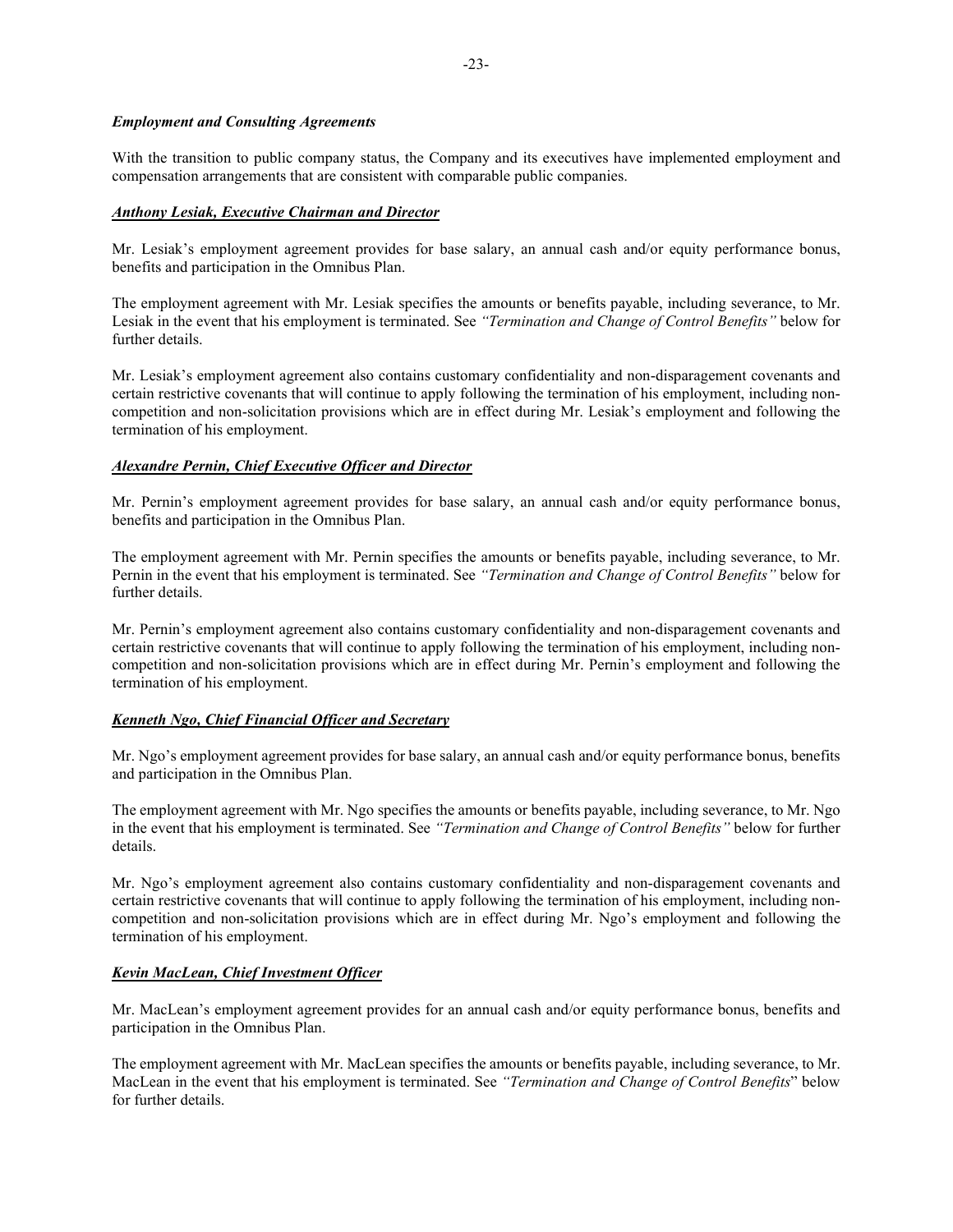Mr. MacLean's employment agreement also contains customary confidentiality and non-disparagement covenants and certain restrictive covenants that will continue to apply following the termination of his employment, including noncompetition and non-solicitation provisions which are in effect during Mr. MacLean's employment and following the termination of his employment.

# *Peter Bures, Chief Business Development Officer*

Mr. Bures' consulting agreement provides for an initial fee and fees for services payment.

The consulting agreement with Mr. Bures specifies the term of service and termination in the event of "Termination with Notice", "Termination without prior Notice" and "Termination on Death of Consultant". No change of control payments are contained in the consulting agreement.

Mr. Bures' consulting agreement also contains customary confidentiality covenants and certain restrictive covenants that will continue to apply following the termination of his employment, including non-competition and nonsolicitation provisions which are in effect during Mr. Bures' service and following the termination of his service.

## *Termination and Change of Control Benefits*

For a summary of the termination and change of control benefits provided under the Omnibus Plan, please refer to the "*Executive Compensation* — *Omnibus Plan*" section above. The tables below provide a summary of the termination and change of control benefits provided under the executive officers' employment agreements:

|                                                  | <b>Severance</b>                                           | <b>Bonus</b>                                                        | <b>Benefits</b>                                                                             |
|--------------------------------------------------|------------------------------------------------------------|---------------------------------------------------------------------|---------------------------------------------------------------------------------------------|
| <b>Voluntary Termination:</b>                    |                                                            |                                                                     |                                                                                             |
| Resignation                                      | None                                                       | None                                                                | None                                                                                        |
| Death                                            | None                                                       | None                                                                | None                                                                                        |
| Disability                                       | Limited to statutory<br>notice entitlements                | Limited to statutory<br>notice entitlements                         | Limited to statutory<br>notice entitlements                                                 |
| <b>Involuntary Termination:</b><br>Not for Cause | 6 months $+1$ month/year<br>of service (max 18)<br>months) | Payment equal to bonus<br>received in preceding year<br>(pro-rated) | 6 months $+1$ month/year<br>of service (max 12<br>months) or until alternate<br>employment  |
| For Cause                                        | None, except where<br>required by statute                  | None, except where<br>required by statute                           | None, except where<br>required by statute                                                   |
| Change of Control <sup>(1)</sup>                 | 12 months $+1$ month/year<br>of service (max 24<br>months) | Payment equal to bonus<br>received in preceding year<br>(pro-rated) | $6$ months + 1 month/year<br>of service (max 12<br>months) or until alternate<br>employment |

## *Note:*

1. Eligible if termination without cause occurs within 6 months following the change of control event.

## **CORPORATE GOVERNANCE DISCLOSURE**

# *General*

The Board views effective corporate governance as an essential element for the effective and efficient operation of the Company. The Company believes that effective corporate governance improves corporate performance and benefits all of its Shareholders. The following statement of corporate governance practices sets out the Board's review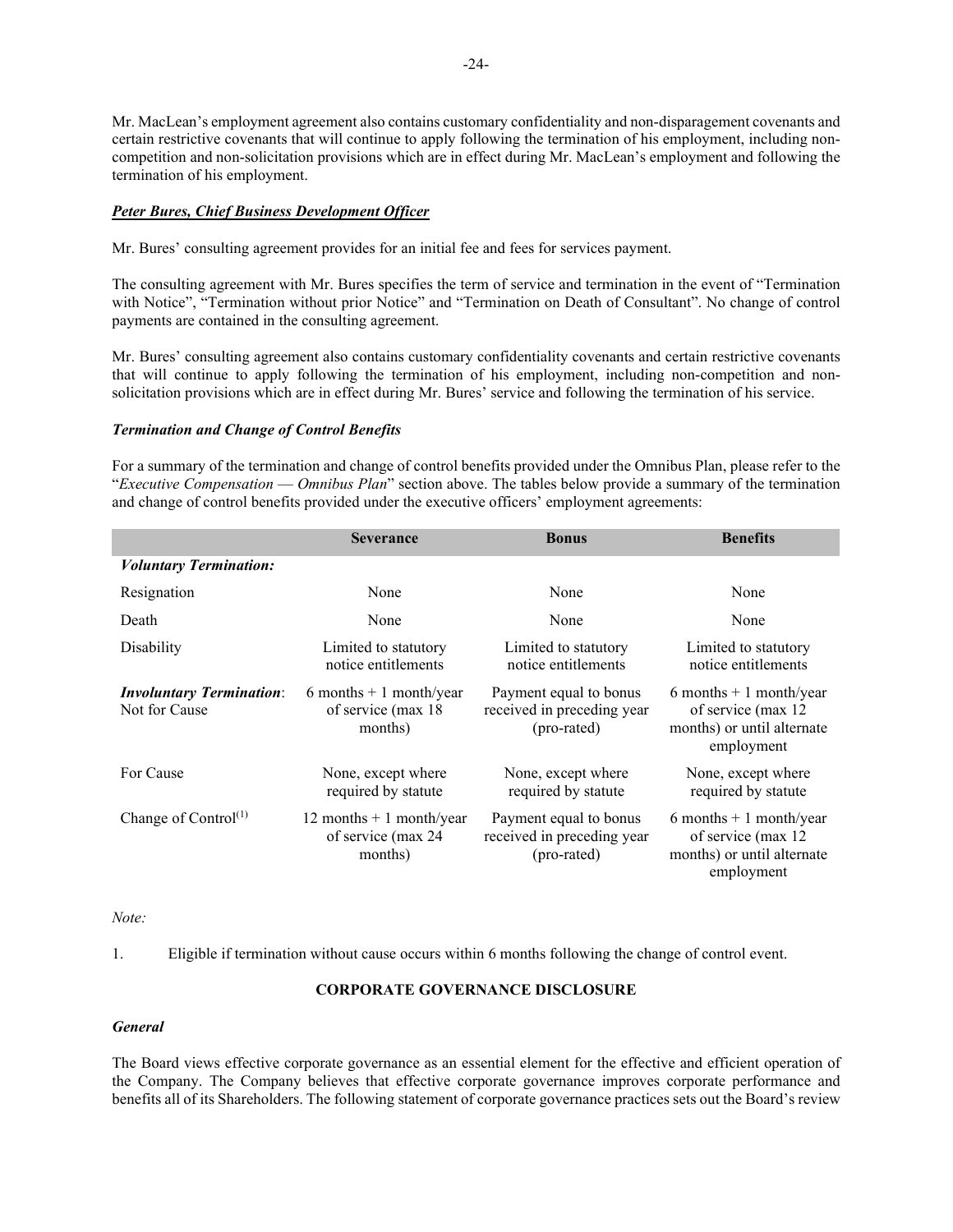of the Company's governance practices relative to National Instrument 58-101 - *Disclosure of Corporate Governance Practices* ("**NI 58-101**") and National Policy 58-201 *- Corporate Governance Guidelines.*

## *Composition of the Board and Board Committees*

Under the Company's articles, the Board consists of a minimum of three and a maximum of ten directors as determined from time to time by the directors. The Board currently consists of seven directors, the majority of whom are considered to be independent under Canadian securities laws. Under the *Canada Business Corporations Act*, a director may be removed with or without cause by a resolution passed by an ordinary majority of the votes cast by Shareholders present in person (online) or by proxy at a meeting of Shareholders and who are entitled to vote. The directors will be elected by Shareholders at each annual meeting of Shareholders, and all directors will hold office for a term expiring at the close of the next annual meeting or until their respective successors are elected or appointed. The Company's articles provide that, between annual meetings of Shareholders, the directors may appoint one or more additional directors, but the number of additional directors may not at any time exceed one-third of the number of directors elected at the previous annual meeting of Shareholders.

The nominees for election by Shareholders as directors are determined by the Company's Environmental, Social, Governance and Nominating Committee in accordance with the provisions of applicable corporate law and the charter of the Environmental, Social, Governance and Nominating Committee See also *"Environmental, Social, Governance and Nominating Committee".*

# *Director Independence*

Under NI 58-101, a director is considered to be independent if he or she is independent within the meaning of section 1.4 of National Instrument 52-110 - *Audit Committees* ("**NI 52-110**"). Pursuant to section 1.4 of NI 52-110, an independent director is a director who is free from any direct or indirect material relationship which could, in the view of the Board, be reasonably expected to interfere with a director's exercise of independent judgment. Based on information provided by each director concerning his or her background, employment and affiliations, the Board has determined that, of the seven directors on the Board, five are "independent" and two will not be considered "independent" within the meaning of applicable securities laws as a result of their respective relationships with the Company. Mr. Pernin and Mr. Lesiak are not considered to be independent by the Board, as the former is the Chief Executive Officer of the Company and the latter is the Executive Chairman. The remaining members of the Board are considered to be independent by the Board.

## *Meetings of Independent Directors*

The Board believes that given its size and structure, including the fact that a majority of the Company's directors are independent, it is able to facilitate independent judgment in carrying out its responsibilities. To enhance such independent judgment, it is anticipated that the independent members of the Board hold in camera meetings with members of management and non-independent directors not in attendance, as part of regularly scheduled Board meetings. Open and candid discussion among the independent directors is facilitated by the relatively small size of the Board.

The following table sets forth the attendance by directors of formal board meetings and committee held during the year ended December 31, 2021: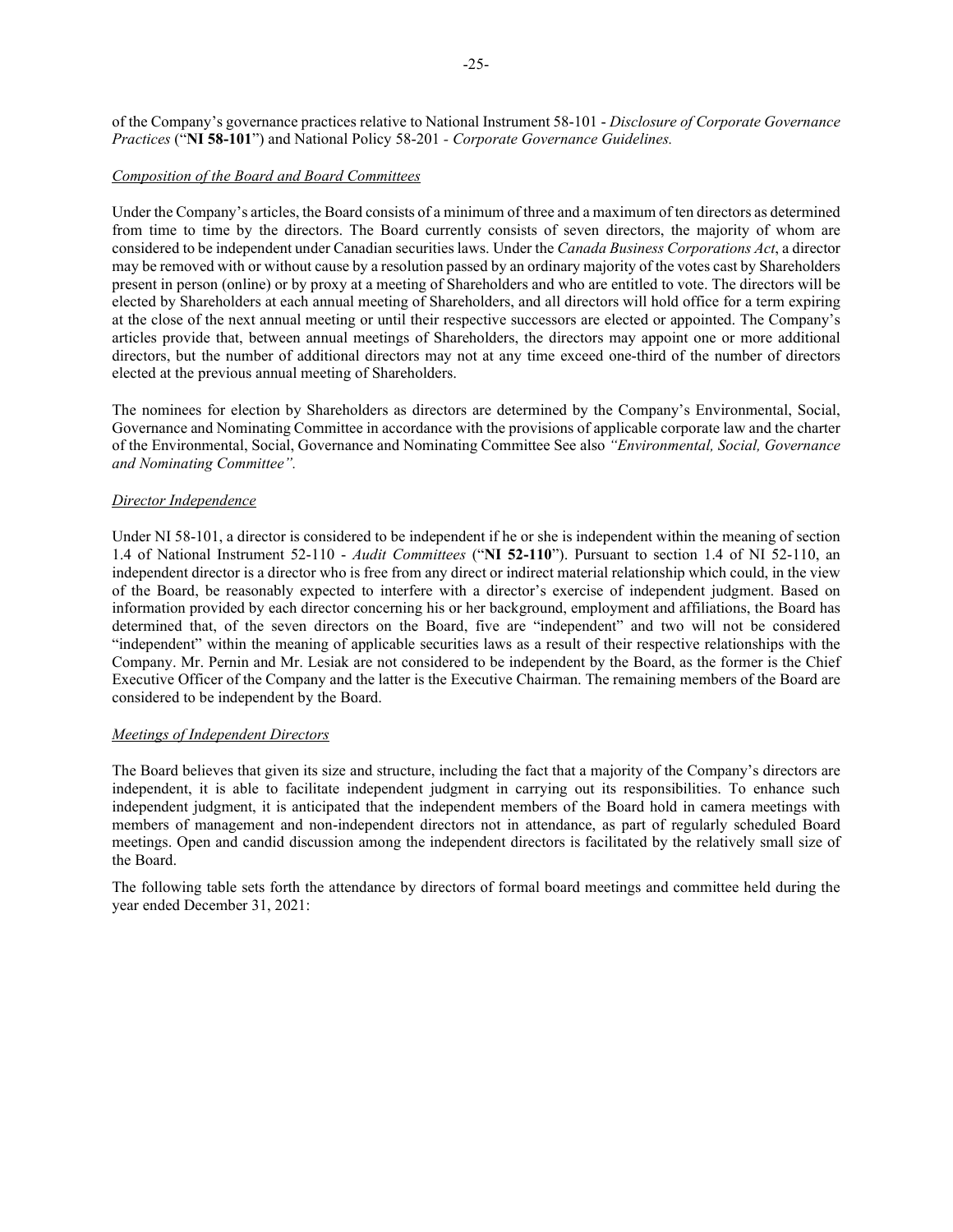| <b>Name</b>      | <b>Board Meetings</b><br>Attended (in<br>person or by<br>telephone) | <b>Audit</b><br>Committee<br><b>Meetings</b><br>Attended (in<br>person or by<br>telephone) | Compensation<br><b>Committee</b><br><b>Meetings Attended</b><br>(in person or by<br>telephone) | Environmental,<br><b>Social, Governance</b><br>and Nominating<br>Committee<br><b>Meetings Attended</b><br>(in person or by<br>telephone) |
|------------------|---------------------------------------------------------------------|--------------------------------------------------------------------------------------------|------------------------------------------------------------------------------------------------|------------------------------------------------------------------------------------------------------------------------------------------|
| Anthony Lesiak   | 7/7                                                                 | N/A                                                                                        | N/A                                                                                            | N/A                                                                                                                                      |
| Alexandre Pernin | 7/7                                                                 | N/A                                                                                        | N/A                                                                                            | N/A                                                                                                                                      |
| Jinhee Magie     | 6/7                                                                 | 4/4                                                                                        | 1/1                                                                                            | N/A                                                                                                                                      |
| Jay Layman       | 7/7                                                                 | N/A                                                                                        | 1/1                                                                                            | N/A                                                                                                                                      |
| Beatriz Orrantia | 7/7                                                                 | N/A                                                                                        | N/A                                                                                            | N/A                                                                                                                                      |
| Kylie Dickson    | 7/7                                                                 | 4/4                                                                                        | 1/1                                                                                            | N/A                                                                                                                                      |
| Belinda Labatte  | 7/7                                                                 | 4/4                                                                                        | N/A                                                                                            | N/A                                                                                                                                      |

## <span id="page-28-0"></span>*Advance Notice Provisions*

The Company's by-laws include certain advance notice provisions with respect to the election of the Company's directors (the "**Advance Notice Provisions**"). The Advance Notice Provisions are intended to: (i) facilitate orderly and efficient annual general and special meetings or, where the need arises, special meetings; (ii) ensure that all Shareholders receive adequate notice of Board nominations and sufficient information with respect to all nominees; and (iii) allow Shareholders to register an informed vote. Only persons who are nominated by Shareholders in accordance with the Advance Notice Provisions are eligible for election as directors at any annual meeting of Shareholders, or at any special meeting of Shareholders if one of the purposes for which the special meeting was called was the election of directors. Under the Advance Notice Provisions, a Shareholder wishing to nominate a director would be required to provide notice, in the prescribed form, within the prescribed time periods. These time periods include, (i) in the case of an annual meeting of Shareholders (including annual and special meetings), not less than 30 days prior to the date of the annual meeting of Shareholders; provided, that if the first public announcement of the date of the annual meeting of Shareholders (the "**Notice Date**") is less than 50 days before the meeting date, not later than the close of business on the  $10<sup>th</sup>$  day following the Notice Date; and (ii) in the case of a special meeting (which is not also an annual meeting) of Shareholders called for any purpose which includes electing directors, not later than the close of business on the 15th day following the date on which the first public announcement of the date of the special meeting of Shareholders was made.

# *Director Term Limits and Other Mechanisms of Board Renewal*

The Board is composed of a diverse range of individuals who represent a mix of background, experience, skills and expertise, evidencing diversity in tenure, age and gender. The Board has adopted a formal director term limit of fifteen years. However, the Environmental, Social, Governance and Nominating Committee is also expected to conduct a process for the assessment of the Board, each committee and each director regarding his, her or its effectiveness and performance, and to report evaluation results to the Board. See also *["Diversity"](#page-33-0).*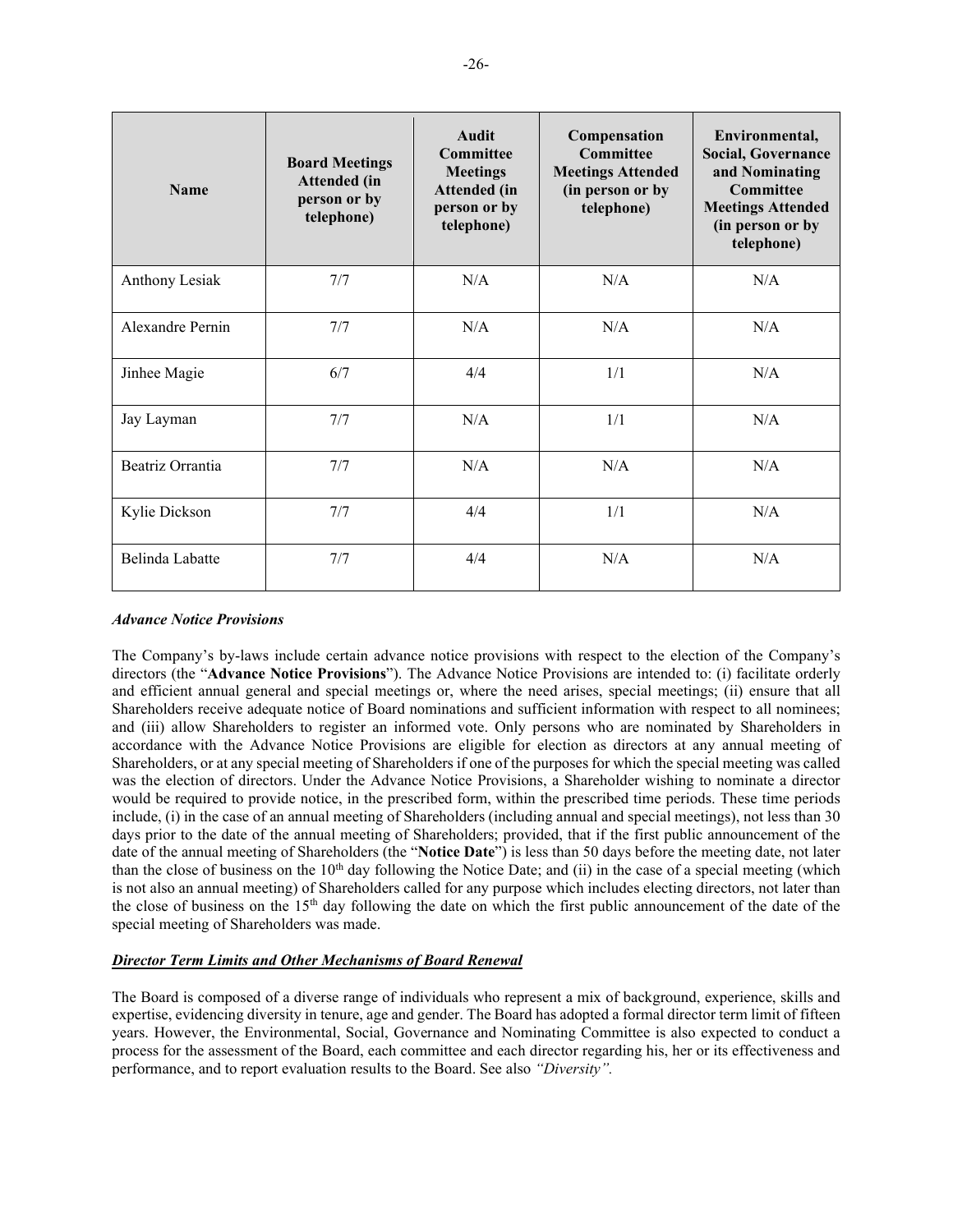# *Mandate of the Board*

The Board is responsible for supervising the management of the Company's business and affairs, including providing guidance and strategic oversight to management. The Board has adopted a formal mandate that includes the following duties and obligations:

- appointing the Chief Executive Officer and Executive Chairman;
- adopting a strategic planning process and implementing risk management policies and procedures;
- appointment, supervision, evaluation and development of senior management and succession planning;
- monitoring the adequacy and effectiveness of the Company's system of internal controls over financial reporting and disclosure controls and procedures;
- approving certain regulatory filings; and
- adopting and periodically reviewing policies and procedures designed to: (i) ensure compliance with applicable law; (ii) ensure that the Company's business is conducted ethically and with honesty; and (iii) permit Shareholder feedback on material issues.

The Board has adopted a written position description for the Chair, which sets out the Chair's key responsibilities, including, among others, duties relating to setting Board meeting agendas, chairing Board and Shareholder meetings, director development and communicating with Shareholders and regulators.

The Board has adopted a written position description for each of the Company's committee chairs which sets out each of the committee chair's key responsibilities, including, among others, duties relating to setting committee meeting agendas, chairing committee meetings and working with the respective committee and management to ensure, to the greatest extent possible, the effective functioning of the committee.

The Board has adopted a written position description for the Company's Chief Executive Officer which sets out the key responsibilities of the Chief Executive Officer, including, among other duties in relation to providing overall leadership, ensuring the development of a strategic plan and recommending such plan to the Board for consideration, ensuring the development of an annual corporate plan and budget that supports the strategic plan and recommending such plan to the Board for consideration and supervising day-to-day management and communicating with Shareholders and regulators.

# *Orientation and Continuing Education*

The Company has an orientation program for new directors under which a new director is required to meet with the Executive Chairman, members of senior management and the Company's secretary. New directors are provided with a comprehensive orientation and education as to the nature and operation of the Company and its business, the role of the Board and its committees, and the contribution that an individual director is expected to make. The Board is responsible for overseeing director continuing education designed to maintain or enhance the skills and abilities of the directors and to ensure that their knowledge and understanding of the Company's business remains current. The chair of each committee is responsible for coordinating orientation and continuing director development programs relating to the committee's mandate.

# *Code of Ethics*

The Company has adopted a written code of ethics (the "**Code of Ethics**") that applies to all of the Company's officers, directors, employees, consultants and agents acting on behalf of the Company ("**Company Personnel**"). The objective of the Code of Ethics is to provide guidelines for maintaining the Company's integrity, trust and respect. The Code of Ethics addresses compliance with laws, rules and regulations, conflicts of interest, confidentiality, commitment,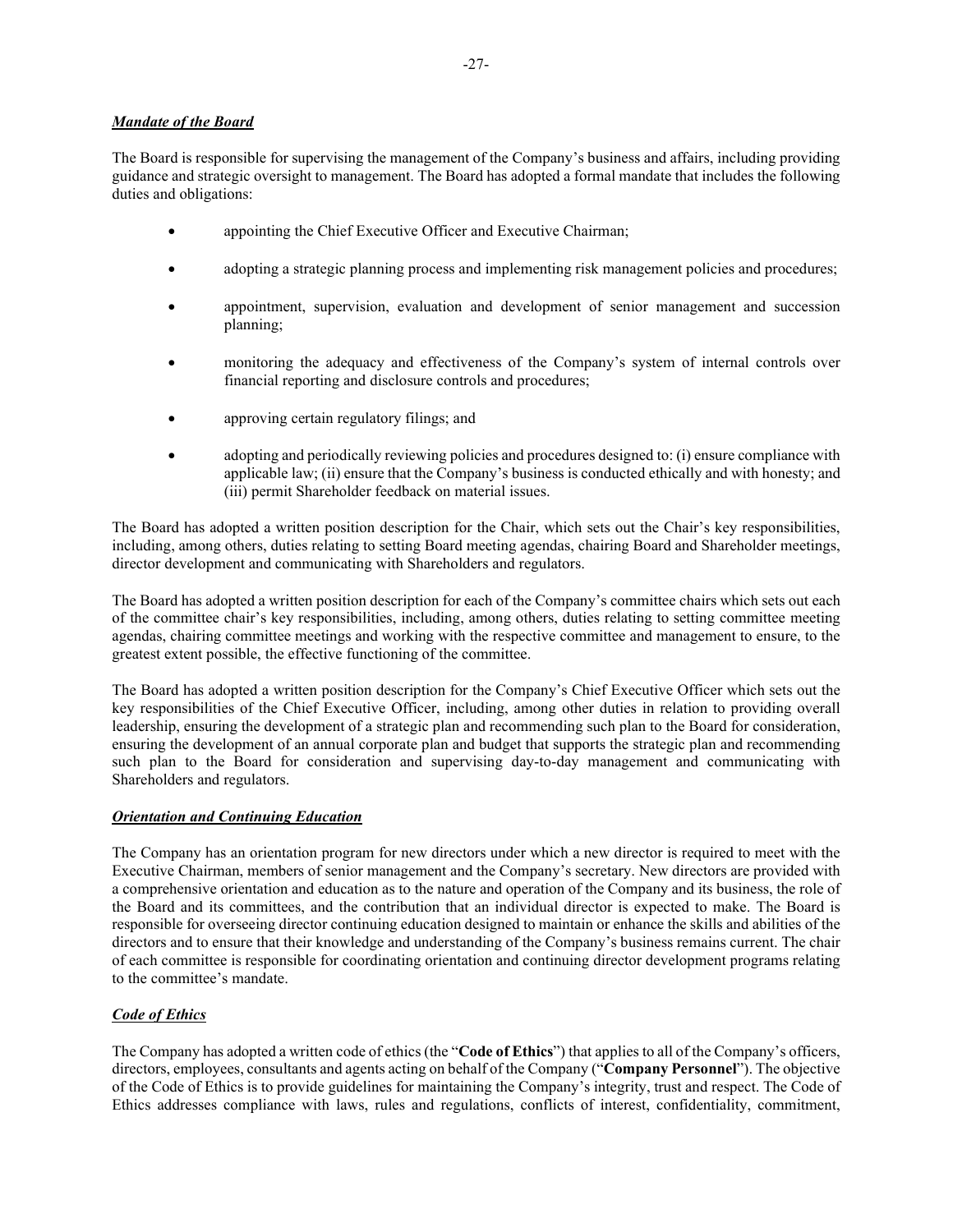preferential treatment, financial information, internal controls and disclosure, protection and proper use of the Company's assets, communications, fair dealing, fair competition, due diligence, illegal payments, equal employment opportunities and harassment, privacy, use of Company computers and the internet, political and charitable activities and reporting any violations of law, regulation or the Code of Ethics. Any person subject to the Code of Ethics should report all violations of law, regulation or of the Code of Ethics of which they become aware to any one of the Company's executive officers or as otherwise set forth in the Code of Ethics. The Environmental, Social, Governance and Nominating Committee is responsible for reviewing and evaluating the Code of Ethics at least annually and recommends any necessary or appropriate changes to the Board for consideration. The Environmental, Social, Governance and Nominating Committee assists the Board with the monitoring of compliance with the Code of Ethics, and is responsible for considering any waivers of the Code of Ethics (other than waivers applicable to members of the Environmental, Social, Governance and Nominating Committee, which shall be considered by the Audit Committee, or waivers applicable to the Company's directors or executive officers, which shall be subject to review by the Board as a whole). The Board has ultimate responsibility for monitoring compliance with the Code of Ethics.

# *Principles of Environmental, Social and Corporate Governance*

The Company recognizes that optimal performance in environmental, social and corporate governance ("**ESG**") issues in the mining and metals business drives operational and reputational performance. Accordingly, ESG values are core to the Company and it conducts robust due diligence with the objective of investing in projects and companies that are well-managed and where the range of ESG aspects and impacts are such that the investment operates sustainably over the long-term to protect the Company's investments and reputation, along with those of the Company's stakeholders and investors. The Company has adopted written ESG principles and standards that apply to its investment strategy. The ESG principles codify the Company's due diligence process in this regard and ensure that it aligns with recognized, third-party reputational initiatives. Company management and the Board conduct regular site visits, where possible, to monitor and track ESG matters. The Company does not invest in projects that use child labour, forced labour or riverine tailings disposal.

## *Anti-Bribery and Anti-Corruption Compliance Policy*

The Company has adopted an anti-bribery and anti-corruption compliance policy (the "**Anti-Bribery Policy**") which establishes the Company's commitment to comply fully with Canada's *Corruption of Foreign Public Officials Act*  and any local and foreign anti-bribery or anti-corruption laws and regulations that may be applicable. All Company Personnel shall comply with all laws prohibiting improper payments to domestic and foreign officials. All Company Personnel shall conduct the Company's business legally and ethically. Gifts, payments or offerings of anything to influence sales or other business, bribes, kickbacks, or other questionable inducements, directly or indirectly to government officials are prohibited. The Anti-Bribery Policy provides a guideline of prohibited payments, as well as the consequences of non-compliance. The Anti-Bribery Policy also sets out strategies the Company adopts to mitigate bribery and corruption risk. The Board is responsible for monitoring compliance with the Anti-Bribery Policy and initiating investigations of reported violations.

## *Committees of the Board*

The Board has established three committees: the Audit Committee, the Compensation Committee, and the Environmental, Social, Governance and Nominating Committee.

## *Audit Committee*

The Audit Committee consists of three directors, all of whom, together with the committee chair, are persons determined by the Board to be "independent" directors and "financially literate" within the meaning of NI 52-110. The Audit Committee is comprised of Kylie Dickson, who acts as chair of the Audit Committee, Jinhee Magie and Belinda Labatte. Each of the Audit Committee members has an understanding of the accounting principles used to prepare financial statements and varied experience as to the general application of such accounting principles, as well as an understanding of the internal controls and procedures necessary for financial reporting. The Audit Committee met four times during the 2021 fiscal year. For additional details regarding the relevant education and experience of each member of the Audit Committee, see *["Election of Directors -](#page-8-0) [Biographic"](#page-10-0).*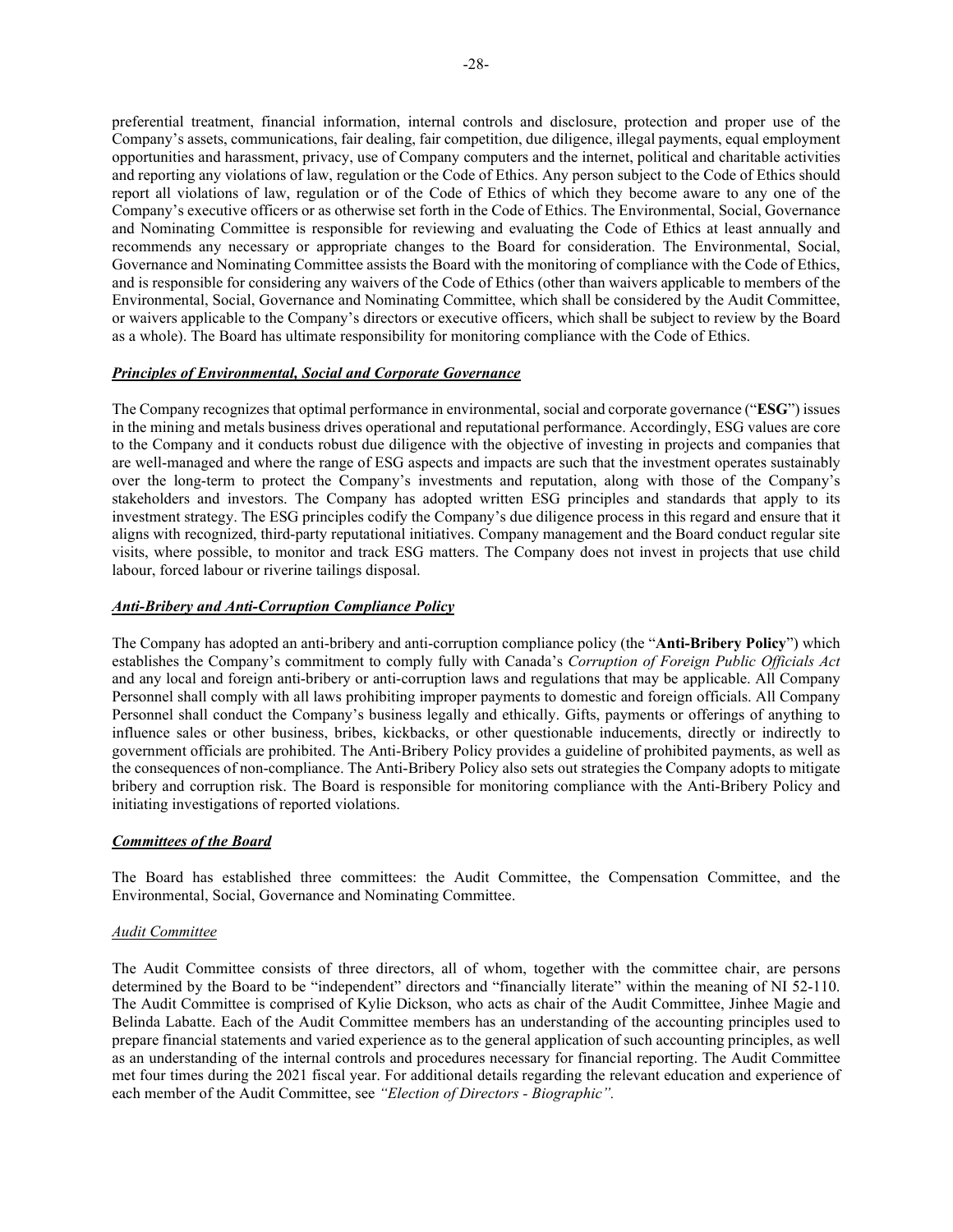The Board has adopted a written charter of the Audit Committee, in the form set forth in Schedule "B" to this Circular, setting forth the purpose, composition, authority and responsibility of the Audit Committee, consistent with NI 52- 110. The Audit Committee assists the Board in fulfilling its oversight of:

- the Company's financial statements and financial reporting processes;
- the Company's risk management initiatives;
- the Company's systems of internal controls over financial reporting and disclosure controls and procedures;
- the annual independent audit of the Company's financial statements;
- legal and regulatory compliance and compliance with the Company's Whistleblower Policy;
- related party transactions; and
- public disclosure of financial information extracted or derived from the Company's financial statements.

It is the responsibility of the Audit Committee to maintain free and open means of communication between the Audit Committee, the external auditors and management of the Company. The Audit Committee is given full access to the Company's management and records and external auditors as necessary to carry out these responsibilities. The Audit Committee has the authority to carry out such special investigations as it sees fit in respect of any matters within its various roles and responsibilities. The Company provides appropriate funding, as determined by the Audit Committee, for the payment of compensation to the independent auditor for the purpose of rendering or issuing an audit report and to any advisors employed by the Audit Committee.

# *External Auditor Service Fee*

For fiscal 2020 and fiscal 2021, the Company incurred the following fees by the Company's external auditor, KPMG:

|                                            | <b>Fiscal 2021</b>       | <b>Fiscal 2020</b> |
|--------------------------------------------|--------------------------|--------------------|
| Audit fees $(1)$                           | \$85,600                 | \$130,970          |
| Tax fees <sup><math>(2)</math></sup>       | \$40,117                 | \$22,968           |
| Audit-Related fees $(3)$                   | $\overline{\phantom{a}}$ | -                  |
| All other fees <sup><math>(4)</math></sup> | $\overline{\phantom{a}}$ | -                  |

*Notes:*

- 1. Audit fees include the audit of the year-end financial statements.
- 2. Tax fees related to tax compliance services.
- 3. Audit-Related fees include fees for assurance and related services.
- 4. Other fees are the aggregate fees paid to KPMG for products and services other than those reported above.

Pursuant to Section 6.1 of NI 52-110, the Company is exempt from the requirements of Part 3 (Composition of the Audit Committee) and Part 5 (Reporting Obligations) of NI 52-110.

# *Compensation Committee*

The Compensation Committee is comprised of three directors, all of whom, together with the committee chair, are persons determined by the Board to be independent directors within the meaning of NI 58-101. The Compensation Committee is comprised of Jinhee Magie, who acts as chair of the Compensation Committee, Kylie Dickson and Jay Layman. The Board believes that the Compensation Committee is able to conduct its activities in an objective manner.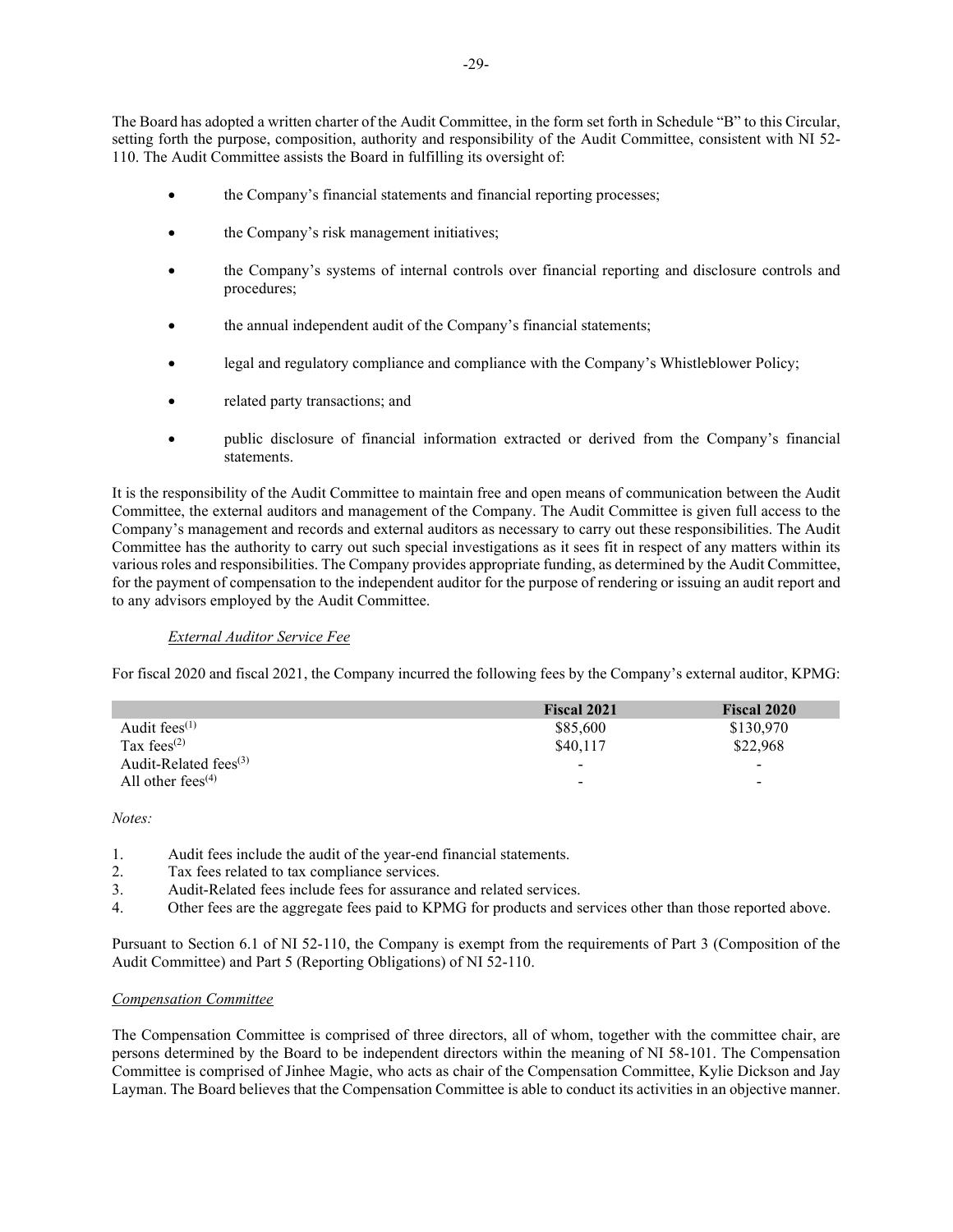The Board believes that the members of the Compensation Committee individually and collectively possess the requisite knowledge, skill and experience in governance and compensation matters, including human resource management, executive compensation matters and general business leadership, to fulfill the committee's mandate. All members of the Compensation Committee have substantial knowledge and experience as current and former senior executives of large and complex organizations and on the boards of other publicly traded entities. The Compensation Committee met one time during the 2021 fiscal year. For additional details regarding the relevant education and experience of each member of the Compensation Committee, including the direct experience that is relevant to each committee member's responsibilities in executive compensation, see *["Election of Directors](#page-8-0) - [Biographic"](#page-10-0).*

The Board has adopted a written charter setting forth the purpose, composition, authority and responsibility of the Compensation Committee consistent with the Company's corporate governance guidelines. The Compensation Committee's purpose is to assist the Board in:

- the performance, evaluation and compensation of the Company's senior executives;
- developing a compensation structure for the Company's senior executives including salaries, annual and long-term incentive plans including plans involving share issuances and other share-based awards;
- establishing policies and procedures designed to identify and mitigate risks associated with the Company's compensation policies and practices;
- reviewing and, if appropriate, recommending to the Board the approval of any adoption, amendment or termination of the Company's incentive or equity-based compensation arrangements (and the aggregate number of Common Shares to be reserved for issuance thereunder), and overseeing their administration and discharging any duties imposed on the committee by any such arrangements;
- assessing the compensation of the Company's directors;

The Board is responsible for approving the compensation of the Company's Chief Executive Officer, as well as, based on the recommendations of the Chief Executive Officer, the compensation of the Company's other executive officers. The compensation paid to the executive officers is set forth above under "*Executive Compensation*".

Further particulars of the process by which compensation for the Company's executive officers is determined is provided under "*Executive Compensation*".

# *Environmental, Social, Governance and Nominating Committee*

The Environmental, Social, Governance and Nominating Committee consists of three directors, all of whom, together with the committee chair, are persons determined by the Board to be independent directors within the meaning of NI 58-101. The Environmental, Social, Governance and Nominating Committee is comprised of Beatriz Orrantia, who acts as chair, Belinda Labatte and Jay Layman. Each of the Environmental, Social, Governance and Nominating Committee members has an understanding of all aspect of ESG principles. Beatriz Orrantia holds the NACD.DC accreditation and each of Jay Layman and Belinda Labatte are ICD.D accredited. No formal meeting of the Environmental, Social, Governance and Nominating Committee occurred during the 2021 fiscal year For additional details regarding the relevant education and experience of each member of the Environmental, Social, Governance and Nominating Committee, see *["Election of Directors](#page-8-0) - [Biographic"](#page-10-0).*

The Board has adopted a written charter, setting forth the purpose, composition, authority and responsibility of the Environmental, Social, Governance and Nominating Committee. The Environmental, Social, Governance and Nominating Committee assists the Board in fulfilling its oversight of:

• developing the Company's corporate governance guidelines and principles and providing governance with respect to leadership;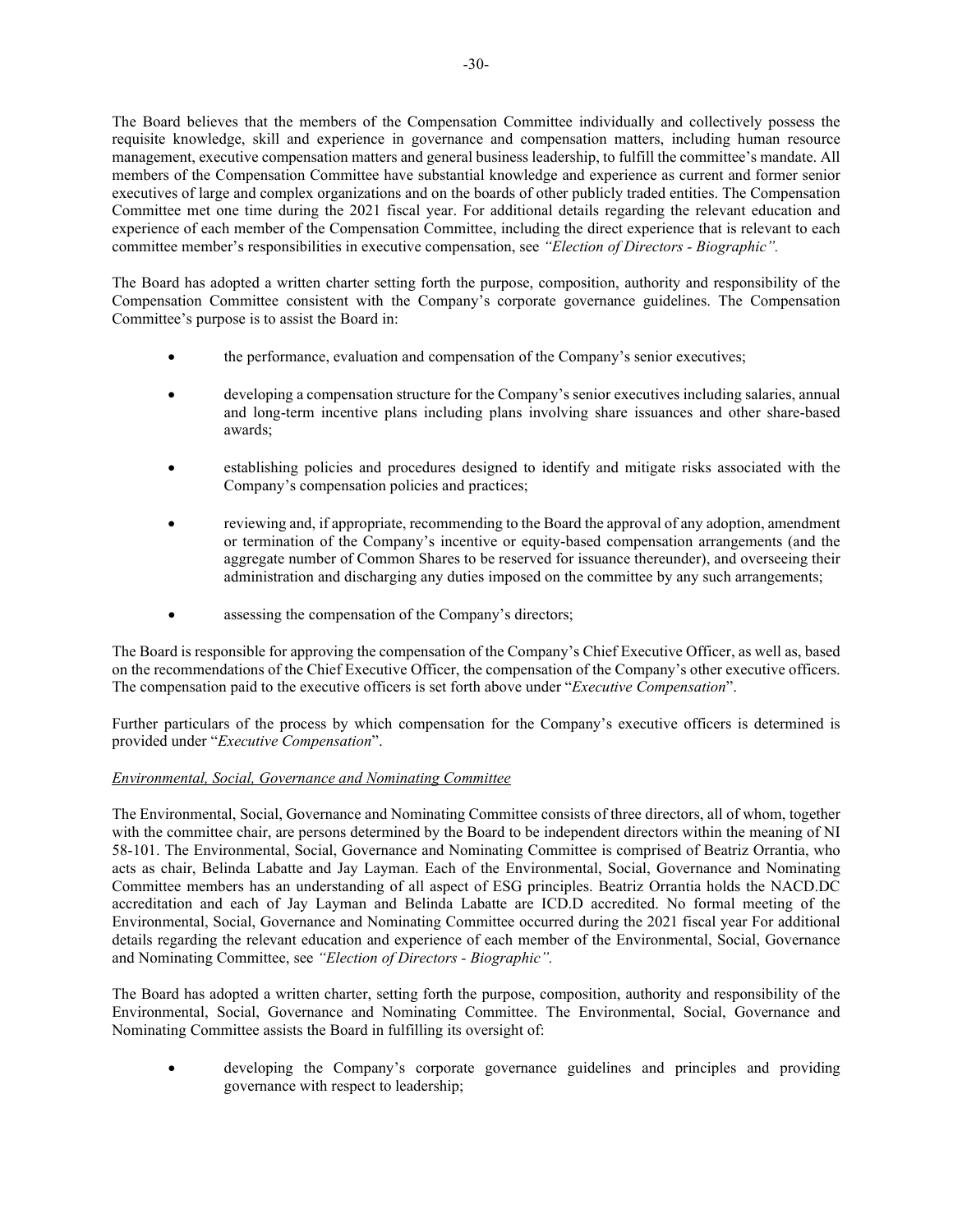- identifying and overseeing the recruitment of candidates qualified to be nominated as members of the Board;
- monitoring compliance with the Company's Code of Ethics and initiating investigations of reported violations thereof;
- reviewing the structure, composition and mandate of Board committees;
- evaluating the performance and effectiveness of the Board and of the Board committees;
- the recruitment, development and retention of the Company's senior executives; and
- maintaining talent management and succession planning systems and processes relating to the Company's senior management;

The Environmental, Social, Governance and Nominating Committee takes reasonable steps to evaluate and assess the effectiveness of the Board, as a whole and on an individual basis, as well as the performance and effectiveness of executive officers of the Company. The assessment addresses, among other things, individual director independence, individual director and overall Board skills, individual director financial literacy, and individual goals and objectives approved by the Environmental, Social, Governance and Nominating Committee.

The Board receives and considers the recommendations from the Environmental, Social, Governance and Nominating Committee regarding the results of the evaluation of the performance and effectiveness of the Board, committees of the Board, individual Board members, the Chair and committee chairs. In identifying new candidates for the Board, the Environmental, Social, Governance and Nominating Committee considers what competencies and skills the Board, as a whole, should possess and assess what competencies and skills each existing director possesses, considering the Board as a group, as these may ultimately determine the boardroom dynamic. The Environmental, Social, Governance and Nominating Committee is also responsible for orientation and continuing education programs for the Company's directors.

It is the responsibility of the Environmental, Social, Governance and Nominating Committee to maintain free and open means of communication with the Company's management team. The Environmental, Social, Governance and Nominating Committee is given full access to the Company's management and records as necessary to carry out these responsibilities.

## <span id="page-33-0"></span>*Diversity*

The Company believes that having a diverse Board can offer a breadth and depth of perspectives that enhance the Board's performance. The Company values diversity of abilities, experience, perspective, education, gender, background, race and national origin.

Recommendations concerning director nominees are based on merit and past performance as well as contribution to the Board's performance and, accordingly, diversity is taken into consideration. The Company has and will continue to recruit and select senior management candidates that represent a diversity of business understanding, personal attributes, abilities and experience.

Four members of the Board are female (representing 57% of the Board) and two members of the Board are members of visible minorities (representing 29% of the Board). The Company does not have any aboriginal persons or persons with disabilities on the Board.

One member of the senior management is a member of visible minorities (representing 20% of the senior management). The Company does not have any females, aboriginal persons or persons with disabilities in senior management positions.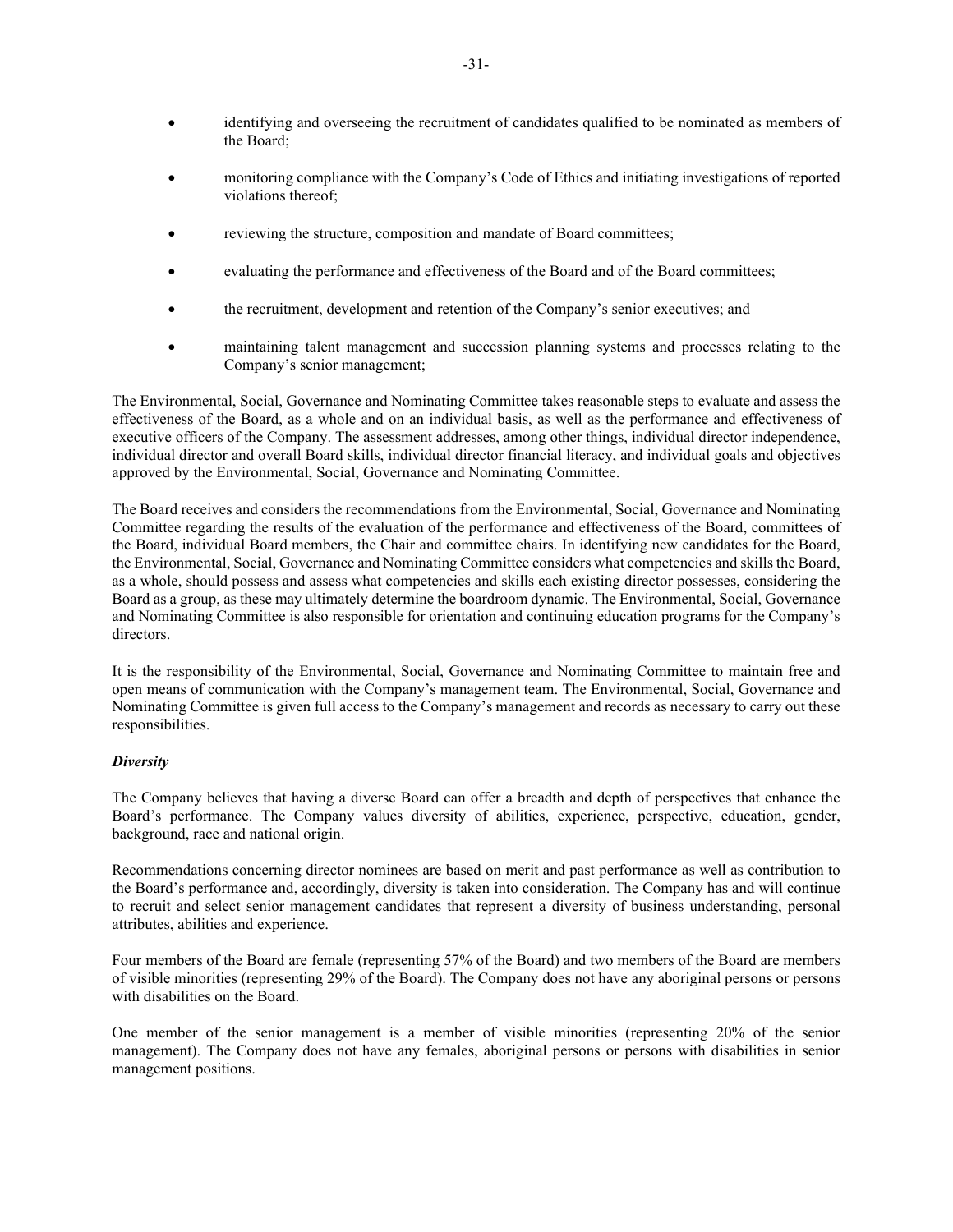The Company does not have a formal policy for the representation and nomination of women on the Board or senior management. The Company has been successful in recruiting qualified female directors. The Company has not adopted formal targets for gender or other diversity representation in part due to the need to consider a balance of criteria for each individual appointment. The Company is currently working on adopting strategies to promote diversity of the Board and senior management to include designated groups such as aboriginal persons and persons with disabilities.

The composition of the Board and senior management is shaped by the selection criteria to be established by the Environmental, Social, Governance and Nominating Committee. This is achieved by, among other things, ensuring that diversity considerations are taken into account in Board vacancies and senior management, monitoring the level of designated group representation on the Board and in senior management positions, establish in light of the opportunities and risks facing the Company, competencies, skills and personal qualities it seeks in new Board members in order to add value to the Company, and committing to retention and training to ensure that the Company's most talented employees are promoted from within the Company.

# *Directors' and Officers' Liability Insurance*

The management, directors and officers of the Company are covered under directors' and officers' liability insurance.

# **INDEBTEDNESS OF DIRECTORS AND EXECUTIVE OFFICERS**

No director, executive officer or proposed director of the Company or any associate of the foregoing is, or at any time since the beginning of the Company's most recently completed financial year has been, indebted to the Company, nor were any of these individuals indebted to any other entity which indebtedness was the subject of a guarantee, support agreement, letter of credit or similar arrangement or understanding provided by the Company, including under any securities purchase or other program.

# **INTEREST OF CERTAIN PERSONS IN MATTERS TO BE ACTED UPON**

Other than as disclosed herein, no person who has been a director or executive officer of the Company at any time since the beginning of the last financial year, nor any proposed nominee for election as a director of the Company, nor any associate or affiliate of any of the foregoing, has any material interest, directly or indirectly, by way of beneficial ownership of securities or otherwise, in any matter to be acted upon.

# **INTEREST OF INFORMED PERSONS IN MATERIAL TRANSACTIONS**

Other than as set forth in this Circular, the Company is not aware of any material transaction involving any informed person of the Company, any proposed director of the Company, or any associate or affiliate of any of informed person or proposed director.

There are potential conflicts of interest to which the directors and officers of the Company may be subject in connection with the operations of the Company. Some of the directors and officers of the Company are engaged and will continue to be engaged in other business opportunities on their own behalf and on behalf of other companies, and situations may arise where such directors and officers will be in competition with the Company. Individuals concerned shall be governed in any conflicts or potential conflicts by applicable law and internal policies of the Company.

For the purposes of the above, "informed person" means: (a) a director or executive officer of the Company; (b) a director or executive officer of a company that is itself an informed person or subsidiary of the Company; (c) any person or company who beneficially owns, directly or indirectly, voting securities of the Company or who exercises control or direction over voting securities of the Company or a combination of both carrying more than 10% of the voting rights attached to all outstanding voting securities of the Company other than voting securities held by the person or company as underwriter in the course of a distribution; and (d) the Company after having purchased, redeemed or otherwise acquired any of its securities, for so long as it holds any of its securities.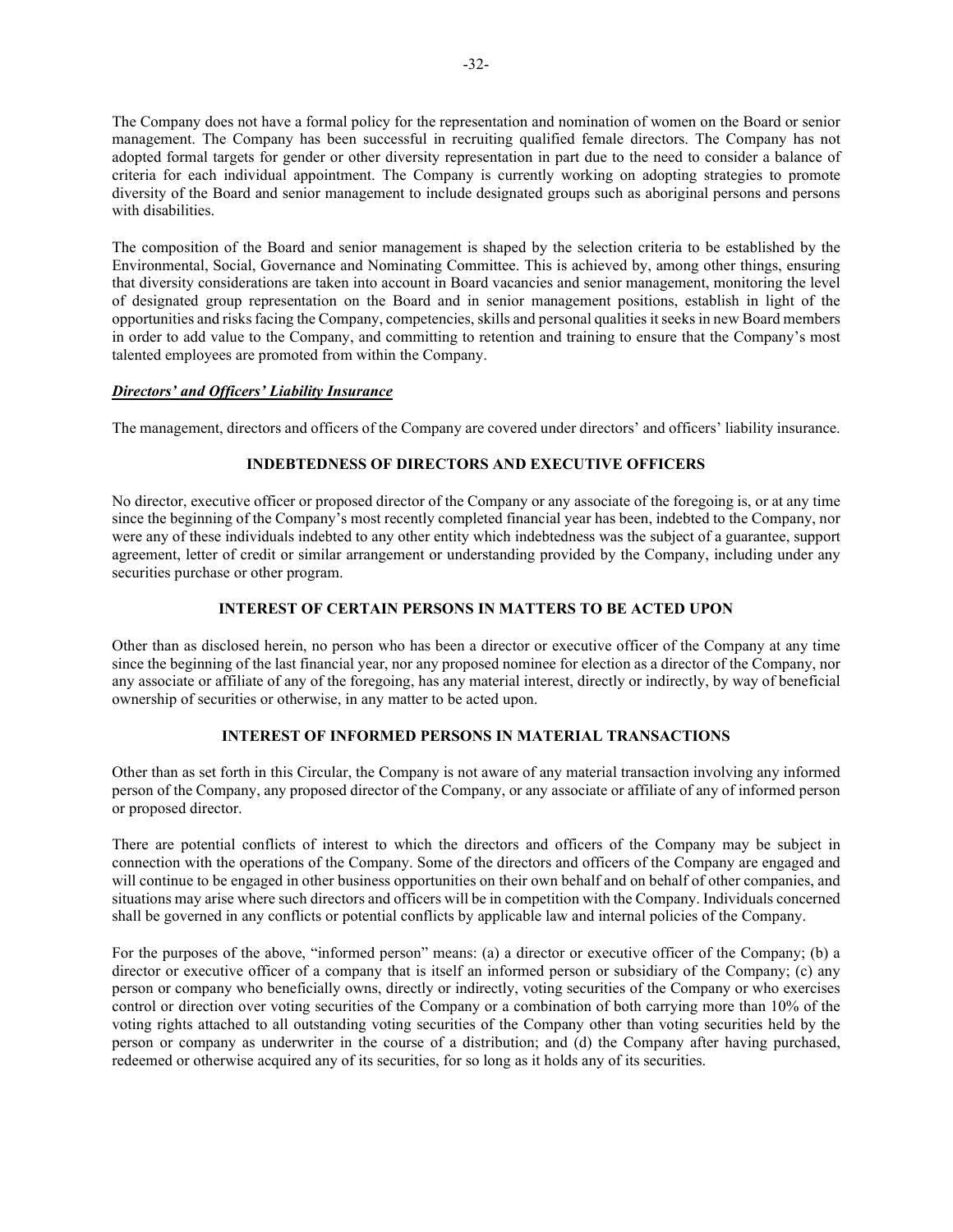# **ADDITIONAL INFORMATION**

Additional information relating to the Company may be found under the Company's profile on SEDAR at www.sedar.com. Financial information for the Company's last financial year is provided in its comparative financial statements and management's discussion and analysis, and is also available on the SEDAR website.

To request copies of the Company's financial statements and management's discussion and analysis and any document to be approved at the Meeting, Shareholders may contact the Company as follows:

E-mail: info@starroyalties.com<br>Telephone: +1 647 801 3549  $+1$  647 801 3549

DATED this 20<sup>th</sup> day of May, 2022.

**BY ORDER OF THE BOARD OF DIRECTORS OF STAR ROYALTIES LTD.** (signed) "*Alexandre Pernin*" Chief Executive Officer and Director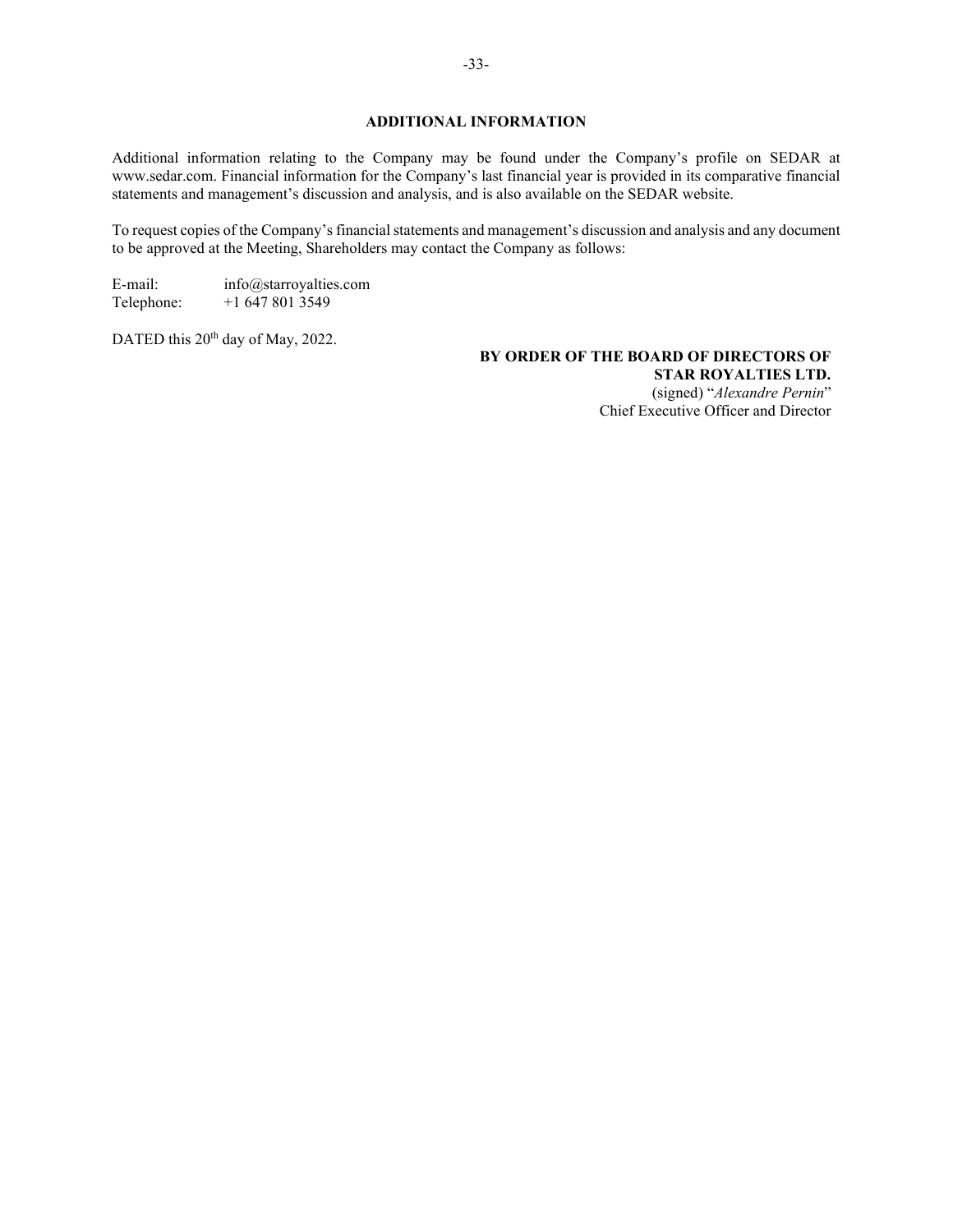# **SCHEDULE "A"**

# **Omnibus Plan**

(*See attached*)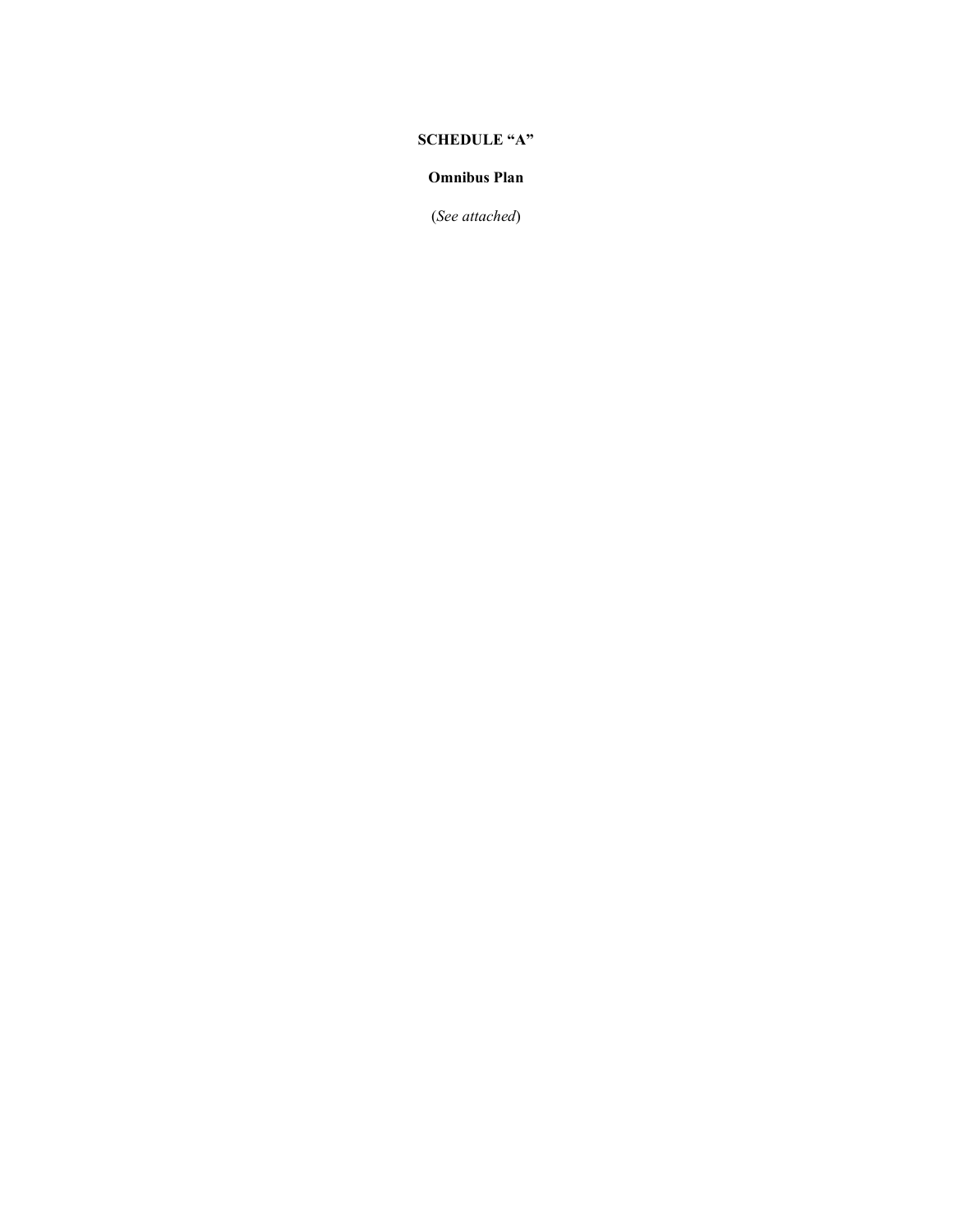# **STAR ROYALTIES LTD.**

**EQUITY INCENTIVE COMPENSATION PLAN**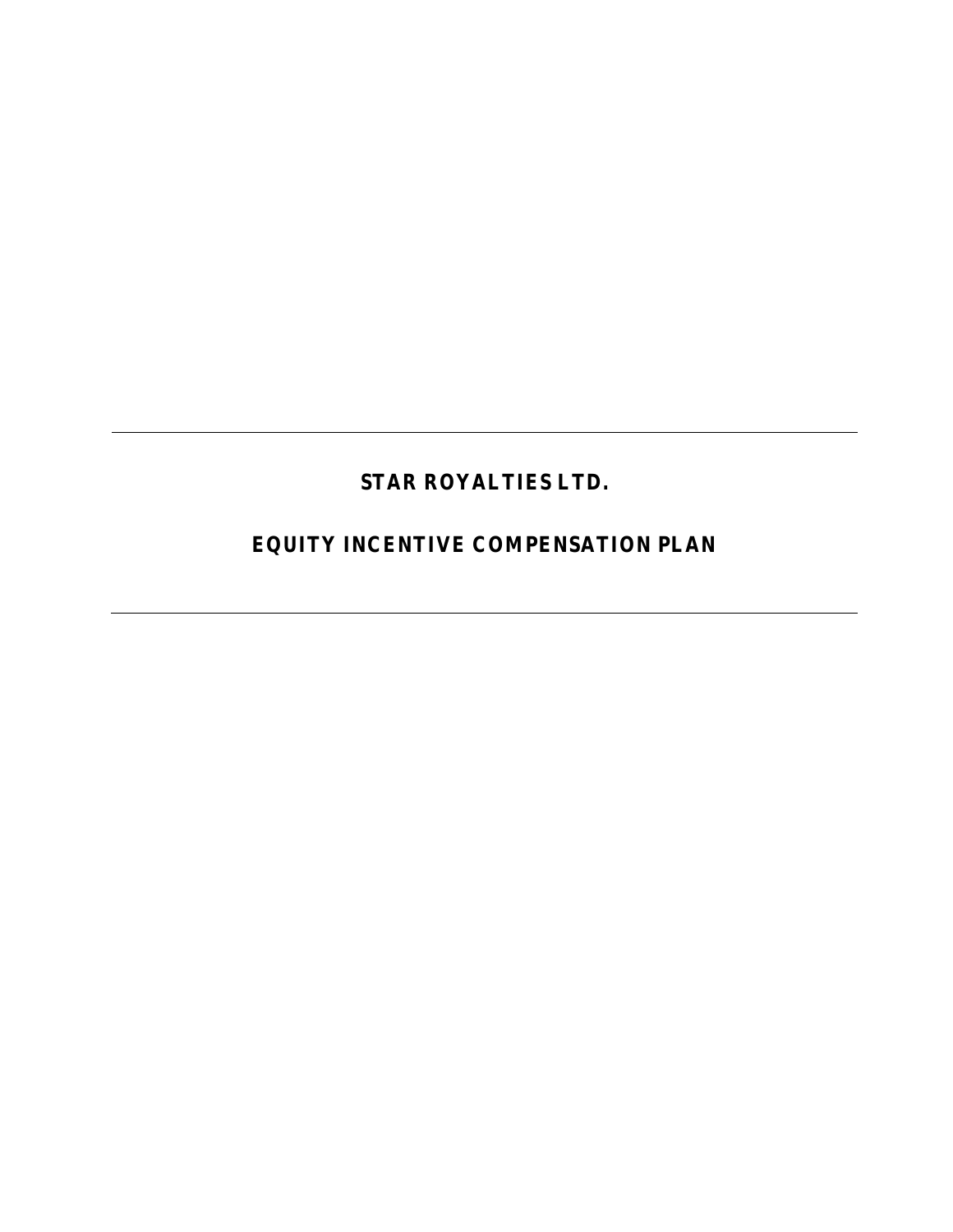# **TABLE OF CONTENTS**

| 1.1 |                                                                         |  |
|-----|-------------------------------------------------------------------------|--|
| 1.2 |                                                                         |  |
|     |                                                                         |  |
|     |                                                                         |  |
| 3.1 |                                                                         |  |
| 3.2 |                                                                         |  |
| 3.3 |                                                                         |  |
| 3.4 |                                                                         |  |
|     |                                                                         |  |
| 4.1 |                                                                         |  |
| 4.2 |                                                                         |  |
| 4.3 |                                                                         |  |
|     |                                                                         |  |
| 5.1 |                                                                         |  |
| 5.2 |                                                                         |  |
| 5.3 |                                                                         |  |
| 5.4 |                                                                         |  |
| 5.5 |                                                                         |  |
| 5.6 |                                                                         |  |
| 5.7 |                                                                         |  |
|     |                                                                         |  |
| 6.1 |                                                                         |  |
| 6.2 |                                                                         |  |
| 6.3 |                                                                         |  |
| 6.4 |                                                                         |  |
| 6.5 |                                                                         |  |
|     | ARTICLE 7 RESTRICTED SHARE UNITS AND PERFORMANCE SHARE UNITS GENERAL 14 |  |
| 7.1 |                                                                         |  |
| 7.2 |                                                                         |  |
| 7.3 |                                                                         |  |
| 7.4 |                                                                         |  |
| 7.5 |                                                                         |  |
|     |                                                                         |  |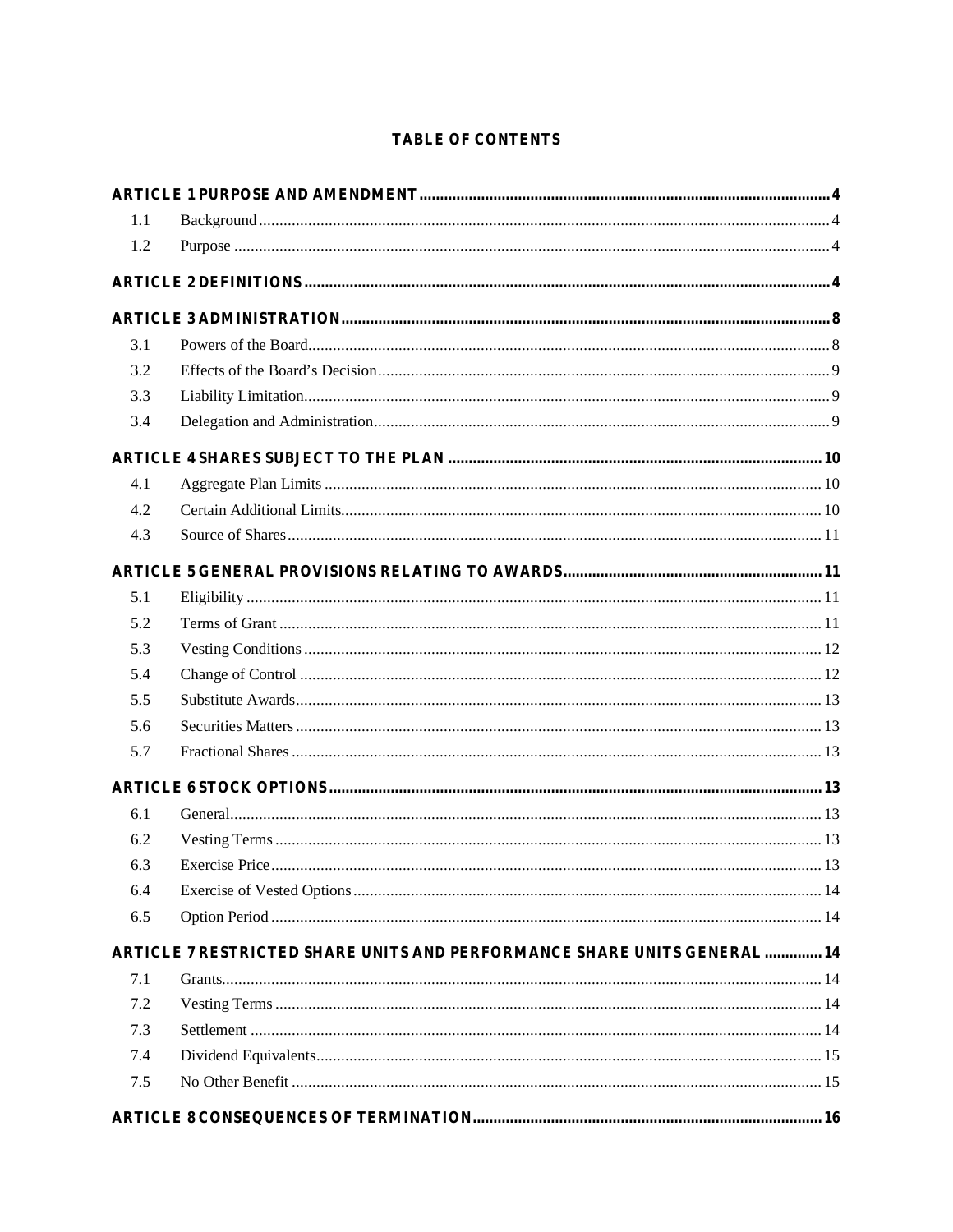| 8.1  |  |
|------|--|
| 8.2  |  |
|      |  |
| 9.1  |  |
|      |  |
| 10.1 |  |
| 10.2 |  |
|      |  |
| 11.1 |  |
| 11.2 |  |
|      |  |
|      |  |
|      |  |
| 14.1 |  |
| 14.2 |  |
| 14.3 |  |
| 14.4 |  |
| 14.5 |  |
| 14.6 |  |
| 14.7 |  |
|      |  |
| 15.1 |  |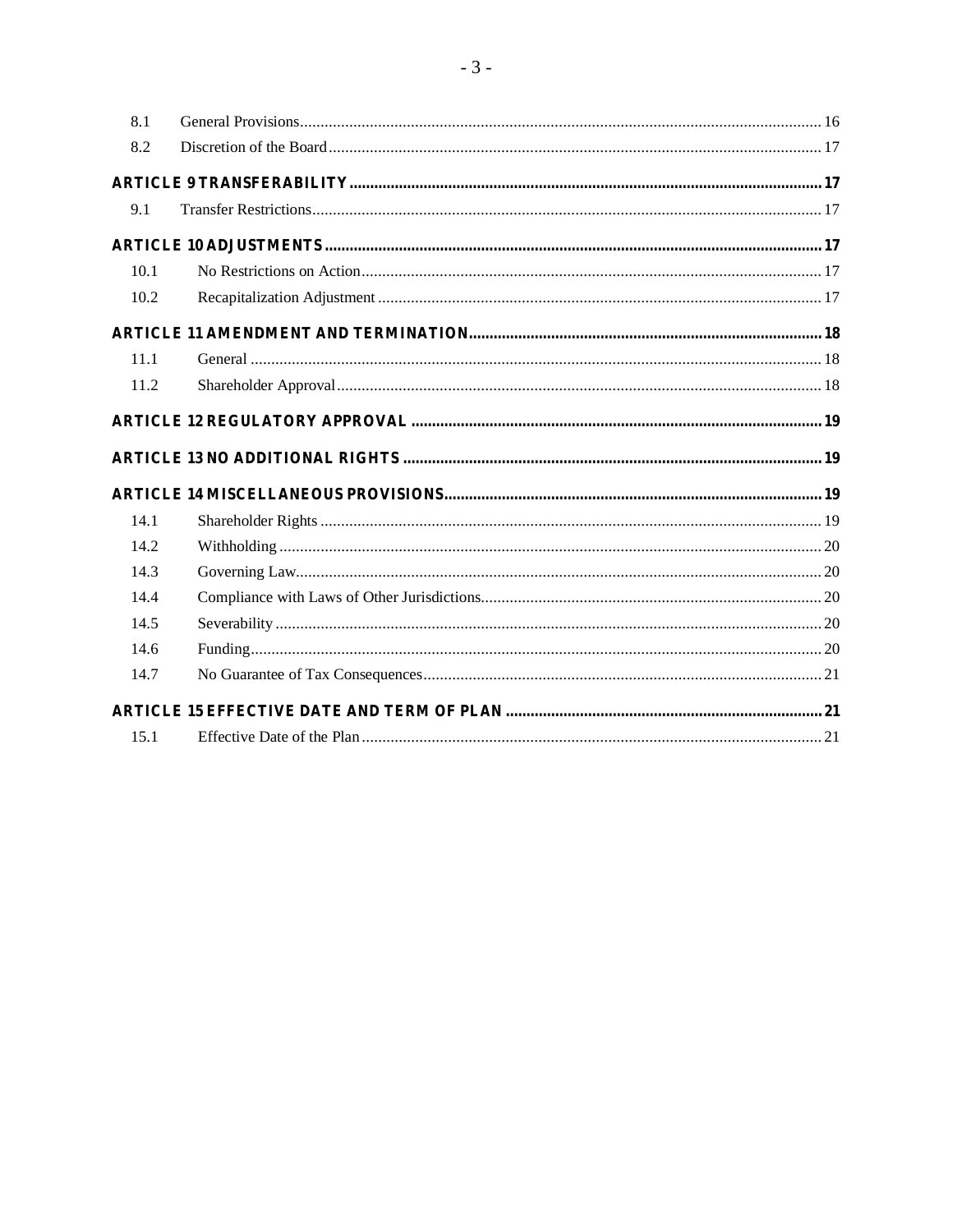## **STAR ROYALTIES LTD. EQUITY INCENTIVE COMPENSATION PLAN**

#### **Adopted January 11, 2021**

## **ARTICLE 1 PURPOSE AND AMENDMENT**

## **1.1 Background**

The Company hereby adopts this Plan on the terms and conditions herein set forth (as may be amended from time to time) in order to provide the Company with flexibility in designing various equity-based compensation arrangements for Eligible Participants. Article 15 sets forth the provisions concerning the effective date of the Plan, and its termination.

#### **1.2 Purpose**

The purpose of this Plan is to advance the interests of the Company by encouraging Eligible Participants to receive equity-based compensation and incentives, thereby (i) increasing the interest in the Company's welfare of those Eligible Participants who share responsibility for the management, growth and protection of the business of the Company, (ii) providing an incentive to Eligible Participants to continue their services for the Company and encouraging such Eligible Participants whose skills, performance and loyalty to the objectives and interests of the Company are necessary or essential to its success, image, reputation or activities, (iii) rewarding Eligible Participants for their performance of services while working for the Company and (iv) providing a means through which the Company may attract and retain able Persons to enter its employment.

#### **ARTICLE 2 DEFINITIONS**

For purposes of the Plan, the following terms shall have the meaning set forth below:

"**Active Employment**" shall mean the period the Participant is employed by the Company up to and including the date on which the Participant's employment terminates. Notwithstanding the foregoing, the definition of "Active Employment" specifically: (i) includes any period for which you are entitled to receive statutory notice of termination under the *Employment Standards Act, 2000*, as amended from time to time (the "**ESA**"); and, (ii) excludes any other period of non-working notice of termination or any period for which pay in lieu of notice, severance pay or any other monies in relation to the cessation of employment are paid or otherwise required by applicable law, regardless of whether the termination is with or without cause or with or without notice.

"**Affiliate**" means any corporation, partnership or other entity (i) in which the Company, directly or indirectly, has majority ownership interest or (ii) which the Company controls. For the purposes of this definition, the Company is deemed to "control" such corporation, partnership or other entity if the Company possesses, directly or indirectly, the power to direct or cause the direction of the management and policies of such corporation, partnership or other entity, whether through the ownership of voting securities, by contract or otherwise, and includes a corporation which is considered to be a subsidiary for purposes of consolidation under International Financial Reporting Standard.

"**Awards**" shall mean, individually or collectively, a grant under the Plan of Options, Restricted Share Units, Performance Awards and/or Performance Share Units.

"**Black-out Period**" shall have the meaning ascribed thereto in Section 5.2(e) of the Plan.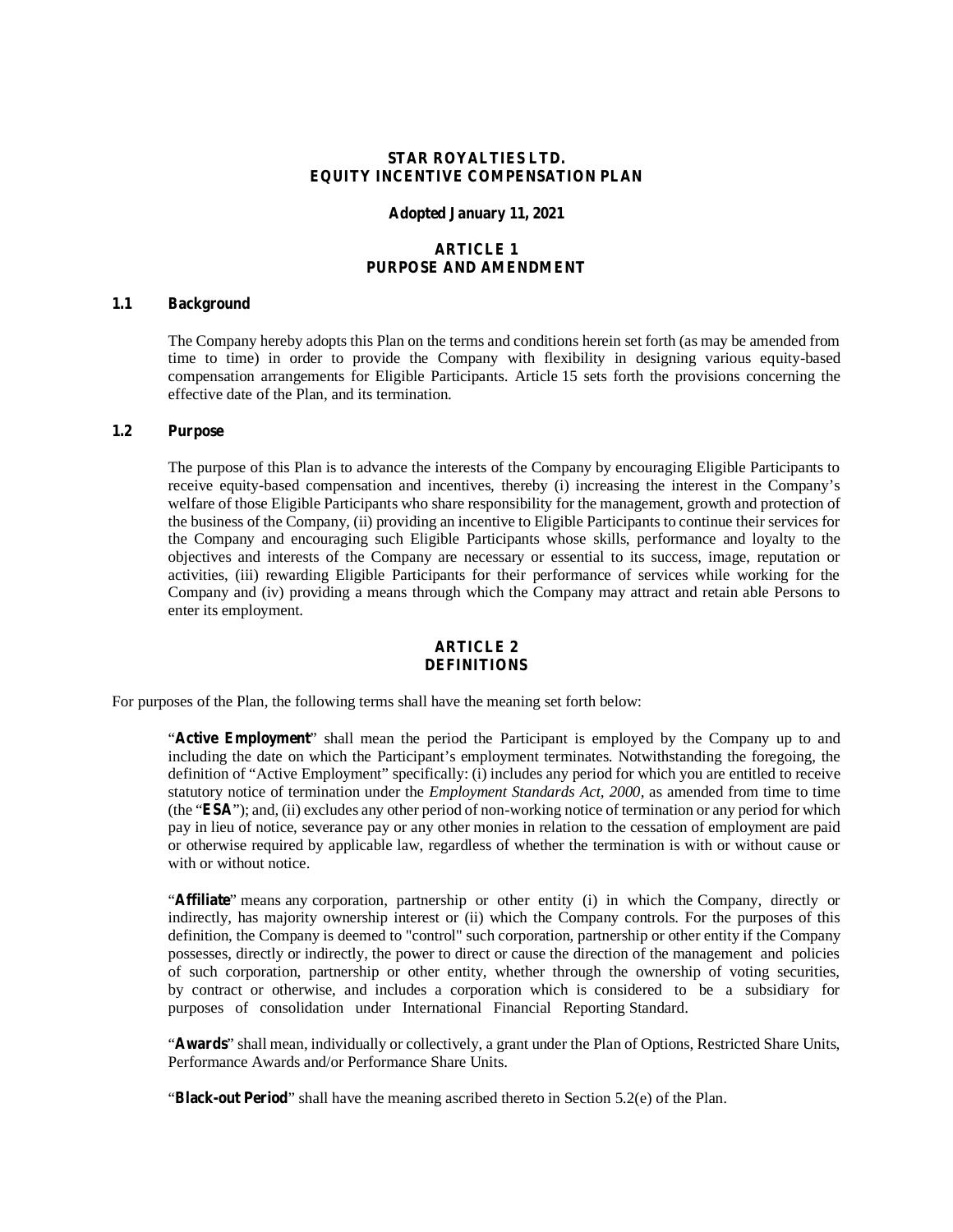"**Board**" shall mean the Board of Directors of the Company.

"**Change of Control**" shall mean any of the following events (and shall be deemed to occur upon any of the following events):

- (a) a consolidation, merger, amalgamation, arrangement or other reorganization or acquisition involving the Company as a result of which the holders of Shares prior to the completion of the transaction hold or beneficially own, directly or indirectly, less than 50% of the outstanding Voting Securities of the successor corporation after completion of the transaction;
- (b) the sale, lease, exchange or other disposition, in a single transaction or a series of related transactions, of all or substantially all of the assets of the Company and/or any of its subsidiaries to any other person or entity, other than a disposition to a whollyowned subsidiary in the course of a reorganization of the assets of the Company and its subsidiaries;
- (c) a resolution is adopted to wind-up, dissolve or liquidate the Company;
- (d) an acquisition by any person, entity or group of persons or entities acting jointly or in concert of beneficial ownership of more than 50% of the Voting Securities, or securities convertible into, exercisable for or carrying the right to purchase more than 50% of the Voting Securities on a post-conversion basis, assuming only the conversion or exercise of securities beneficially owned by the acquiror; or
- (e) the Board adopts a resolution to the effect that a Change of Control as defined herein has occurred or is imminent.

"**Code of Conduct**" means any code of conduct adopted by the Corporation, as modified from time to time;

"**Company**" shall mean Star Royalties Ltd.

"**Consultant**" has the meaning set out in Policy 4.4 of the Exchange or such replacement definition for so long as the Voting Shares are listed on the Exchange, and if the Voting Shares are not so listed, shall have the meaning, if any, that applies to a listing of the Voting Shares on such other exchange as the Voting Shares are then listed on.

"**Control**" shall mean, with respect to any Person, the possession, directly or indirectly, severally or jointly, of the power to direct or cause the direction of the management and policies of such Person, whether through the ownership of voting securities, by contract or credit arrangement, as trustee or executor, or otherwise.

"**Director**" shall mean an individual who is a member of the Board.

"**Disability**" shall mean an inability to perform the Participant's material services for the Company for a period of 90 consecutive days or a total of 180 days, during any 365-day period, in either case as a result of incapacity due to mental or physical illness, which is determined to be total and permanent (under the terms of the long term disability policy of the Company applicable to the Employee). A determination of Disability shall be made by a physician satisfactory to both the Participant (or his guardian) and the Company, provided that if the Participant (or his guardian) and the Company do not agree on a physician, the Participant and the Company shall each select a physician and these two together shall select a third physician, whose determination as to Disability shall be final, binding and conclusive with respect to all parties. Notwithstanding the above, eligibility for disability benefits under any policy for long-term disability benefits provided to the Participant by the Company shall conclusively establish the Participant's disability.

"**Effective Date**" shall mean the date as of which an Award shall take effect, provided that the Effective Date shall not be a date prior to the date the Board determines an Award shall be made and, unless otherwise specified by the Board, the Effective Date will be the date the Board determines an Award shall be made.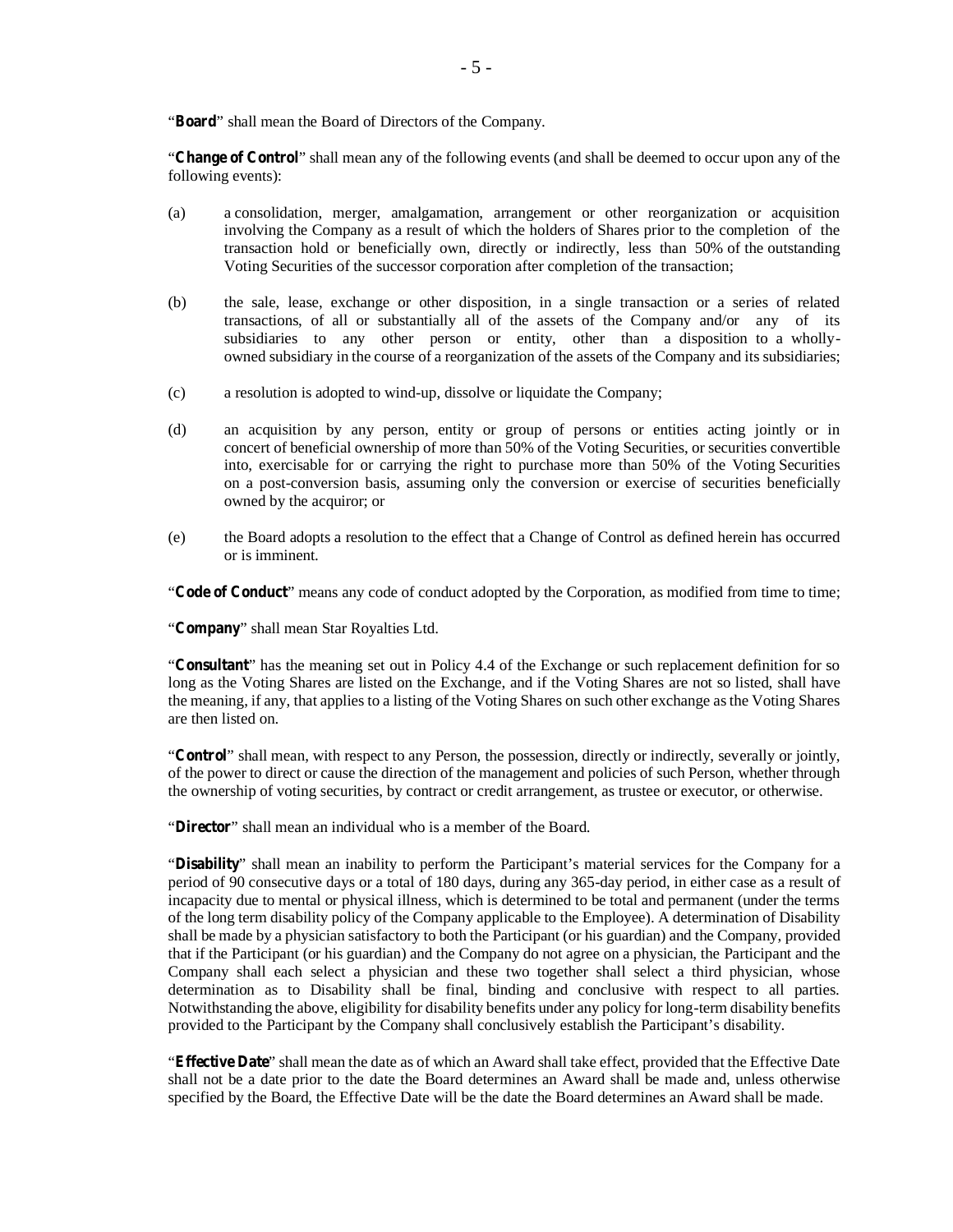"**Eligible Participants**" means the Employees, Officers, Consultants and Directors of the Company and its Affiliates.

"**Employee**" means any employee or officer of the Company or an Affiliate of the Company. Directors who are not otherwise employed by the Company or an Affiliate of the Company shall not be considered Employees under the Plan.

"**Exchange**" means the TSX Venture Exchange, or any other stock exchange on which the Common Shares of the Company are listed.

"**Exchange Policies**" mean the policies and rules of the Exchange, including those set forth in the Corporate Finance Manual of the Exchange.

"**Exercise Price**" shall mean, with respect to an Option, the price payable by a Participant to purchase one Share on exercise of such Option, which, except in the case of Substitute Awards, shall not be less than 100 percent of the Market Value of a Share on the Effective Date of the grant of the Option covering such Share, subject to adjustment pursuant to Article 10.

"**Insiders**" shall have the meaning ascribed thereto in the Exchange Policies.

"**ITA**" shall mean the *Income Tax Act* (Canada) and any regulations thereunder as amended from time to time.

"**Market Value**" of a Share as of a relevant date shall mean the greater of the volume weighted average trading price and the fair market value on such date, as calculated in accordance with (a) and (b) below:

- (a) the volume weighted average trading price of the Shares is determined by dividing the total value of the Shares traded during the last five trading days immediately preceding such date by the total volume of the Shares traded during such five trading days. Value and volume of the Shares as determined in accordance with (i) through (iii) below:
	- (i) As long as Shares are listed on the Exchange, the total value of the Shares is the total value of the Shares traded on the Exchange and the total volume of the Shares is the total volume of the Shares traded on the Exchange;
	- (ii) As to the grant of an Award, the relevant date will be the Effective Date of such grant; and
	- (iii) If the Shares are not listed on the Exchange at the time a determination of volume weighted average trading price is required to be made hereunder, the determination of volume weighted average trading price shall be made in good faith by the Board using any fair and reasonable means selected in the Board's discretion.
- (b) The fair market value as determined by the Board in accordance with (i) through (iii) below:
	- (i) As long as Shares are listed on the Exchange, the closing price of the Shares on the Exchange on the last trading day prior to the relevant date;
	- (ii) As to the grant of an Award, the relevant date will be the Effective Date of such grant; and
	- (iii) If the Shares are not listed on the Exchange at the time a determination of its fair market value is required to be made hereunder, the determination of fair market value shall be made in good faith by the Board using any fair and reasonable means selected in the Board's discretion.

"**Officer**" shall mean any officer of the Company.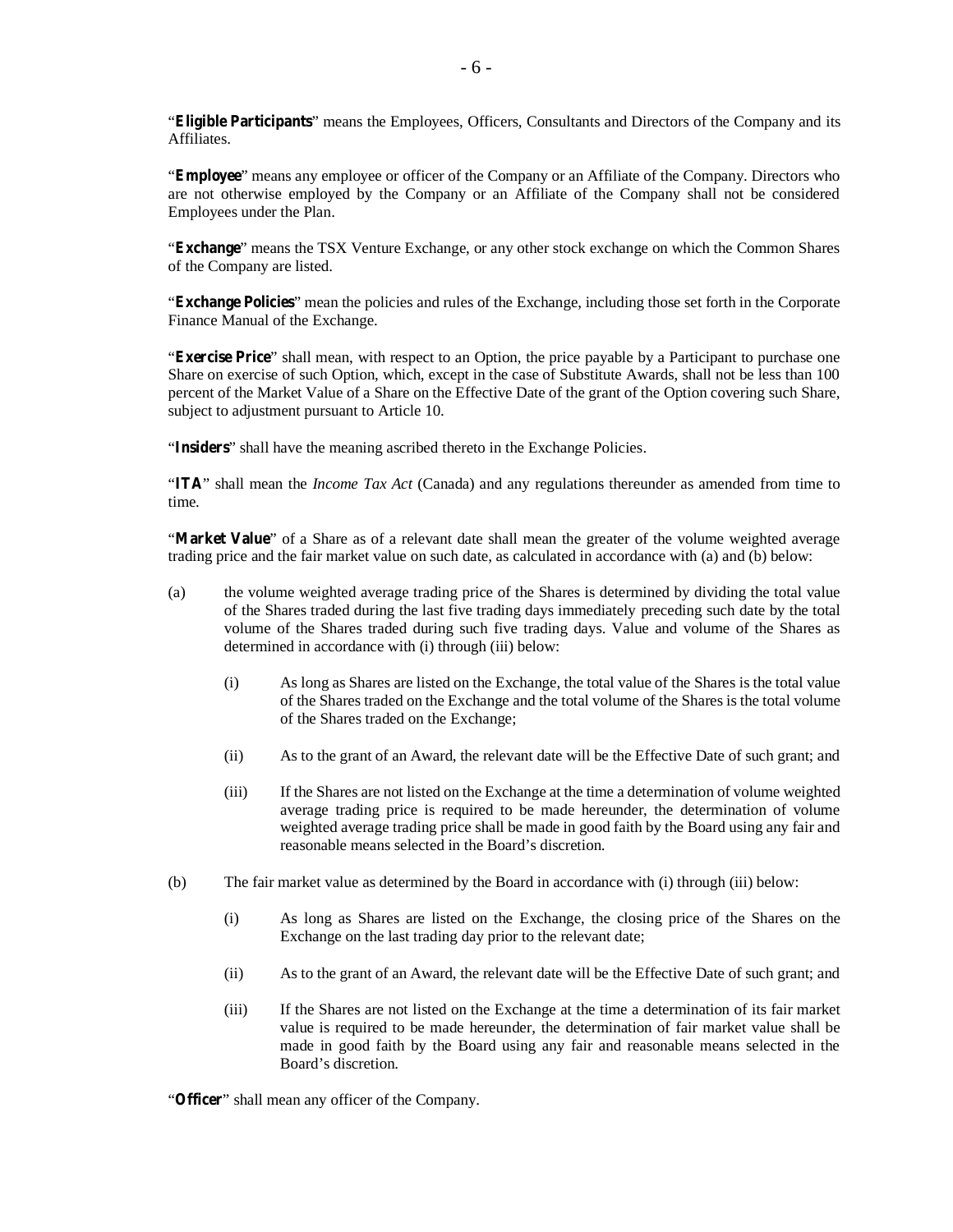"**Option**" shall mean an option, granted in accordance with Article 6 hereof, to purchase a Share.

"**Organizational Law**" shall mean the laws of Ontario, Canada or such other law under which a Successor is organized, as such laws may be amended from time to time.

"**Participants**" shall mean those Eligible Participants to whom Awards have been granted from time to time under the Plan. The executors or administrators of such Participant's estate, any Person or Persons who acquire the right to exercise an Award directly from the Participant by bequest or inheritance or any other permitted transferee of the Participant under Article 9 hereof shall be treated as a Participant solely for the purposes of exercising and enforcing an Award according to the terms thereof and this Plan.

"**Performance Awards**" shall mean Awards that are, or the exercise, vesting, settlement or disposition thereof are, subject to the satisfaction of Performance Criteria. Performance Awards include Performance Share Units.

"**Performance Criteria**" shall mean such financial and/or personal performance criteria as may be determined by the Board, pursuant to Article 7. Performance Criteria may be applied to either the Company as a whole or to a business unit or to a single or group of Affiliates, either individually, alternatively or in any combination, and measured either in total, incrementally or cumulatively over a specified performance period, on an absolute basis or relative to a pre-established target, to previous years' results or to a designated comparison group.

"**Performance Share Unit**" shall mean a right, granted in accordance with Article 7 hereof, to receive one Share (or the applicable fraction or multiple of a Share as determined by the Board based on applicable Vesting Criteria) or a cash payment equal to the Market Value of the applicable number of Shares, as determined by the Board, that generally becomes Vested, if at all, subject to the attainment of Performance Criteria and satisfaction of such other conditions to Vesting, if any, as may be determined by the Board. Settlement of Performance Share Units shall be in Shares unless otherwise determined by the Board, taking into account best practices in corporate governance.

"**Person**" shall mean, unless the context otherwise requires or unless and to the extent otherwise limited or required by applicable law or Exchange Policies, any natural person, firm, partnership, limited liability company, association, corporation, company, trust, business trust, governmental authority or other entity.

"**Plan**" shall mean this "EQUITY INCENTIVE COMPENSATION PLAN", as amended and restated from time to time.

"**Restricted Period**" shall mean the period established by the Board with respect to an Award during which the Award either remains subject to forfeiture or is not exercisable by the Participant.

"**Restricted Share Unit**" shall mean a right, granted in accordance with Article 7 hereof, to receive a Share or a cash payment equal to the Market Value of a Share, as determined by the Board that generally becomes Vested, if at all, based on the Participant's period of employment with the Company. Settlement of Restricted Share Units shall be in Shares unless otherwise determined by the Board, taking into account best practices in corporate governance.

"**Resignation**" shall mean a termination of employment initiated by an Employee, as that term is understood at common law or termination of service of a Director, under circumstances as shall constitute a resignation, as determined by the Board or in accordance with the written policies established by the Board as they may be amended or revised from time to time.

"**Revised Expiry Date**" shall have the meaning ascribed thereto in Section 5.2(e) hereof.

"**Shares**" shall mean the common shares in the capital of the Company.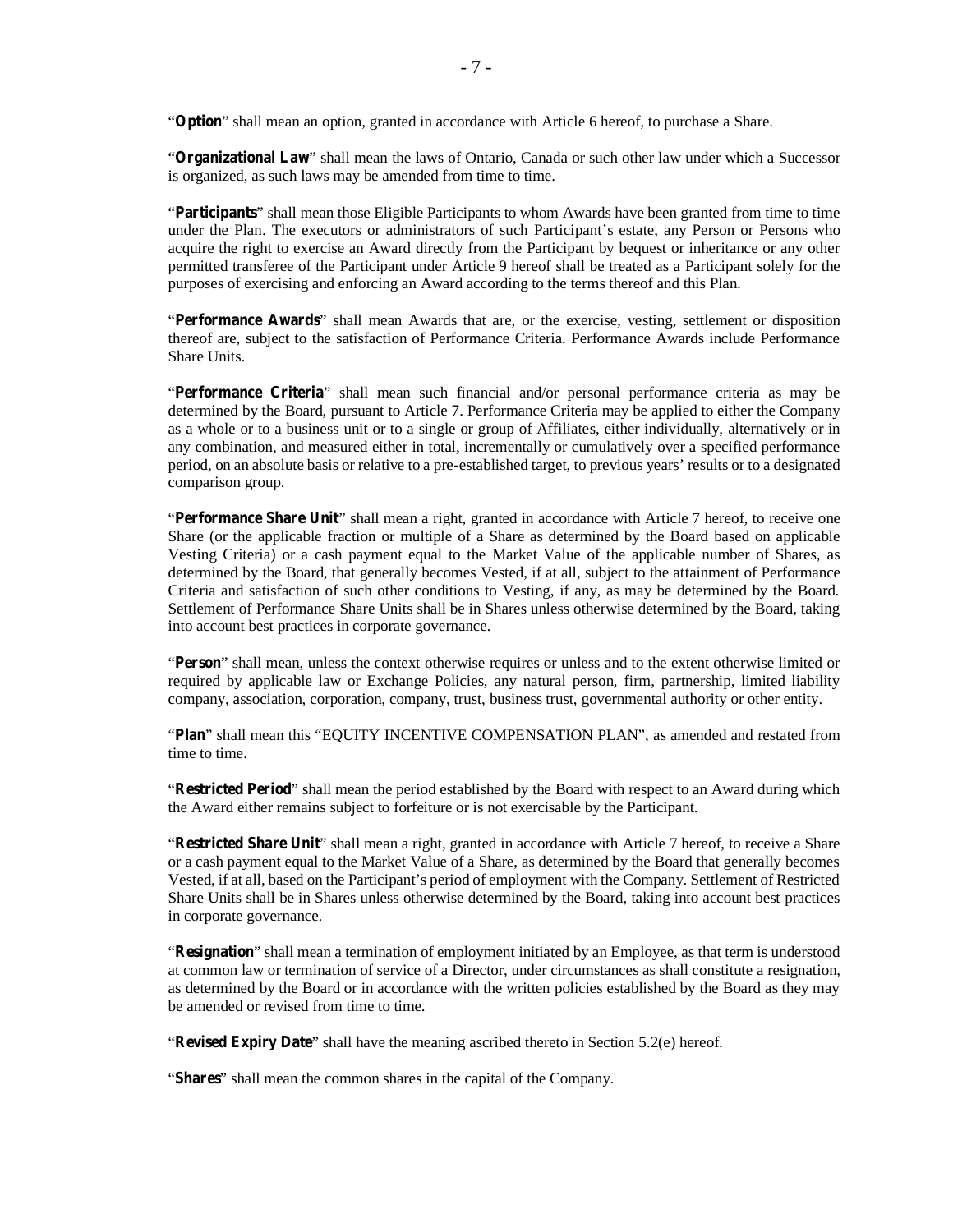"**Substitute Awards**" means Awards granted in assumption, substitution or exchange for, outstanding employee equity awards (i) previously granted by a company or other entity acquired by the Company or with which the Company combines in connection with a corporate transaction; or (ii) previously granted by a company or other entity to a Person who was, at the time of the grant, employed by such company or entity and is, at the time the Substitute Award is granted, employed by the Company. In the case of both (i) and (ii), the outstanding employee equity award must have been granted pursuant to the terms of an equity compensation plan that was approved by the shareholders of the granting company or entity.

"**Successor**" shall mean, with respect to any Person, a Person that succeeds to the first Person's assets and liabilities by amalgamation, merger, liquidation, dissolution or otherwise by operation of law, or a Person to which all or substantially all the assets and/or business of the first Person are transferred.

"**Termination**" (or any derivative thereof) shall mean the date of termination or cessation of employment or engagement of a Participant's Active Employment with the Company (or Affiliate) that employs the Participant (other than in connection with the Participant's transfer to employment with any other Company), whether such termination is lawful or otherwise which shall be as of the date on which such Participant provides notice to or is given notice by the Company or the Affiliate, as the case may be, in writing or verbally, of the date of such termination or cessation of employment or engagement, or if such notice is not provided, then on the last day of work by the Participant which for certainty shall not include any nonworking notice period under applicable law (either under statute or common law), but not including a Participant's absence from Active Employment during a period of vacation, temporary illness, authorized leave of absence or short or long-term disability, and, in the case of a Participant who does not return to Active Employment with the Company immediately following a period of absence due to vacation, temporary illness, authorized leave of absence or short or long-term disability, the last day of such period of absence.

"**Vested**" or "**Vesting**" shall mean, with respect to an Award, that the applicable conditions established by the Board or this Plan have been satisfied or, to the extent permitted under the Plan, waived, whether or not the Participant's rights with respect to such Award may be conditioned upon prior or subsequent compliance with any confidentiality, non-competition or non-solicitation obligations.

"**Voting Securities**" shall mean any securities of the Company ordinarily carrying the right to vote at elections of directors and any securities immediately convertible into or exchangeable for such securities.

## **ARTICLE 3 ADMINISTRATION**

# **3.1 Powers of the Board**

Subject to and consistent with the terms of the Plan, applicable law and Exchange Policies, the Board will have the general power to administer the Plan in accordance with its terms (including all powers set out below) and make all determinations required or permitted to be made.

The Board shall have the power to, subject to Section 11.2:

- (a) interpret the Plan and instruments of grant evidencing Awards;
- (b) prescribe, amend and rescind such procedures and policies, and make all determinations, it deems necessary or desirable for the administration and interpretation of the Plan and instruments of grant evidencing Awards;
- (c) determine those Persons who are eligible to be Participants, grant one or more Awards to such Persons and approve or authorize the applicable form and terms of the related instrument of grant;
- (d) determine the terms and conditions of Awards granted to any Participant, including, without limitation, and subject always to the Plan (1) subject to Section 4.2, the number of Shares subject to an Award, (2) the Exercise Price for Shares subject to an Award in accordance with the terms of the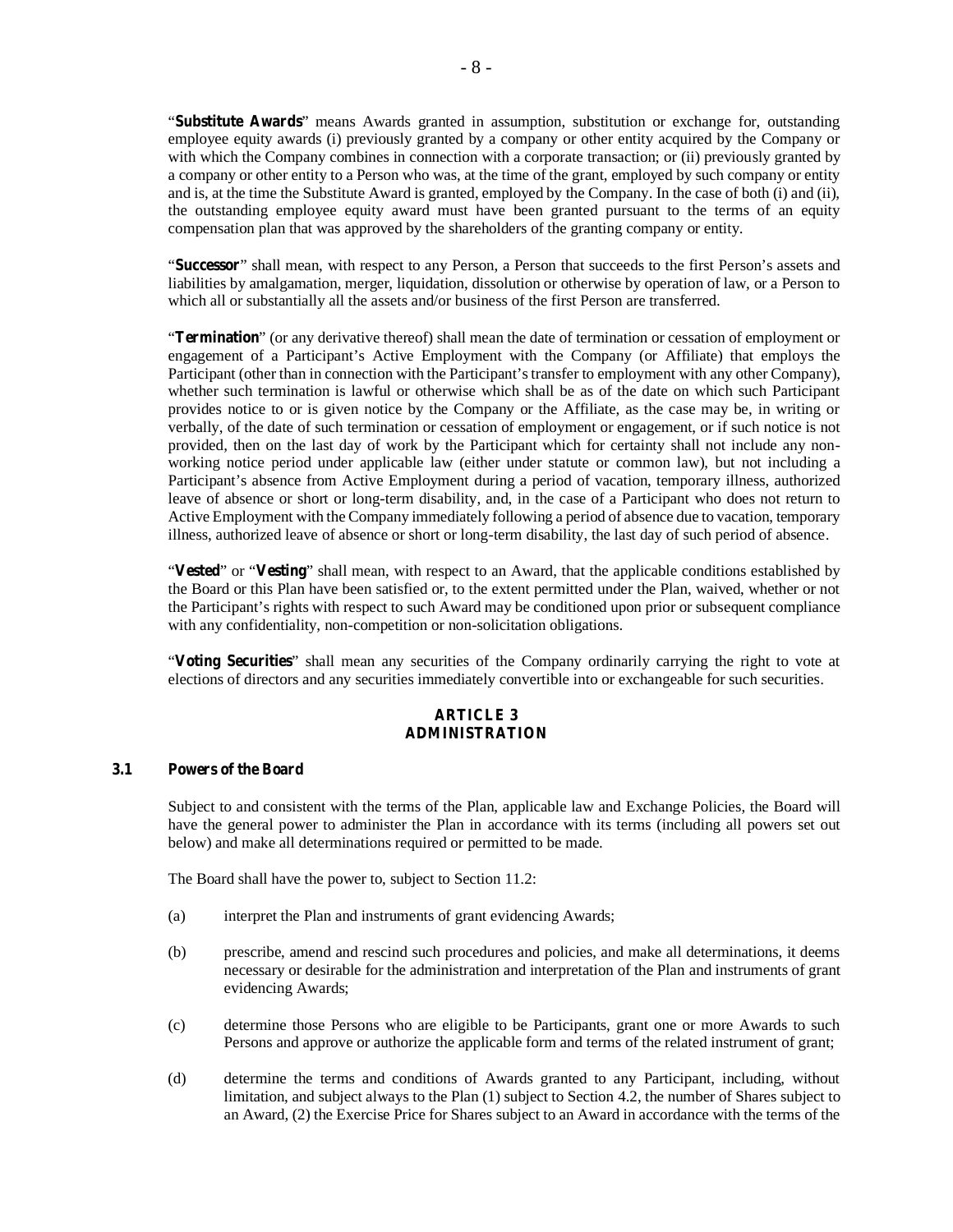Plan, if applicable, (3) the conditions to the Vesting of an Award or any portion thereof, including terms relating to lump sum or installment Vesting, the period for achievement of any applicable Performance Criteria as a condition to Vesting and the conditions, if any, upon which Vesting of any Award or portion thereof will be waived or accelerated without any further action by the Board, (4) the circumstances upon which an Award or any portion thereof shall be forfeited, cancelled or expire, (5) the consequences of a Termination with respect to an Award, (6) the manner of exercise or settlement of the Vested portion of an Award, including whether an Award shall be settled on a current or deferred basis, and (7) whether and the terms upon which any Shares delivered upon exercise or settlement of an Award must continue to be held by a Participant for any specified period;

- (e) set forms of consideration, if any, to be paid with respect to the exercise of an Award (except to the extent certain forms of consideration must be paid to satisfy the requirements of applicable law) and specify whether and the terms upon which an Award shall be settled in cash, shares or a combination thereof. However, unless the Board otherwise specifically provides no consideration other than services may be required for the grant, as opposed to the exercise, of any Award;
- (f) determine whether and the extent to which any Performance Criteria or other conditions applicable to the Vesting of an Award have been satisfied or shall be waived or modified;
- (g) amend the terms of any instrument of grant or other documents evidencing Awards; provided, however, that, subject to Section 5.4, no amendment of an Award may, without the consent of the holder of the Award, adversely affect such Person's rights with respect to such Award in any material respect;
- (h) accelerate or waive any condition to the Vesting of any Award, all Awards, any class of Awards or Awards held by any group of Participants; and
- (i) determine whether, and the extent to which, adjustments shall be made pursuant to Article 10 and the terms of any such adjustments.

The Board will also exercise its discretion in good faith in accordance with the Company's intention that the terms of Awards and the modifications or waivers permitted hereby are in compliance with applicable law and the Exchange Policies.

# **3.2 Effects of the Board's Decision**

Any action taken, interpretation or determination made, or any rule or regulation adopted by the Board pursuant to this Plan and subject to and consistent with applicable law and Exchange Policies shall be made in its sole discretion and shall be final, binding and conclusive on all affected Persons, including, without limitation, the Company, any of its Affiliates, any grantee, holder or beneficiary of an Award, any shareholder and any Eligible Participant.

## **3.3 Liability Limitation**

No member of the Board or any Officer shall be liable for any action or determination made in good faith pursuant to the Plan or any instrument of grant evidencing any Award granted under the Plan.

# **3.4 Delegation and Administration**

The Board may not delegate its powers, rights and duties under the Plan, in whole or in part, to any committee, Person or Persons including any such powers, rights or duties: (i) with respect to the establishment or determination of the achievement of Performance Criteria; or (ii) with respect to any matter that would be in violation of any Organizational Law or the Exchange Policies. The Board may appoint or engage a trustee, custodian or administrator to administer or implement the Plan or any aspect of it, subject to ensuring that the Board does not delegate the powers, rights or duties in (i) or (ii) of the immediately preceding sentence hereof.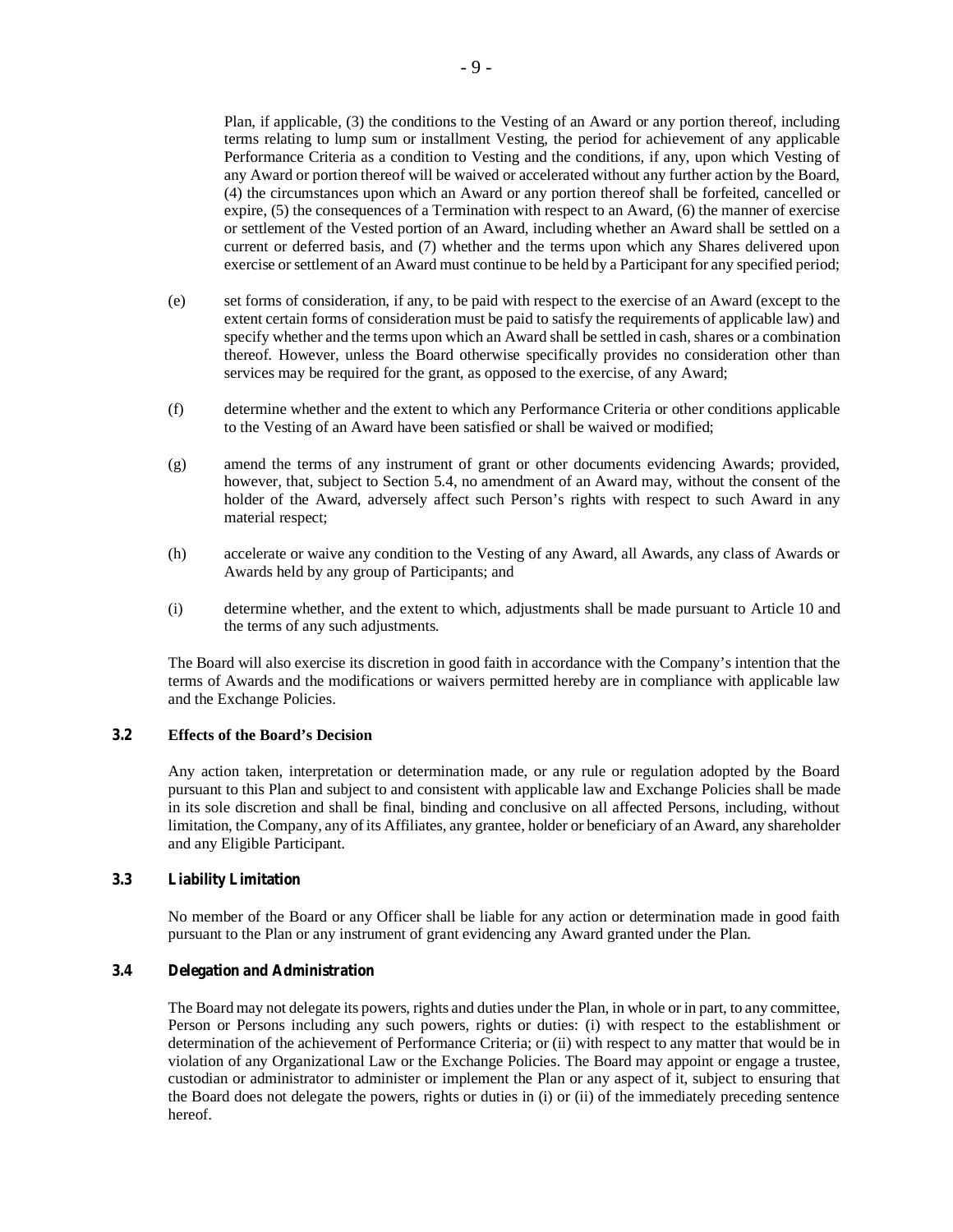## **ARTICLE 4 SHARES SUBJECT TO THE PLAN**

# **4.1 Aggregate Plan Limits**

The total number of Shares reserved and available for grant and issuance pursuant to Awards shall not exceed ten percent (10%) of the total issued and outstanding Shares of the Company (on a non-diluted basis) at the time of grant and provided that, and subject to the foregoing, the maximum number of Shares issuable under this Plan pursuant to Awards that are not Options may not exceed 2,995,414 Shares. For the purposes of computing the foregoing limits:

- (a) Subject to Section 4.1(b), an Award (or any portion thereof) that uses the price of Shares to determine the amount of the Award or its settlement but that provides for settlement in cash (and not by the issuance of Shares) shall be treated as covering the applicable number of Shares solely for the purposes of computing the above referred limit and only while the Award is not settled or terminated. Upon settlement in cash or termination of such Award, the Shares used as a reference for determining the amount of the Award or its settlement shall not be counted against the limit above.
- (b) All Options that lapse unexercised will be treated as not having been issued for the purposes of computing the foregoing limitation, but any issuance of Shares pursuant to the terms of an Option will reduce the number of Shares available for issuance pursuant to Options; and
- (c) Any Shares withheld or tendered for payment of taxes or any exercise or purchase price in respect of Awards shall not be counted against the limitation above.

# **4.2 Certain Additional Limits**

The number of Shares reserved for issuance to any one person pursuant to the Plan shall be subject to the following restrictions:

- (a) unless disinterest shareholder approval as required by the Exchange Policies is obtained, (i) the maximum number of Shares issued to Insiders (including associates of Insiders if legally required) within any 12 month period; and (ii) the aggregate number of Shares reserved for issuance to the Insiders at any time, under this Plan and all other Company security-based compensation arrangements (as determined under the Exchange Policies) shall not exceed 10% of the total issued and outstanding Shares, respectively;
- (b) unless disinterest shareholder approval as required by the Exchange Policies is obtained, the number of Shares issued, or reserved for issuance with respect to Awards, to any one Participant (including associates of the Participant if legally required) within any 12 month period under this Plan and all other Company security-based compensation arrangements (as determined under the Exchange Policies) shall not exceed 5% of the total issued and outstanding Shares;
- (c) no more than 2% of the total issued and outstanding Shares at the time of grant may be granted to any one Consultant in any 12 month period, and further, the aggregate number of Shares reserved for issuance with respect to Awards to all technical Consultants shall not exceed 2% of the total issued and outstanding Shares;
- (d) no more than an aggregate of 2% of the total issued and outstanding Shares at the time of grant may be granted pursuant to Options to all persons engaged to conduct Investor Relations Activities in any 12 month period; and
- (e) for Awards granted to Employees or Consultants, the Company and the Participant are responsible for ensuring and confirming that the Participant is a bona fide employee or Consultant, as the case may be.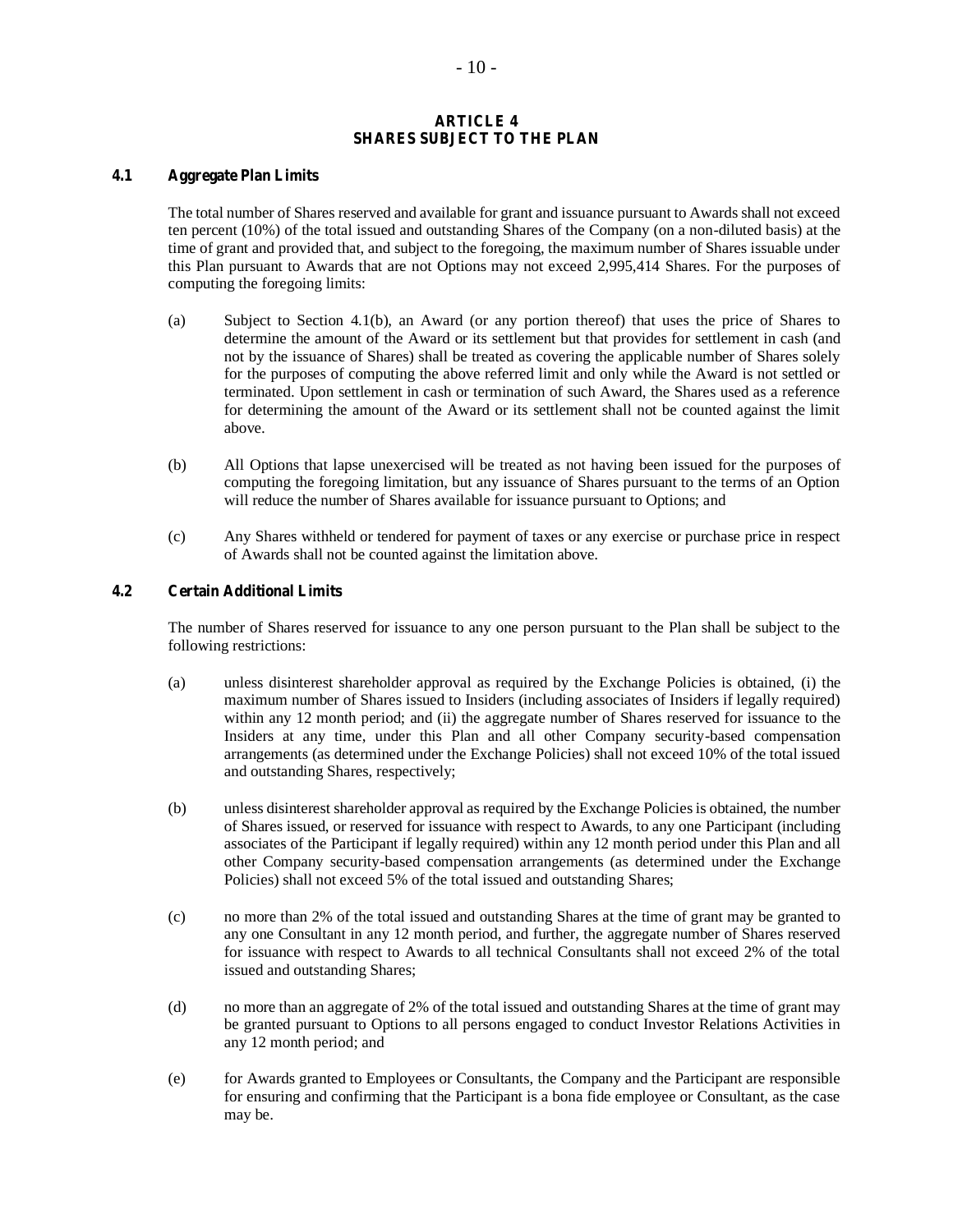Appropriate adjustments shall be made as set forth in under Article 10 hereof in both the number of Shares covered by individual grants and the total number of Shares authorized to be issued hereunder, to give effect to any relevant changes in the capitalization of the Company.

For the purposes of determining compliance with the above restrictions, the Board will take into account Shares reserved or issued pursuant to options together with Shares reserved or issued pursuant to all of the Company's security-based compensation arrangements to the extent required by applicable law and applicable Exchange Policies.

## **4.3 Source of Shares**

Except as expressly provided in the Plan, Shares delivered to Participants in connection with the exercise or settlement of Awards will be issued from the treasury of the Company. The Board shall take such action as may be necessary to authorize and reserve for issuance from unissued Shares such number of Shares as may be necessary to permit the Company to meet its obligations under the Plan.

## **ARTICLE 5 GENERAL PROVISIONS RELATING TO AWARDS**

#### **5.1 Eligibility**

Awards will be granted only to those Persons who are, at the time of the grant, Eligible Participants. If any Participant is (pursuant to the terms of his or her employment or otherwise) subject to a requirement that he or she not benefit personally from an Award, the Board may grant any Award to which such Person would otherwise be entitled to the Person's employer or other entity designated by them that directly or indirectly imposes such requirement on the Person. The Board shall have the power to determine other eligibility requirements with respect to Awards or types of Awards.

#### **5.2 Terms of Grant**

Subject to the other express terms of this Plan, grants of Awards under the Plan shall contain such terms and conditions as the Board may specify. Without limiting the foregoing,

- (a) each Award granted under the Plan shall be evidenced by an instrument of grant, in such form or forms as the Board shall approve from time to time, which shall set forth such terms and conditions consistent with the terms of the Plan as the Board may determine. Each instrument of grant shall set forth, at a minimum, the Exercise Price, as applicable, the type and Effective Date of the Award evidenced thereby, the number of Shares subject to such Award and the applicable Vesting conditions. References in the Plan to an instrument of grant shall include any supplements or amendments thereto;
- (b) each Award granted under the Plan shall be, unless otherwise determined by the Board, an Award pursuant to which, as applicable: (i) the Exercise Price is stated and payable in Canadian dollars or the basis upon which it is to be settled (whether in cash or in Shares) is stated in Canadian dollars; and (ii) in the case of Restricted Share Units or Performance Share Units, any cash amount payable in settlement thereof shall be paid in Canadian dollars.
- (c) unless prohibited by applicable law or Exchange Policies, Awards may be made to a Participant without regard to such Participant's domicile or residence for tax purposes.
- (d) the term or Restricted Period of each Award that is an Option or Restricted Share Unit shall be for such period as may be determined by the Board; provided, however, that in no event shall the term of such Award exceed a period of ten years (or such shorter terms as may be required in respect of an Award as may be required by the Organizational Law or Exchange Policies to the extent that they are applicable to such Award);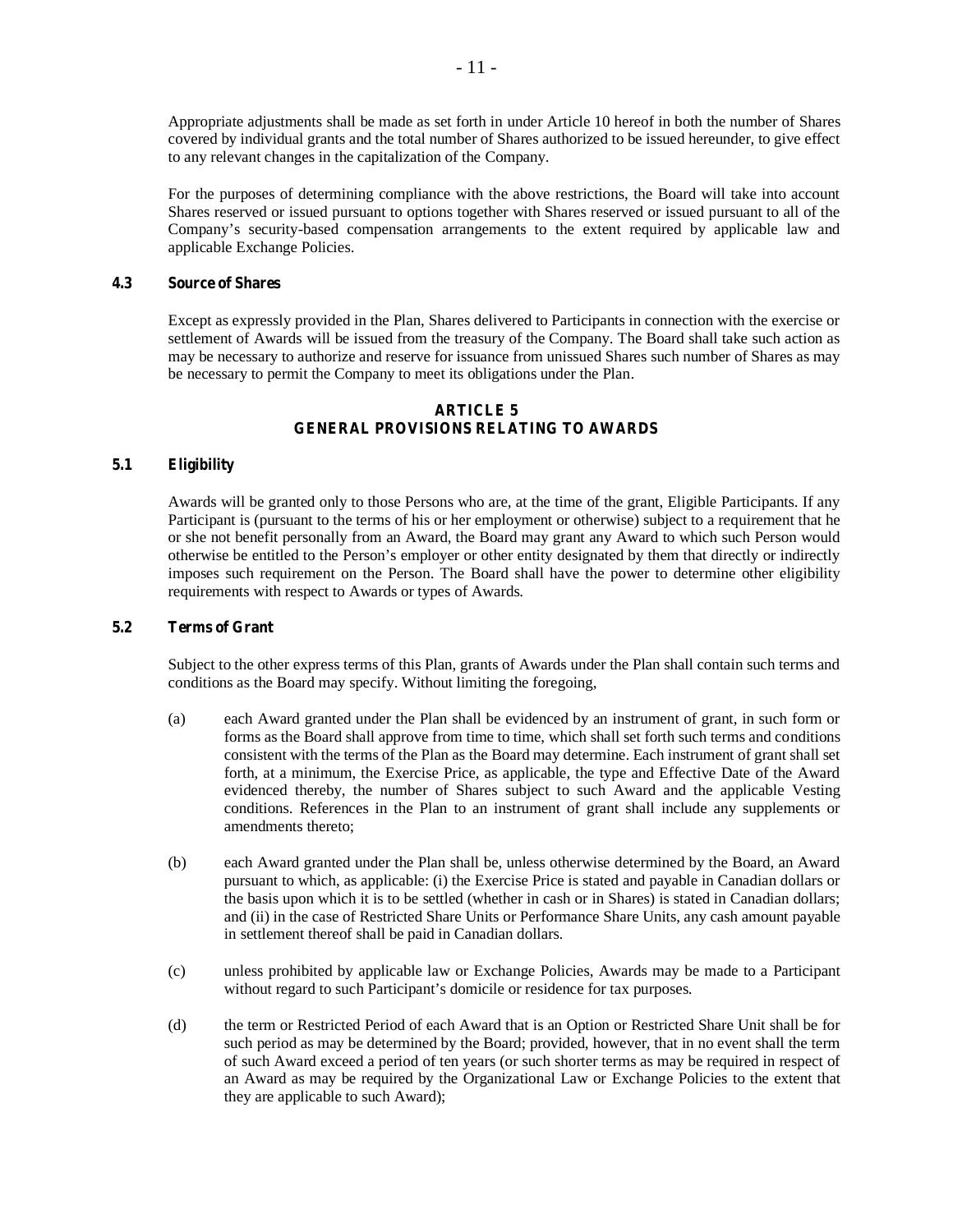- (e) notwithstanding the foregoing provisions of this Section 5.2, unless otherwise determined by the Board, or as otherwise provided in the Plan, if any Award is scheduled to vest or the term of any Award granted hereunder is scheduled to expire or any Award is scheduled to be settled: (i) at a time when the holder of the Award is subject to restrictions on trading of securities of the Company under a trading "blackout" established by the Company (pursuant to the disclosure policy of the Company then in effect or otherwise) or pursuant to any lock-up agreement or other similar trading restriction (a "**Black-out Period**"), the Award shall be Vested and the term or settlement of the Award, as applicable, will, notwithstanding the scheduled expiry date of the term of such Award, vest, expire or settle as of the date that is 10 business days following the end of the applicable Blackout Period (the "**Revised Expiry Date**") and shall continue to be exercisable, convertible or otherwise remain outstanding for the benefit of the holder, as applicable, at any time up to the applicable time on the Revised Expiry Date. For the avoidance of doubt, should the Revised Expiry Date fall during a subsequent Black-out Period or fall within 10 Business following the end of a subsequent Black-out Period, the Award shall be Vested and the term or settlement of the Award, as applicable, will, notwithstanding the scheduled expiry date of the term of such Award, vest, expire or settle as of the date that is 10 business days following the end of such subsequent Black-out Period.
- (f) the terms, conditions and/or restrictions contained in an Award may differ from the terms, conditions and restrictions contained in any other Awards.
- (g) the Board may specify such other terms and conditions, consistent with the terms of the Plan, as the Board shall determine or as shall be required under any other provision of the Plan.

Such terms may include, without limitation, provisions requiring forfeiture of Awards in the event of termination of employment by the Participant and provisions permitting a Participant to make elections relating to his or her Award.

## **5.3 Vesting Conditions**

Subject to the terms of the Plan, the Board shall determine any and all conditions to the Vesting of all and/or any portion of Awards and shall specify the material terms thereof in the applicable instrument of grant on, or as soon as reasonably practicable following, the Effective Date of the Award. Vesting of an Award, or portion thereof, may be conditioned upon passage of time, continued employment, satisfaction of Performance Criteria, or any combination of the foregoing, as determined by the Board.

# **5.4 Change of Control**

Unless otherwise provided in the Award or by direction of the Board as to all or any type of Awards, in the event of an actual or potential Change of Control and notwithstanding any other Vesting or other restrictions or conditions, the Board may take whatever action with respect to the Awards outstanding that it deems necessary or desirable, including the following:

- (a) the Board may, in its sole discretion, accelerate Vesting and the expiration or termination date of Options then outstanding to a specified date fixed by the Board. After any accelerated expiration or termination date so specified, all unexercised Options and all rights of Participants thereunder shall terminate; provided, however, that any acceleration of the expiration or termination date shall not be to a date that is earlier than thirty (30) days after notice of such acceleration. The Board may also accelerate Vesting and the time at which Options may be exercised so that those types of Awards may be exercised in full for their then remaining term; and
- (b) the Board may, in its sole discretion, without the necessity or requirement for the agreement of any Participant: (i) accelerate, conditionally or otherwise, on such terms as it sees fit (including, but not limited to those set out in (iii) and (iv) below), the vesting date of any Awards; (ii) permit the conditional redemption or exercise of any Awards, on such terms as it sees fit; (iii) otherwise amend or modify the terms of any Awards, including for greater certainty by permitting Participants to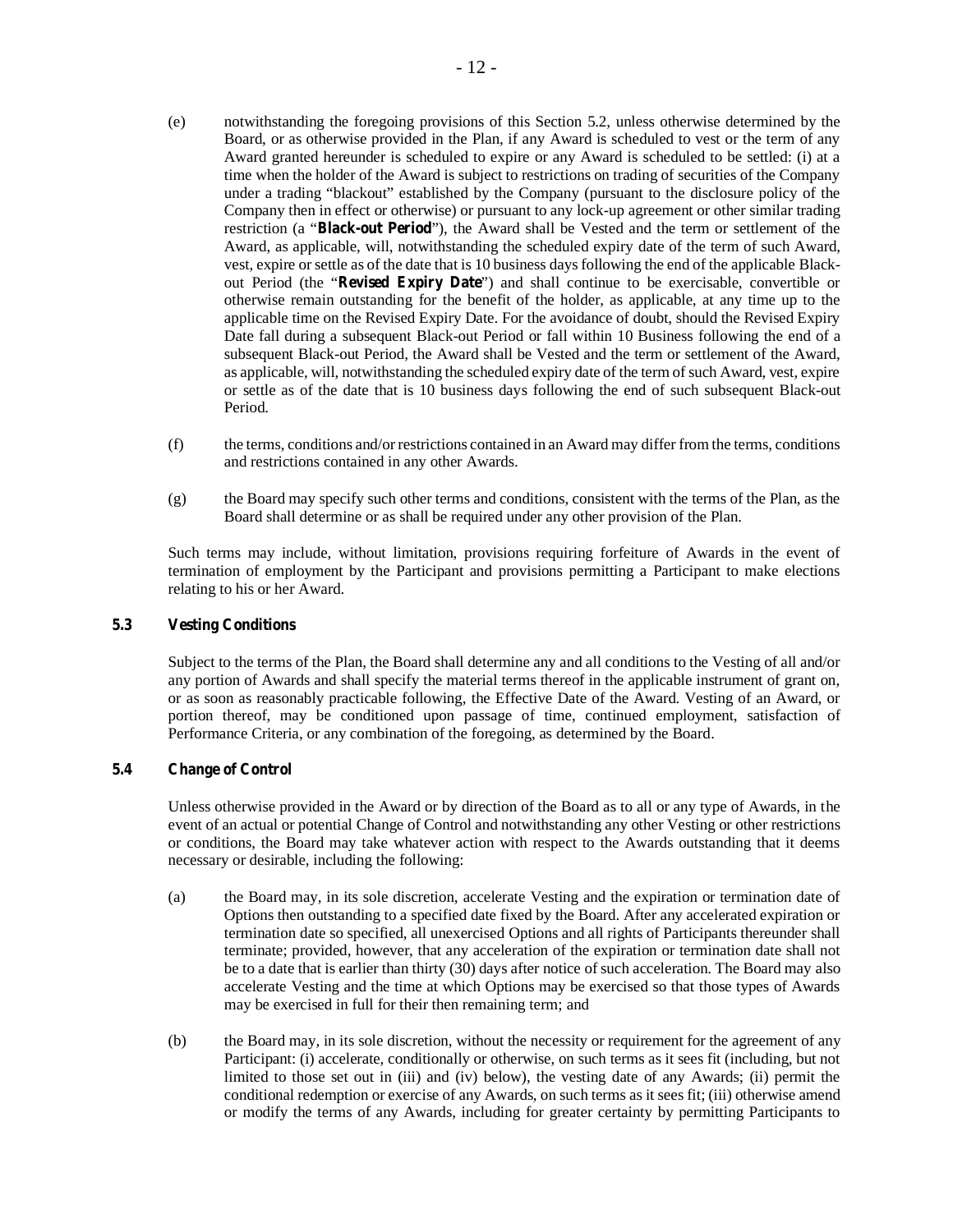exercise or redeem any Awards to assist the Participants to participate in the actual or potential Change of Control or to participate in an exchange of options; and (iv) terminate, following the successful completion of a Change of Control, on such terms as it sees fit, the Awards not exercised or redeemed prior to the successful completion of such Change of Control.

# **5.5 Substitute Awards**

Awards granted under the Plan may, in the discretion of the Board, be granted in substitution or exchange for, any other Award or any award granted under another plan of the Company, any Affiliate or any business entity to be acquired by the Company or an Affiliate, or any other right of a Participant to receive payment from the Company or any Affiliate. Such substitute or exchange Awards may be granted at any time. If an Award is granted in substitution or exchange for another Award, the Board shall require the surrender of such other Award for cancellation and such surrendered Award shall no longer be treated as being outstanding for the purposes of determining the aggregate plan limitations under Section 4.1. In addition, Awards may be granted in lieu of cash compensation, including in lieu of cash amounts payable under other plans of the Company or any Affiliate. Notwithstanding the foregoing, the grant of an Award to a Participant shall not entitle such Participant to a future grant of an Award of the same or a different type.

# **5.6 Securities Matters**

No Shares will be issued or transferred pursuant to an Award unless and until all then-applicable requirements imposed by applicable securities and other laws, rules and regulations and by any regulatory agencies having jurisdiction and by the Exchange, have been fully met. As a condition precedent to the issuance of Shares pursuant to the grant or exercise of an Award, the Company may require the grantee to take any reasonable action to meet such requirements. The Company shall not be obligated to take any affirmative action in order to cause the issuance or transfer of Shares pursuant to an Award to comply with any law or regulation, however.

#### **5.7 Fractional Shares**

No fractional Shares shall be issued or delivered pursuant to the Plan or any Award Agreement. In such an instance, unless the Board determines otherwise, fractional Shares and any rights thereto shall be forfeited or otherwise eliminated.

## **ARTICLE 6 STOCK OPTIONS**

# **6.1 General**

The Board may from time to time grant one or more Options to Participants on such terms and conditions, consistent with the Plan, as the Board shall determine. The instrument of grant evidencing an Option shall specify the Exercise Price for each Share subject to such Option and the maximum term of such Option.

#### **6.2 Vesting Terms**

Options granted under the Plan shall become Vested at such times, in such installments and subject to such terms and conditions consistent with Section 5.3 hereof (including satisfaction of Performance Criteria and/or continued employment) as may be determined by the Board and set forth in the applicable instrument of grant.

## **6.3 Exercise Price**

The Exercise Price for each Share subject to an Option, except in the case of Substitute Awards, shall not be less than the Market Value of a Share on the Effective Date of the Award of such Option. The Exercise Price shall be stated and payable in Canadian dollars.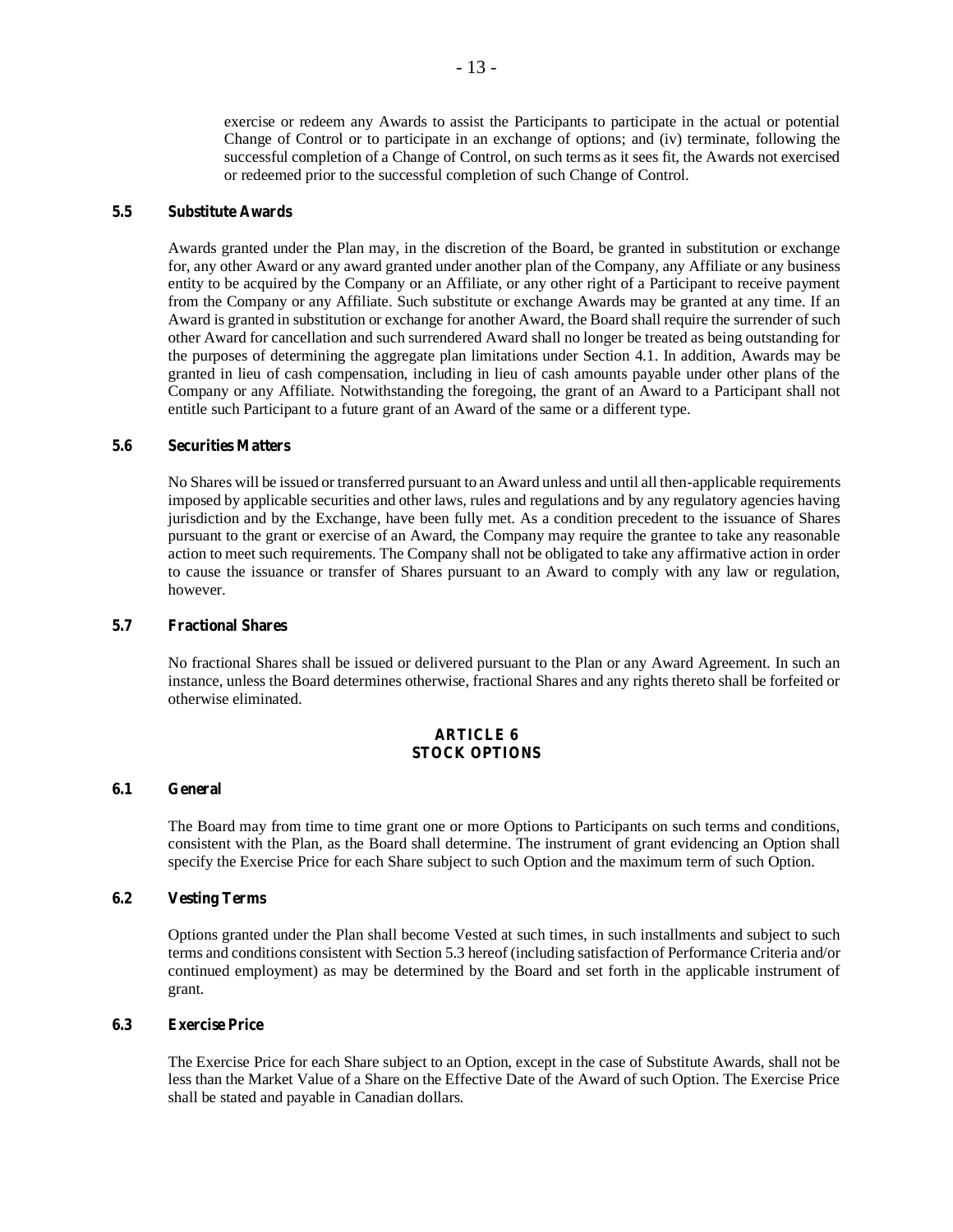## **6.4 Exercise of Vested Options**

Options granted under this Article 6 shall be exercisable at such times and on the occurrence of such events, and be subject to such restrictions and conditions, as the Board shall in each instance approve, which need not be the same for each grant or for each Participant.

As soon as practicable after receipt of a notification of exercise and full payment of the Exercise Price, the Shares in respect of which the Option has been exercised shall be issued as fully-paid and non-assessable common shares of the Company. As of the business day the Company receives such notice and such payment, the Participant (or the person claiming through a Participant, as the case may be) shall be entitled to be entered on the share register of the Company as the holder of the number of Shares in respect of which the Option was exercised and to receive a certificate or evidence of book entry representing the said number of Shares. The Company shall cause to be delivered to or to the direction of the Participant Share certificates or evidence of book entry Shares in an appropriate amount based upon the number of Shares purchased under the Option(s).

#### **6.5 Option Period**

Unless the Board provides for a shorter option period at or after the Effective Date of an Award of Options and subject to Article 8 hereof, all or any part of the Options covered by an Award shall, to the extent Vested, be exercisable, from time to time, within the period commencing on the date such Option or part thereof becomes Vested and ending on the last day of the term of such Award.

## **ARTICLE 7 RESTRICTED SHARE UNITS AND PERFORMANCE SHARE UNITS GENERAL**

# **7.1 Grants**

The Board may from time to time grant one or more Awards of Restricted Share Units and/or Performance Share Units to Participants on such terms and conditions, consistent with the Plan, as the Board shall determine.

#### **7.2 Vesting Terms**

- (a) Restricted Share Units and/or Performance Share Units shall become Vested at such times, in such installments and subject to such terms and conditions consistent with Section 5.3 hereof as may be determined by the Board and set forth in the applicable instrument of grant, provided that the conditions to Vesting of Restricted Share Units shall be based on the Participant's continued employment, without regard to the satisfaction of any Performance Criteria and the conditions to Vesting of Performance Share Units shall be based on the satisfaction of Performance Criteria either alone or in addition to any other Vesting conditions as may be determined by the Board consistent with Section 5.3 hereof.
- (b) Notwithstanding the foregoing provisions of this Section 7.2, unless otherwise determined by the Board, or as otherwise provided in the Plan, if the Vesting of any Restricted Share Unit and/or Performance Share Unit granted hereunder is scheduled to occur during a Black-out Period, the Vesting of the Restricted Share Unit and/or Performance Share Unit will, notwithstanding the scheduled Vesting date of such Award, vest and be settled as of the date that is 10 business days following the end of the applicable Black-out Period.

## **7.3 Settlement**

Unless otherwise determined by the Board (including by the terms of the Award or the Plan) and subject to the immediately succeeding sentence, Restricted Share Units and Performance Share Units shall be settled and/or paid, following the Vesting thereof and subject in any case to payment or other satisfaction of all related withholding obligations in accordance with the provisions of this Plan, in accordance with this Section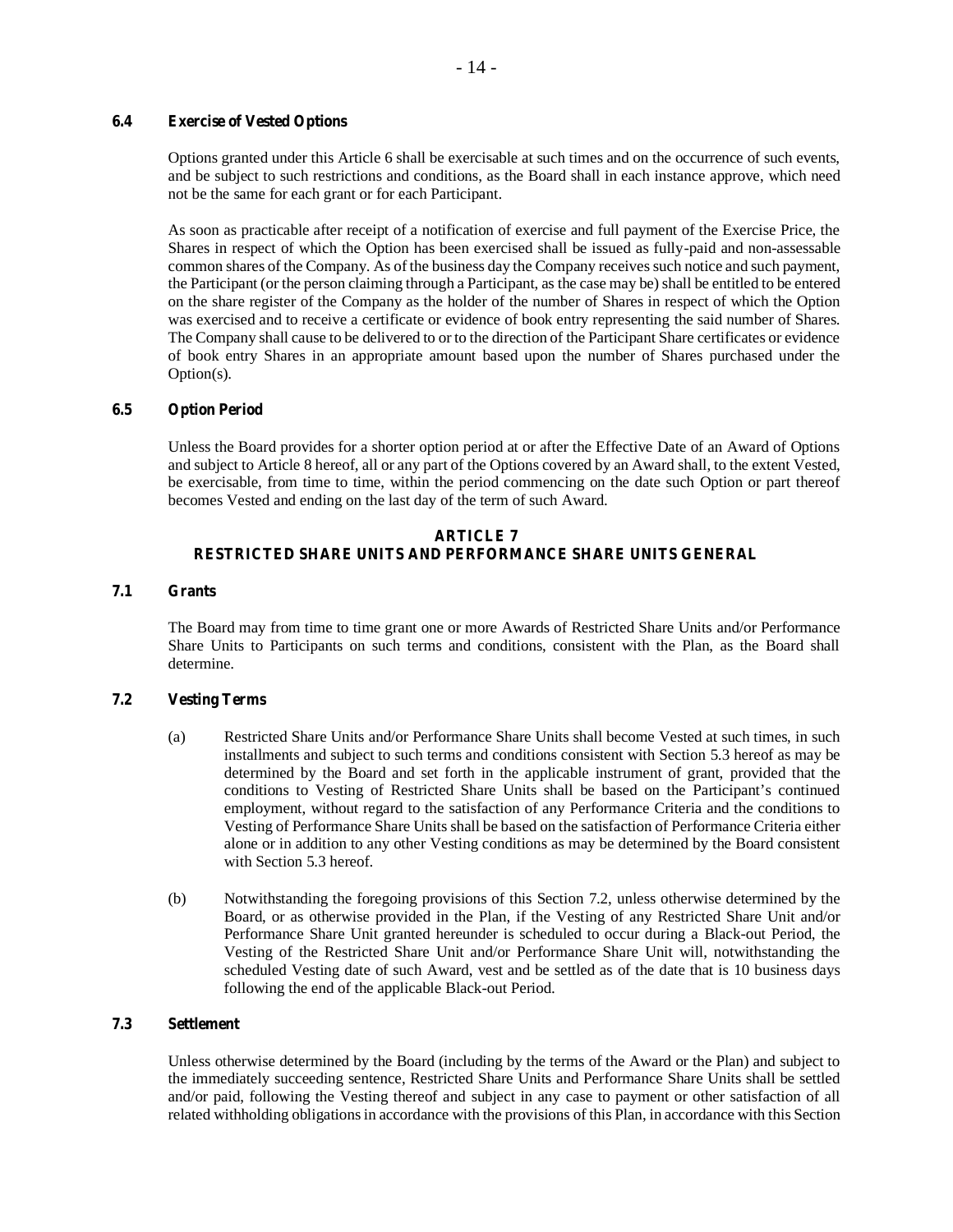7.3. Except as may otherwise be required under Section 7.2, settlement and payment in respect of Restricted Share Units or Performance Share Units shall be made to Participants by the date that is no later than December 15 of the third year following the year in which the services with respect to the grant of the Award were provided. Settlement shall be made in Shares, unless otherwise determined by the Board that settlement shall be made in cash or a combination of cash and Shares, taking into account best practices in corporate governance.

A determination by the Board that settlement shall be made in cash or a combination of cash and Shares may be reflected in the Award and may be made on or before the date of the settlement or as otherwise specified by the Board. Settlement of Restricted Share Units or Performance Share Units in cash shall be made by payment of an aggregate amount equal to the product of:

(a) the Market Value of a Share on the applicable settlement date specified by the Board in the Award,

and

(b) the number of Restricted Share Units or Performance Share Units then being settled.

Any cash payment in settlement of Restricted Share Units or Performance Share Units shall be payable in Canadian dollars. Upon payment of any amount pursuant to settlement of Restricted Share Units or Performance Share Units granted under this Article  $\overline{7}$  in cash or Shares, as the case may be, the particular Restricted Share Units or Performance Share Units in respect of which such payment was made shall be cancelled and no further payments (whether in Shares or cash or otherwise) shall be made in relation to such Restricted Share Units or Performance Share Units.

# **7.4 Dividend Equivalents**

The terms of an Award of Restricted Share Units or Performance Share Units may include provision for the accrual of dividend equivalent amounts with respect to cash dividends paid in the ordinary course to shareholders in respect of outstanding Shares. If the Board determines that dividend equivalent amounts will be accrued in respect of Restricted Share Units or Performance Share Units subject to an Award, if and when cash dividends are paid with respect to Shares (other than any extraordinary dividend) to shareholders of record as of a record date occurring during the period from the Effective Date of the applicable Award to the date of settlement thereof, a number of additional Restricted Share Units or Performance Share Units, as the case may be, shall be granted to the holder of such Award equal to the greatest number of whole Shares having a Market Value, as of the payment date for such dividend, equal to the product of (i) the cash dividend paid with respect to a Share multiplied by (ii) the number of Restricted Share Units or Performance Share Units subject to such Award as of the record date for the dividend. The additional Restricted Share Units or Performance Share Units granted to a Participant shall be subject to the same terms and conditions, including Vesting and settlement terms, as the corresponding Restricted Share Units or Performance Share Units, as the case may be.

# **7.5 No Other Benefit**

- (a) No amount will be paid to, or in respect of, a Participant (or a person with whom the Participant does not deal at arm's length within the meaning of the ITA) under the Plan to compensate for a downward fluctuation in the price of a Share or the value of any Award granted, nor will any other form of benefit be conferred upon, or in respect of, a Participant (or a person with whom the Participant does not deal at arm's length within the meaning of the ITA), for such purpose.
- (b) The Company makes no representations or warranties to Participants with respect to the Plan or any Awards whatsoever. Participants are expressly advised that the value of any Awards in the Plan will fluctuate as the trading price of Shares fluctuates. Participants are further expressly advised that the amount of dividends that may be paid in respect of Shares, if any, will vary.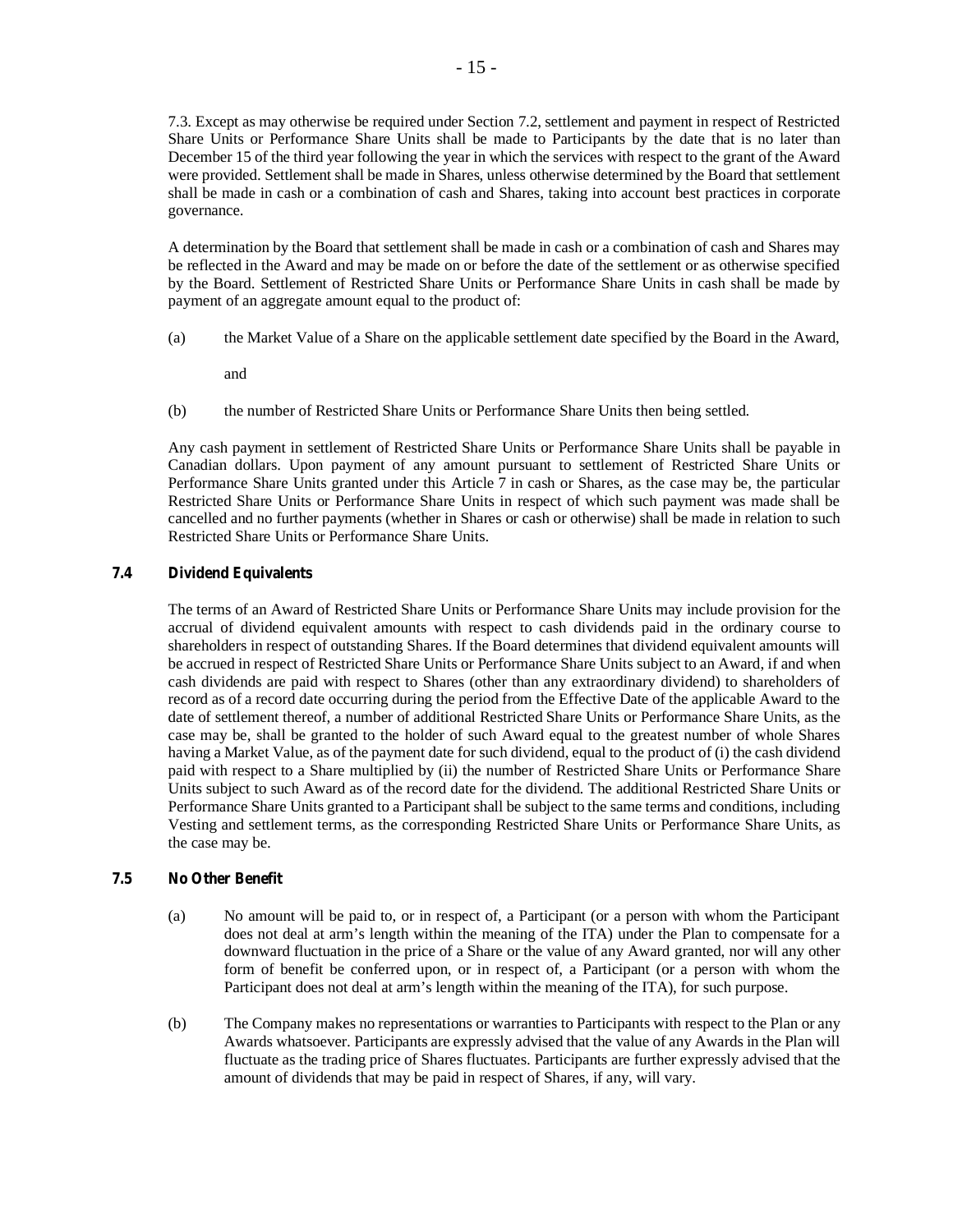(c) In seeking the benefits of participation in the Plan, a Participant agrees to exclusively accept all risks associated with a decline in the market price of Shares and all other risks associated with the holding of Awards.

## **ARTICLE 8 CONSEQUENCES OF TERMINATION**

## **8.1 General Provisions**

Each Award Agreement shall set forth the extent to which the Participant shall have the right to retain Awards following termination of the Participant's employment or other relationship with the Company or its Affiliates. Such provisions shall be determined in the sole discretion of the Board, need not be uniform among all Awards issued pursuant to the Plan, and may reflect distinctions based on the reasons for termination, provided that provisions shall comply with applicable rules of the Exchange.

If the terms of the Award, the Plan or any resolution of such Board does not specify the effect of a termination, cessation or resignation of the Participant, then the following default rules will apply:

- (a) if employment of an Employee, Officer or service of a Director is terminated for any reason whatsoever other than Resignation, death, Disability or for cause (in the opinion of the Company's legal counsel), or if service of a Consultant is terminated for any reason whatsoever other than death or for cause: (A) All unvested Options as of such termination date shall remain and continue to vest (and are exercisable) in accordance with the terms of the Plan for a period expiring on the earlier of: (i) the end of the notice period contained within the applicable notice of termination; and (ii) 12 months after the termination date provided in the applicable notice of termination; provided that in no event will the Employee, Officer or Director's entitlements under the Plan terminate prior to the conclusion of the notice period required by the ESA, if any and provided that any Options that have not been exercised (whether vested or not) within 12 months after the termination date provided in the applicable notice of termination shall automatically and immediately expire and be forfeited on such date; and (B) all Restricted Share Units and Performance Share Units shall automatically and immediately vest.
- (b) if the employment of an Employee or Officer or service of a Director is terminated by reason of Resignation: the Board shall have the discretion, with respect to such Participant's Awards, to determine: (i) whether to accelerate vesting of any or all of such Awards, (ii) whether any of such Awards shall be cancelled, with or without payment, and (iii) how long, if at all, such Awards may remain outstanding following such termination; provided, however, that any Options that have not been exercised (whether vested or not) within 12 months after the termination date shall automatically and immediately expire and be forfeited on such date.
- (c) upon termination of employment or service from the Company as a result of Disability of an Employee, Officer or Director or death of an Employee, Officer, Director or Consultant, or with respect to a Participant who is either a retired former Employee, Officer or Director who dies, any non-vested portion of any outstanding Award remain and continue to vest in accordance with the terms of the Plan, provided that any Options that have not vested within 12 months after such Person's termination of employment by reason of Disability or death shall automatically and immediately expire and be forfeited on such date.
- (d) if employment of an Employee or Officer or service of a Director or services of a Consultant is terminated for just cause at common law, any Award (vested or not) granted pursuant to the Plan outstanding at the time of such termination and all rights thereunder shall wholly and completely terminate automatically and be immediately forfeited upon the later of: (i) the termination date provided in the applicable notice of termination; and (ii) the conclusion of the statutory notice period required by the ESA, if any.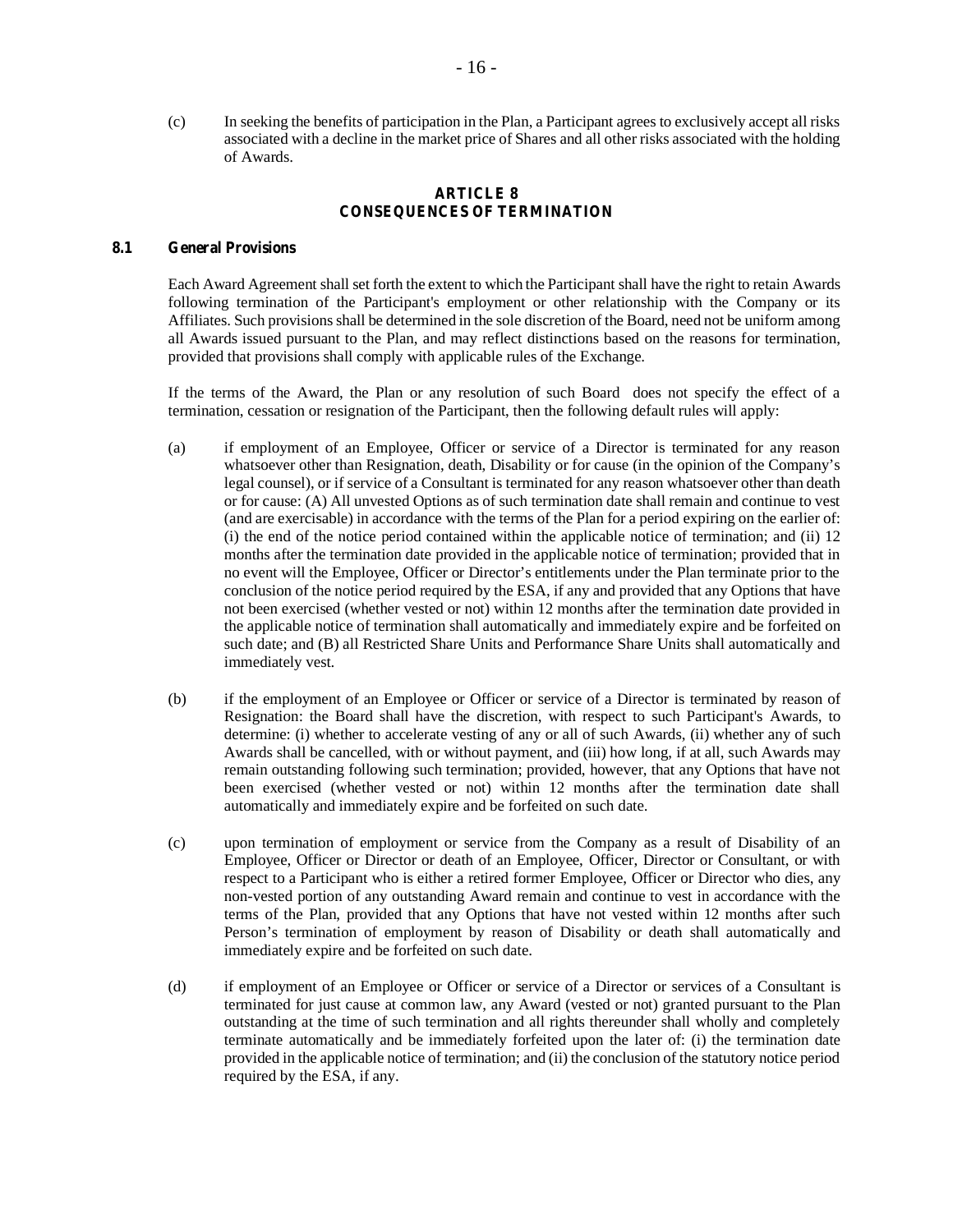# **8.2 Discretion of the Board**

Notwithstanding any other provision hereof and without limiting the discretion of the Board, subject to Exchange Policies, the Board may (whether by terms of the Award or by its election notwithstanding the terms of an Award):

- (a) allow non-Vested Awards to be treated as Vested upon termination of employment or service of a Participant, as to any or all of termination, death or Disability;
- (b) provide that the Awards with respect to certain classes, types or groups of Participants will have different acceleration, forfeiture, termination, exercise, continuation or other terms than other classes, types or groups of Participants. Without limiting the foregoing, but rather as an example of the foregoing, Awards to Directors may specify that they will become Vested in full upon Resignation, death, Disability or other change of status even though Awards to Employees do not provide for such acceleration;
- (c) provide for the continuation of any Award for such period and upon such terms and conditions as are determined by the Board in the event that a Participant ceases to be an Eligible Participant and provided that in all cases Options that have not been exercised (whether vested or not) within 12 months after the termination date provided in the applicable notice of termination shall automatically and immediately expire and be forfeited on such; or
- (d) set any other terms for the exercise or termination of Awards upon termination of employment or service.

# **ARTICLE 9 TRANSFERABILITY**

## **9.1 Transfer Restrictions**

No Award, and no rights or interests therein, shall or may be assigned, transferred, sold, exchanged, encumbered, pledged or otherwise hypothecated or disposed of by a Participant other than by testamentary disposition by the Participant or the laws of intestate succession. No such interest shall be subject to execution, attachment or similar legal process including without limitation seizure for the payment of the Participant's debts, judgments, alimony or separate maintenance.

#### **ARTICLE 10 ADJUSTMENTS**

## **10.1 No Restrictions on Action**

The existence of the Plan and/or the Awards granted hereunder shall not limit, affect or restrict in any way the right or power of the Board or the shareholders of the Company to make or authorize (i) any adjustment, recapitalization, reorganization or other change in the capital structure or business of the Company, (ii) any merger, consolidation, amalgamation or change in ownership of the Company, (iii) any issue of bonds, debentures, capital, preferred or prior preference shares ahead of the Shares or affecting the capital of the Company or the rights holders of Shares in respect thereof, (iv) any dissolution or liquidation of the Company, (v) any sale or transfer of all or any part of the assets or business of the Company or (vi) any other corporate act or proceeding with respect to the Company. No Participant or any other Person shall have any claim against any member of the Board of Directors or the Board, or the Company or any employees, officers or agents of the Company as a result of any such action.

# **10.2 Recapitalization Adjustment**

(a) In the event that (A) a dividend shall be declared upon the Shares or other securities of the Company payable in Shares or other securities of the Company, (B) the outstanding Shares shall be changed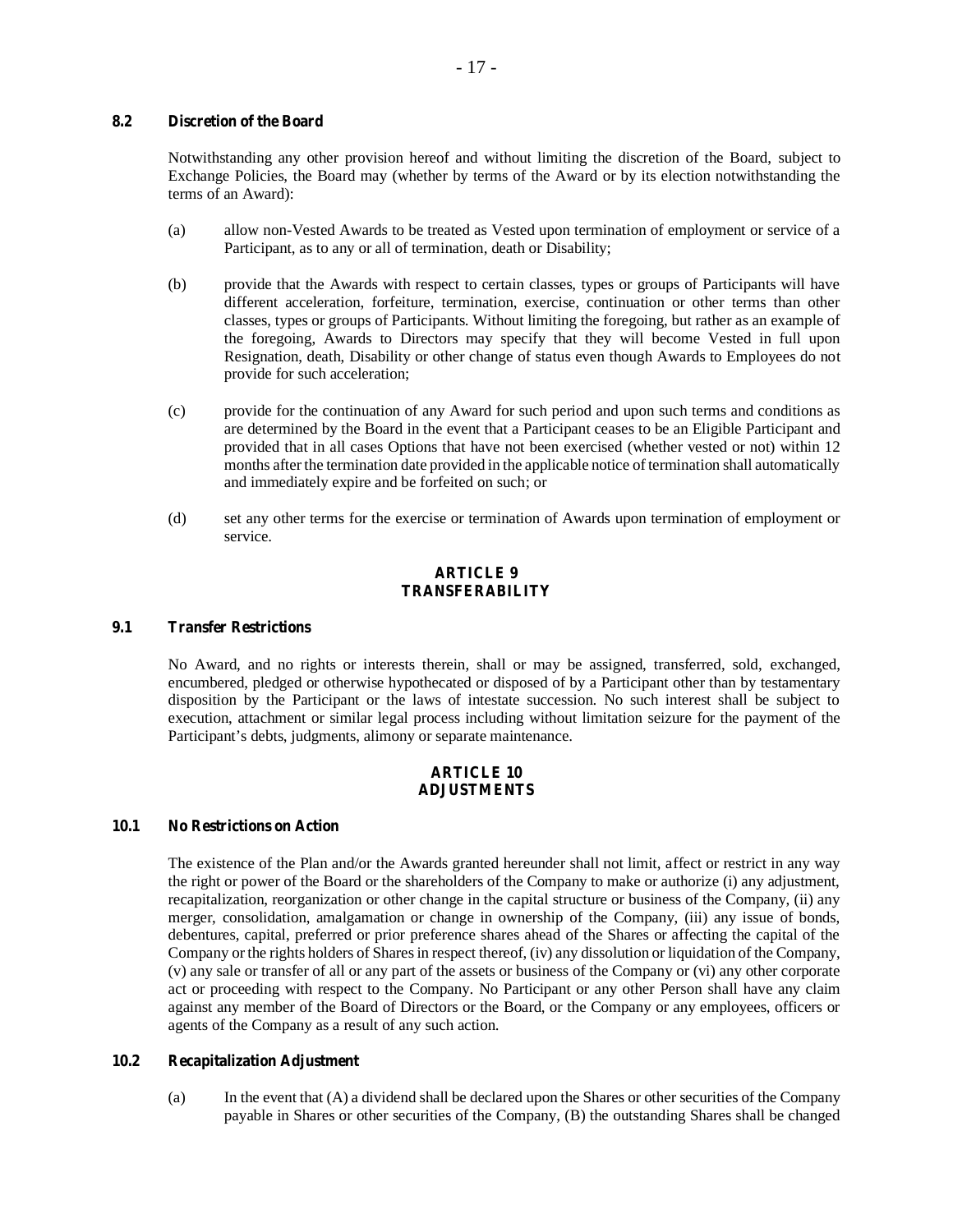into or exchanged for a different number or kind of shares or other securities of the Company or of another corporation or entity, whether through an arrangement, plan of arrangement, amalgamation or other similar statutory procedure or a share recapitalization, subdivision, consolidation or otherwise, (C) there shall be any change, other than those specified in (A) or (B) above, in the number or kind of outstanding Shares or of any securities into which such Shares shall have been changed or for which they shall have been exchanged, or (D) there shall be a distribution of assets or shares to shareholders of the Company out of the ordinary course of business, then, the Board shall determine whether an adjustment in the number or kind of Shares theretofore authorized but not yet covered by Awards, in the number or kind of Shares theretofore subject to outstanding Awards, in the Exercise Price applicable under any outstanding Awards, in the number or kind of Shares generally available for Awards or available in any calendar year under the Plan and/or such other adjustment as may be appropriate should be made, in order to ensure that, after any such event, the Shares subject to the Plan and each Participant's proportionate interest shall be maintained substantially as before the occurrence of the event, and if the Board determines that an adjustment should be made, such adjustment shall be made and be effective and binding for all purposes.

(b) In the case of any such adjustment as provided for in this Section 10.2, the Exercise Price shall be adjusted appropriately to reflect such adjustment. No adjustment provided for in this Section 10.2 shall require the Company to issue a fractional Share and the total adjustment with respect to each outstanding Award shall be limited accordingly.

# **ARTICLE 11 AMENDMENT AND TERMINATION**

#### **11.1 General**

The Board may, at any time, suspend or terminate the Plan. Subject to compliance with any applicable law, including the Exchange Policies, the Board may also, at any time, amend or revise the terms of the Plan and any Award. No such amendment of the Plan or Award may be made if such amendment would materially and adversely impair any rights arising from any Awards previously granted to a Participant under the Plan without the consent of the Participant or the representatives of his or her estate, as applicable.

#### **11.2 Shareholder Approval**

To the extent required by applicable law or by the Exchange Policies, shareholder approval will be required for the following types of amendments:

- (a) any amendment which reduces the exercise price or purchase price of an Award, except for purposes of maintaining an Awards value in the case of adjustment or a Change of Control in accordance with the Plan. Notwithstanding the foregoing and subject to Exchange Policies, disinterested shareholder approval will be required for any reduction in the exercise price of an Option if the optionee is an Insider of the Company at the time of the proposed amendment. No such amendment or termination will, without the consent of an optionee, alter or impair any rights which have accrued to him prior to the effective date thereof.
- (b) any amendment that would result in the cancellation of an Option in exchange for an Option with a lower Exercise Price from that of the original Option or another Award or cash payment except in the case of adjustment or a Change of Control in accordance with the Plan;
- (c) any amendment extending the term of an Award beyond its original expiry date except as otherwise permitted by the Plan;
- (d) any amendment extending eligibility to participate in the Plan to persons other than Officers, Employees, Directors or Consultants or increasing the annual limit on Awards;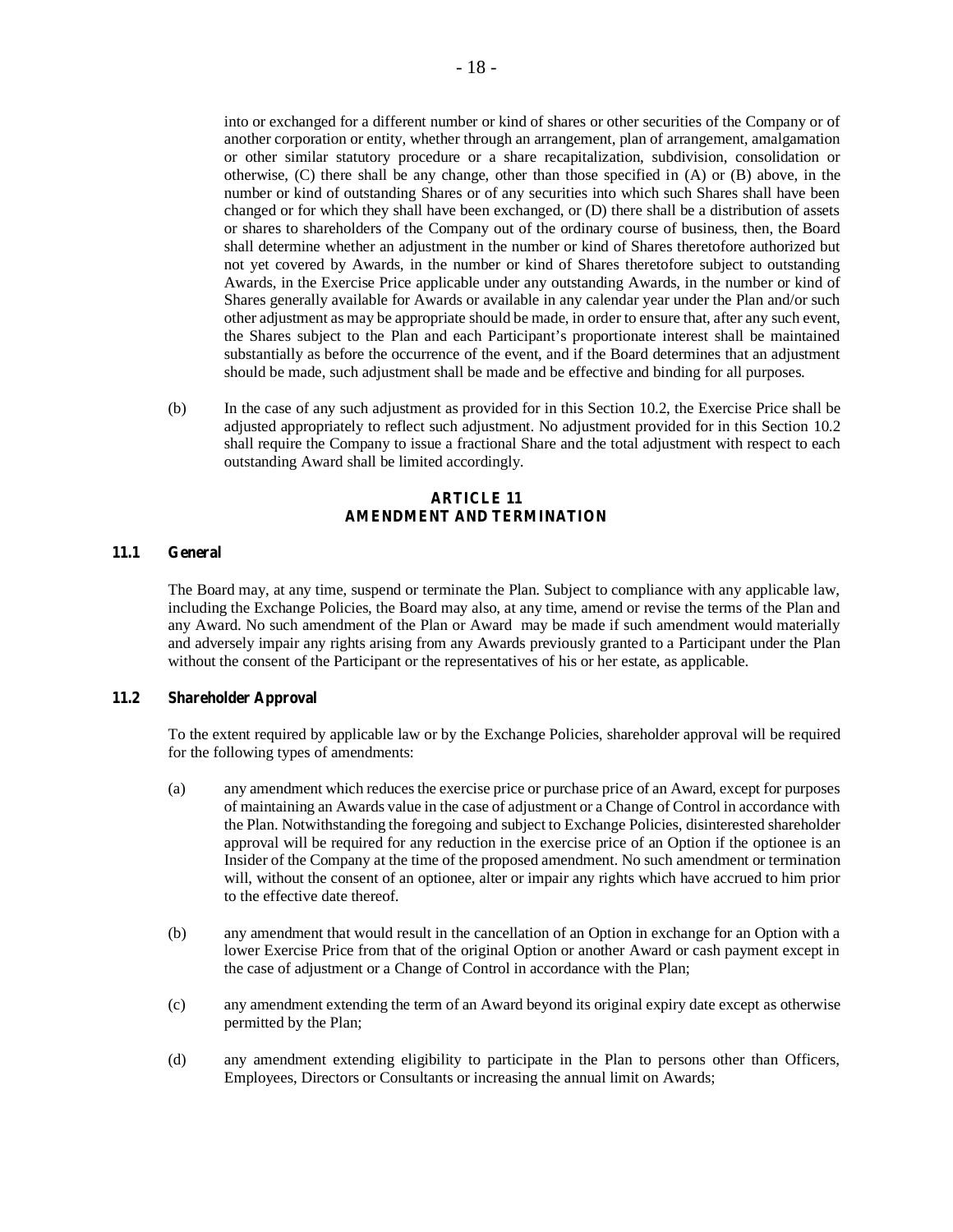- (e) any amendment permitting the transfer of Awards, other than for normal estate settlement purposes or to a trust governed by a registered retirement savings plan, registered retirement income fund, tax free savings account, registered education savings plan or similar plan;
- (f) any amendment increasing the maximum aggregate number of Shares that may be subject to issuance at any given time in connection with Awards granted under the Plan, subject to adjustments contemplated in this Plan;
- (g) any amendment to these amendment provisions; and
- (h) any other amendment required to be approved by shareholders under applicable law or Exchange Policies.

## **ARTICLE 12 REGULATORY APPROVAL**

Notwithstanding anything herein to the contrary, the Company shall not be obligated to cause to be issued any Shares or cause to be issued and delivered any certificates evidencing Shares pursuant to the Plan, unless and until the Company is advised by its legal counsel that the issuance and delivery of the Shares and such Share certificates is in compliance with all applicable laws, regulations, rules, orders of governmental or regulatory authorities and the requirements of the Exchange. The Company shall in no event be obligated to take any action in order to cause the issuance or delivery of Shares or such certificates to comply with any such laws, regulations, rules, orders or requirements. The Board may require, as a condition of the issuance and delivery of such Shares or certificates and in order to ensure compliance with such laws, regulations, rules, orders and requirements, that the Participant, or any permitted transferee of the Participant under Article 8 hereof or, after his or her death, the Participant's estate, as described in Article 8 hereof, make such covenants, agreements and representations as the Board deems necessary or desirable.

#### **ARTICLE 13 NO ADDITIONAL RIGHTS**

No Person shall have any claim or right to be granted Awards under the Plan, and the grant of any Awards under the Plan shall not be construed as giving a Participant any right to continue in the employment of the Company or affect the right of the Company to terminate the employment of a Participant. Unless otherwise determined by the Board, neither any period of notice, if any, nor any payment in lieu thereof, upon Termination shall be considered as extending the period of employment for the purposes of the Plan.

# **ARTICLE 14 MISCELLANEOUS PROVISIONS**

# **14.1 Shareholder Rights**

A Participant shall not have the right or be entitled to exercise any voting rights, receive any dividends (though this shall not limit the accruals pursuant to Section 7.4) or have or be entitled to any other rights as a shareholder in respect of Shares subject to an Award unless and until such Shares have been paid for in full and issued and certificates therefor have been issued to the Participant. A Participant entitled to Shares as a result of the exercise of an Option or the settlement of a Restricted Share Unit or a Performance Share Unit shall not be deemed for any purpose to be, or have any such rights as a shareholder of the Company by virtue of such exercise or settlement, except to the extent a Share certificate is issued therefor and then only from the date such certificate is issued. No adjustment shall be made for dividends or distributions or other rights for which the record date is prior to the date such share certificate is issued, other than adjustments for dividend equivalent amounts to the extent provided under Article 7 hereof.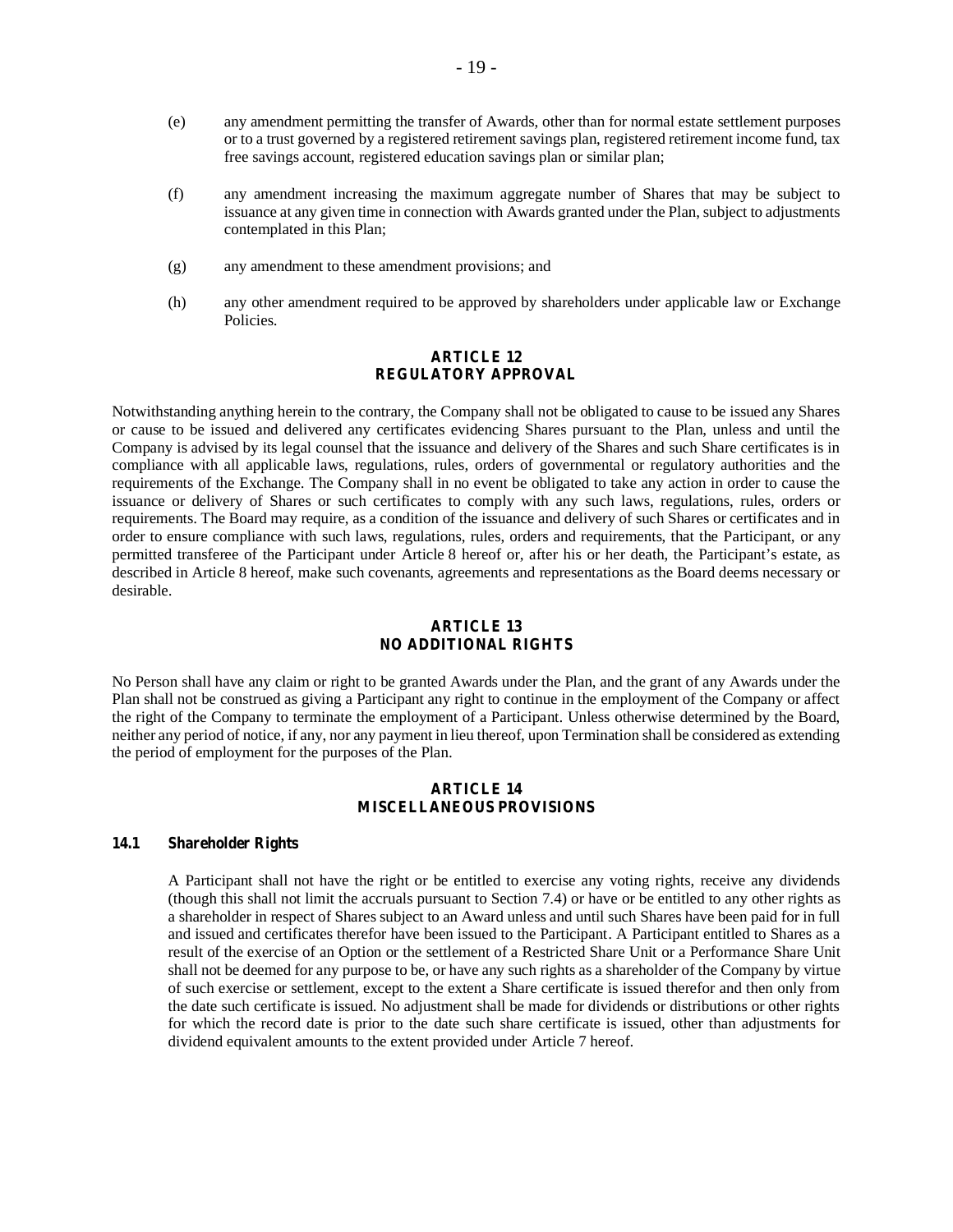## **14.2 Withholding**

The Company or any Affiliate may withhold from any amount payable to a Participant, either under this Plan or otherwise, such amount as may be necessary so as to ensure that the Company or any Affiliate will be able to comply with the applicable provisions of any federal, provincial, state or local law relating to the withholding of tax or that any other required deductions are paid or otherwise satisfied. Subject to the other provisions of the Plan, the Company shall also have the right in its discretion to satisfy any such liability for withholding or other required deduction amounts by retaining any Shares that would otherwise be issuable on the settlement on an Award and selling them on the Participant's behalf through a broker-assisted sale, or retaining any amount payable, which would otherwise be issued or delivered, provided or paid to a Participant hereunder. The Company may require a Participant, as a condition to exercise of an Option, a Share issuance hereunder or the settlement of a Restricted Share Unit or a Performance Share Unit, to pay to the Company any amounts as are necessary for the Company to comply with its withholding obligations for any such withholding or other required deduction amounts related to the exercise of Options, a Share issuance hereunder or settlement of Restricted Share Units or Performance Share Units.

## **14.3 Governing Law**

The Plan, all instruments of grant evidencing Awards granted hereunder and any other agreements or other documents relating to the Plan shall be interpreted and construed in accordance with the Organizational Law, except to the extent the terms of the Plan, any supplement to the Plan, or the Award in question expressly provides for application of the laws of another jurisdiction. The Board may provide that any dispute as to any Award shall be presented and determined in such forum as the Board may specify, including through binding arbitration. Any reference in the Plan, in any instrument of grant evidencing Awards granted hereunder or in any other agreement or document relating to the Plan to a provision of law or to a rule or regulation shall be deemed to include any successor law, rule or regulation of similar effect or applicability.

## **14.4 Compliance with Laws of Other Jurisdictions**

Awards may be granted to Participants who are citizens or residents of a jurisdiction other than Canada on such terms and conditions different from those under the Plan as may be determined by the Board to be necessary or advisable to achieve the purposes of the Plan while also complying with applicable local laws, customs and tax practices, including any such terms and conditions as may be set forth in any supplement to the Plan intended to govern the terms of any such Award. In no event shall the eligibility, grant, exercise or settlement of an Award constitute a term of employment, or entitlement with respect to employment, of any employee.

## **14.5 Severability**

In the event any provision of the Plan shall be held illegal or invalid for any reason, the illegality or invalidity shall not affect the remaining parts of the Plan, and the Plan shall be construed and enforced as if the illegal or invalid provision had not been included.

#### **14.6 Funding**

Except as would not result in adverse tax consequences to a Participant, no provision of the Plan shall require or permit the Company, for the purpose of satisfying any obligations under the Plan, to purchase assets or place any assets in a trust or other entity to which contributions are made or otherwise to segregate any assets, nor shall the Company maintain separate bank accounts, books, records or other evidence of the existence of a segregated or separately maintained or administered fund for such purposes. Participants shall have no rights under the Plan other than as unsecured general creditors of the Company, except that insofar as they may have become entitled to payment of additional compensation by performance of services, they shall have the same rights as other Employees, Officers, Consultants or Directors under applicable law.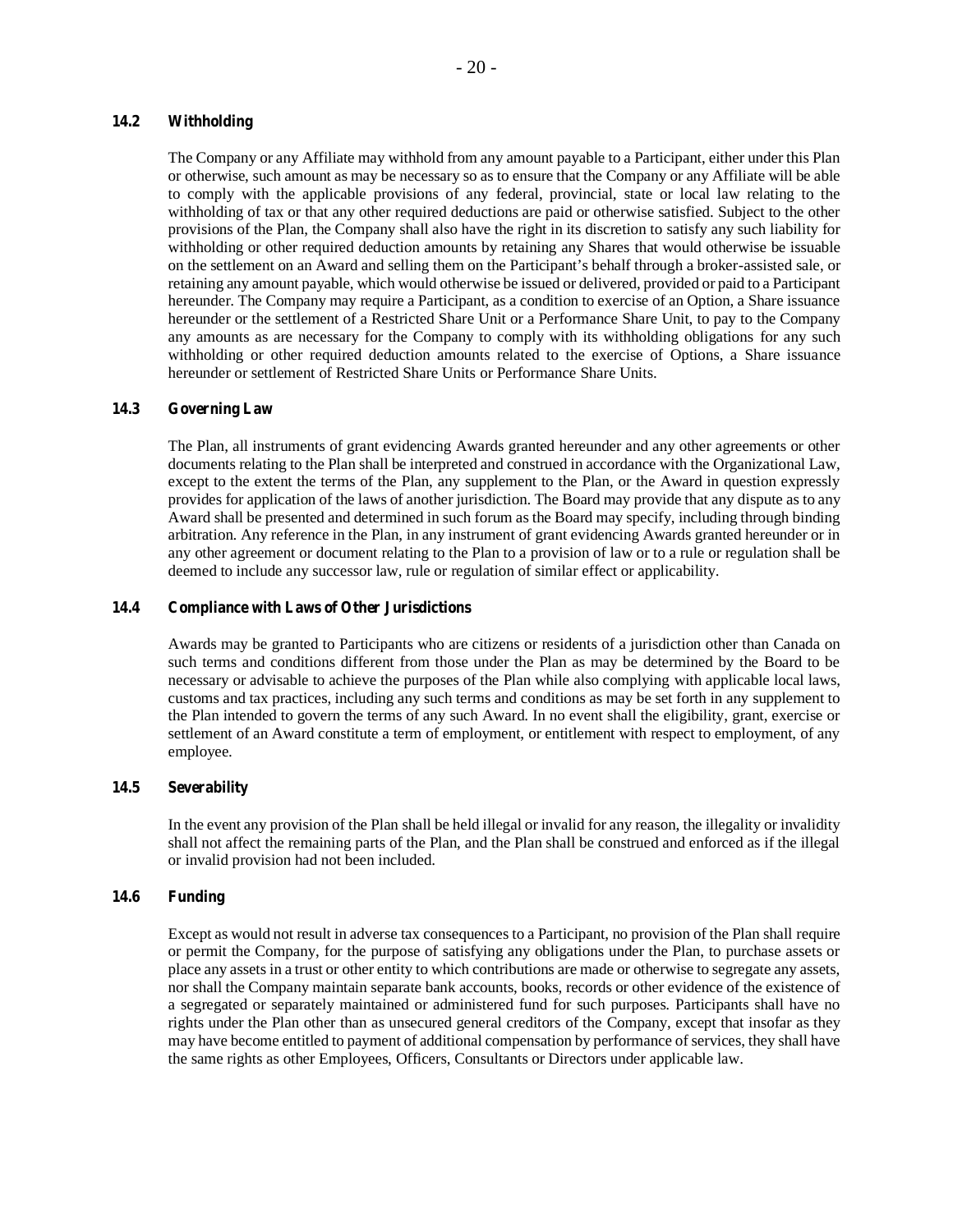# **14.7 No Guarantee of Tax Consequences**

Neither the Board nor the Company makes any commitment or guarantee that any specific tax treatment will apply or be available to pay Person participating or eligible to participate hereunder.

# **ARTICLE 15 EFFECTIVE DATE AND TERM OF PLAN**

# **15.1 Effective Date of the Plan**

The Plan became effective upon approval by the Board and shall become effective as of and from such date, upon approval by the shareholders of the Company and Exchange.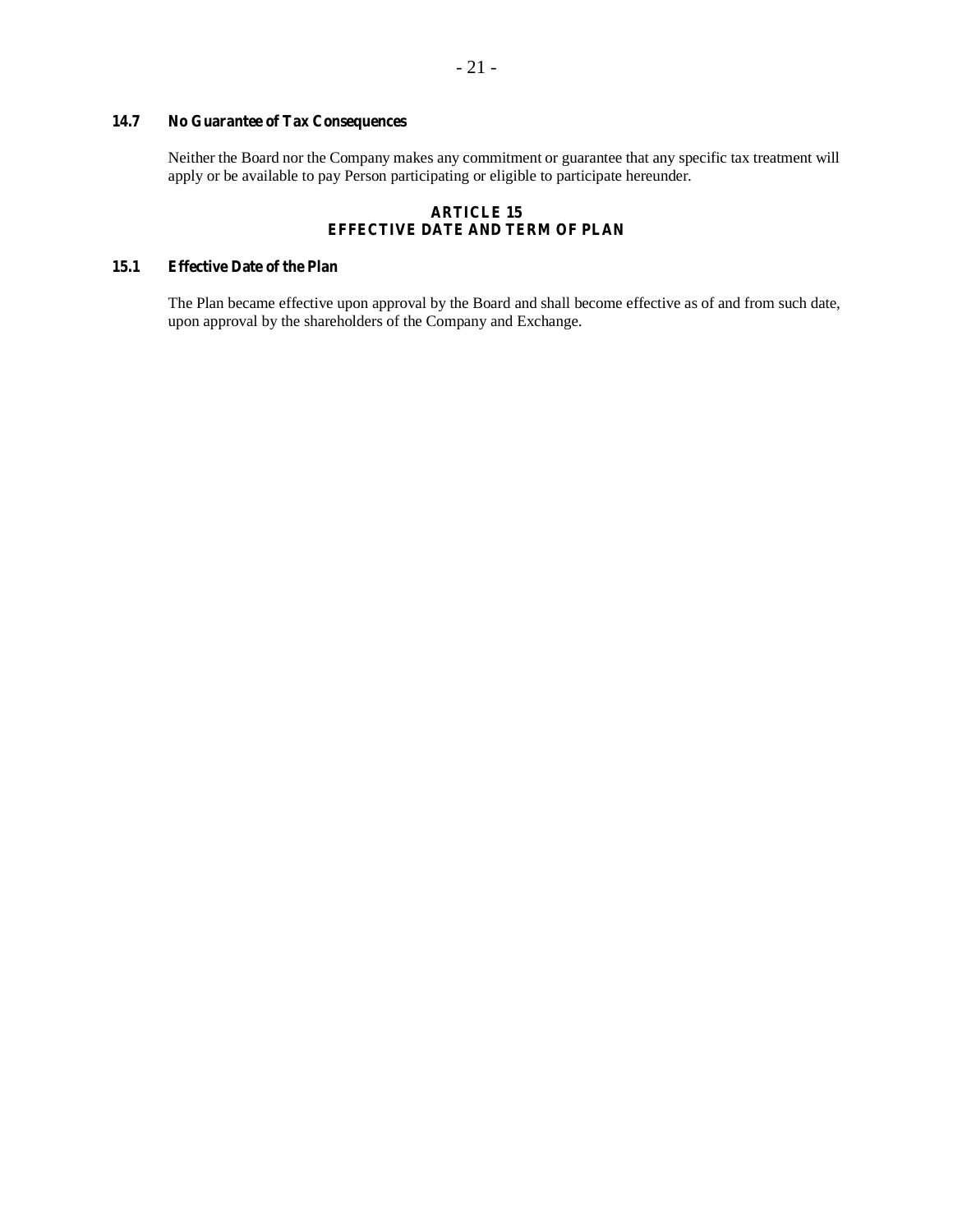# **SCHEDULE "B" Star Royalties Ltd. ("Company") Audit Committee Charter (the "Charter")**

# **INTRODUCTION**

This Charter sets forth the purpose, composition, responsibilities and authority of the Audit Committee (the "**Committee**") of the board of directors (the "**Board**") of Star Royalties Ltd. (the "**Company**").

# 1. **STATEMENT OF PURPOSE**

The purpose of the Committee is to assist the Board in fulfilling its oversight responsibilities with respect to:

- Financial reporting and related financial disclosure;
- Risk management;
- Internal control over financial reporting and disclosure controls and procedures;
- The annual independent audit of the Company's financial statements;
- Legal and regulatory compliance and compliance with the Whistleblower Policy;
- Related party transactions; and
- Compliance with public disclosure requirements.

# 2. **COMMITTEE MEMBERSHIP**

The Committee shall consist of as many directors of the Board as the Board may determine (the "**Members**"), but in any event, not less than three (3) Members. Each Member shall be independent and financially literate within the meaning of National Instrument 52-110 — Audit Committees ("**NI 52-110**") and any other applicable securities laws and the rules of any stock exchanges upon which the Company's securities are listed. NI 52-110 requires, among other things, that to be independent, a Member be free of any relationship which could, in the view of the Board, reasonably interfere with the exercise of a Member's independent judgment. No Member shall: (i) accept, directly or indirectly, any consulting or advisory or other compensatory fee from the Company or any of its subsidiaries (other than remuneration for acting in his or her capacity as a member of the Board and as a member of Board Committees); or (ii) be an "affiliated entity" within the meaning of NI 52-110.

Members shall be appointed by the Board, taking into account any recommendation that may be made by the Environmental, Social, Governance and Nominating Committee of the Board (the "**ESGN Committee**"). Any Member may be removed and replaced at any time by the Board, and will automatically cease to be a Member if he or she ceases to meet the qualifications required of Members. The Board will fill vacancies on the Committee by appointment from among qualified directors of the Board, taking into account any recommendation that may be made by the ESGN Committee. If a vacancy exists on the Committee, the remaining Members may exercise all of the Committee's powers so long as there is a quorum in accordance with Section 3 below.

## *Chair*

The Board will designate one of the independent directors of the Board to be the chair of the Committee (the "**Chair**") and the Chair may be removed or replaced at any time by the Board, in both cases, taking into account any recommendation that may be made by the ESGN Committee.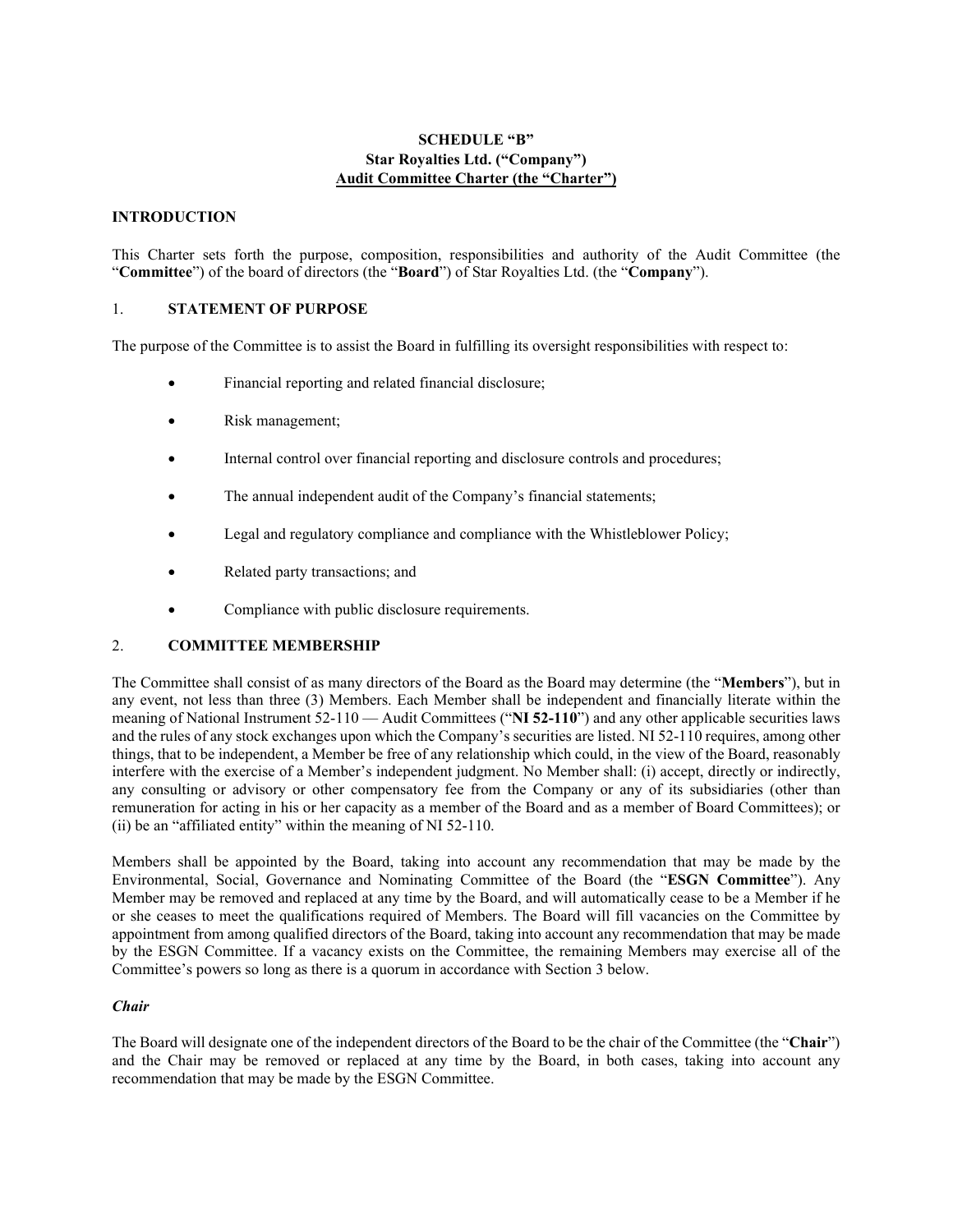# *Qualifications*

Subject to the permitted phase-in periods contemplated by Section 3.2 and Section 3.8 of NI 52-110, all Members shall be independent and financially literate as described above. Members must have suitable experience and must be familiar with auditing and financial matters.

## *Attendance of Management and other Persons*

The Committee may invite, at its discretion, senior executives of the Company or such persons as it sees fit to attend meetings of the Committee and to take part in the discussion and consideration of the affairs of the Committee. The Committee may also require senior executives or other employees of the Company to produce such information and reports as the Committee may deem appropriate in the proper exercise of its duties. Senior executives and other employees of the Company shall attend a Committee meeting if invited by the Committee. The Committee may meet without senior executives in attendance for a portion of any meeting of the Committee.

# *Delegation*

Subject to applicable law, the Committee may delegate any or all of its functions to any of its Members or any subset thereof, or other persons, from time to time as it sees fit.

# 3. **COMMITTEE OPERATIONS**

## *Meetings*

The Chair, in consultation with the other Members, shall determine the schedule and frequency of meetings of the Committee. Meetings of the Committee shall be held at such times and places as the Chair may determine. To the extent possible, advance notice of each meeting will be given to each Member unless all Members are present and waive notice, or if those absent waive notice before or after a meeting. Members may attend all meetings of the Committee either in person or by telephone, video or other electronic means. Powers of the Committee may also be exercised by written resolutions signed by all Members.

At the request of the external auditors of the Company, the Chief Executive Officer or the Chief Financial Officer of the Company or any Member, the Chair shall convene a meeting of the Committee. Any such request shall set out in reasonable detail the business proposed to be conducted at the meeting so requested.

## *Agenda and Reporting*

To the extent possible, in advance of every regular meeting of the Committee, the Chair shall prepare and distribute, or cause to be prepared and distributed, to the Members and others as deemed appropriate by the Chair, an agenda of matters to be addressed at the meeting together with appropriate briefing materials.

The Chair shall report to the Board on the Committee's activities since the last Board meeting. However, the Chair may report orally to the Board on any matter in his or her view requiring the immediate attention of the Board. Minutes of each meeting of the Committee shall be circulated to the Board following approval of the minutes by the Members. The Committee shall oversee the preparation of, review and approve the applicable disclosure for inclusion in the Company's annual information form.

# *Secretary and Minutes*

The Corporate Secretary of the Company may act as the secretary of the Committee unless an alternative secretary is appointed by the Committee. The secretary of the Committee shall keep regular minutes of Committee proceedings and shall circulate such minutes to all Members and to the chair of the Board (and to any other director of the Board that requests that they be sent to him or her) on a timely basis.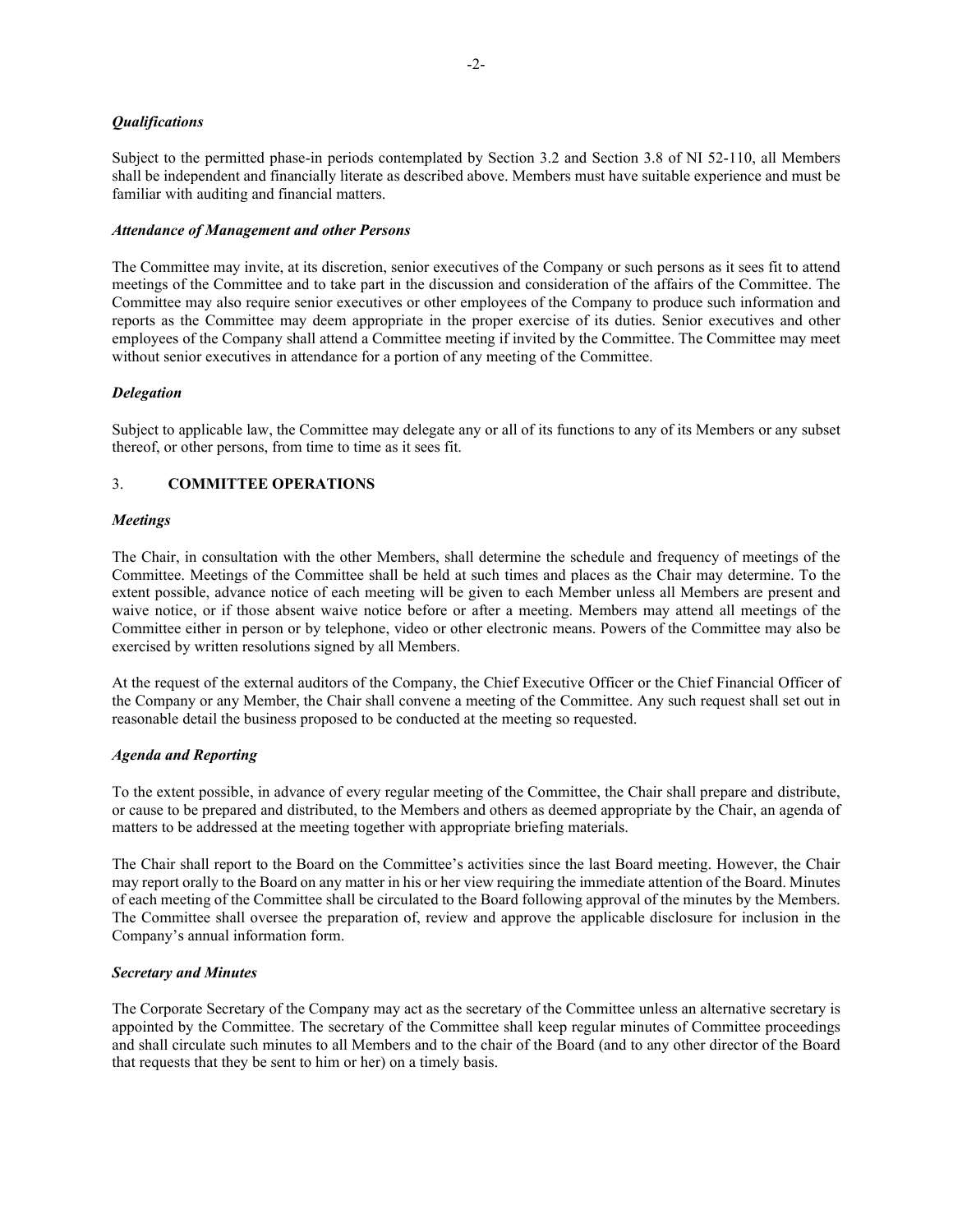## *Quorum and Procedure*

A quorum for any meeting of the Committee will be a simple majority of the Members in office. The procedure at meetings will be determined by the Committee. The powers of the Committee may be exercised by a simple majority of Members at a meeting where a quorum is present or by resolution in writing signed by all Members. In the absence of the Chair, the Committee may appoint one of its other Members to act as Chair of any meeting.

# *Exercise of Power between Meetings*

Between meetings, the Chair, or any Member designated for such purpose by the Committee, may, if required in the circumstance, exercise any power delegated by the Committee on an interim basis. The Chair or other designated Member will promptly report to the other Members in any case in which this interim power is exercised.

# 4. **DUTIES AND RESPONSIBILITIES**

The Committee is responsible for performing the duties set out below and any other duties that may be assigned to it by the Board, as well as any other functions that may be necessary or appropriate for the performance of its duties.

# *Financial Reporting and Disclosure*

Review and recommend to the Board for approval, the interim and audited annual financial statements, including the auditors' report thereon, management's discussion and analysis, financial reports, press releases related to such financial statements and reports, and other applicable financial disclosure, prior to the public disclosure of such information.

Review and recommend to the Board for approval, where appropriate, financial information contained in any prospectuses, annual information forms, annual reports to shareholders, management proxy circulars, material change disclosures of a financial nature and similar disclosure documents, prior to the public disclosure of such documents or information.

Review with senior executives of the Company, and with external auditors, significant accounting principles and disclosure issues and alternative treatments under International Financial Reporting Standards ("**IFRS**"), with a view to gaining reasonable assurance that financial statements are accurate, complete and present fairly the Company's financial position and the results of its operations in accordance with IFRS, as applicable.

Seek to ensure that adequate procedures are in place for the review of the Company's public disclosure of financial information extracted or derived from the Company's financial statements, the Company's disclosure controls and procedures and periodically assess the adequacy of those procedures and recommend any proposed changes to the Board for consideration.

# *Risk Management*

Review the Company's major financial risk exposures and the steps taken to monitor and control such exposures, including the use of any financial derivatives and hedging activities.

Review and make recommendations to the Board regarding the adequacy of the Company's risk management policies and procedures with regard to identification of the Company's principal risks and implementation of appropriate systems and controls to manage such risks including an assessment of the adequacy of insurance coverage maintained by the Company.

# *Internal Controls and Internal Audit*

Review the adequacy and effectiveness of the Company's internal control and management information systems through discussions with senior executives of the Company and the external auditor relating to the maintenance of (i) necessary books, records and accounts in sufficient detail to accurately and fairly reflect the Company's transactions;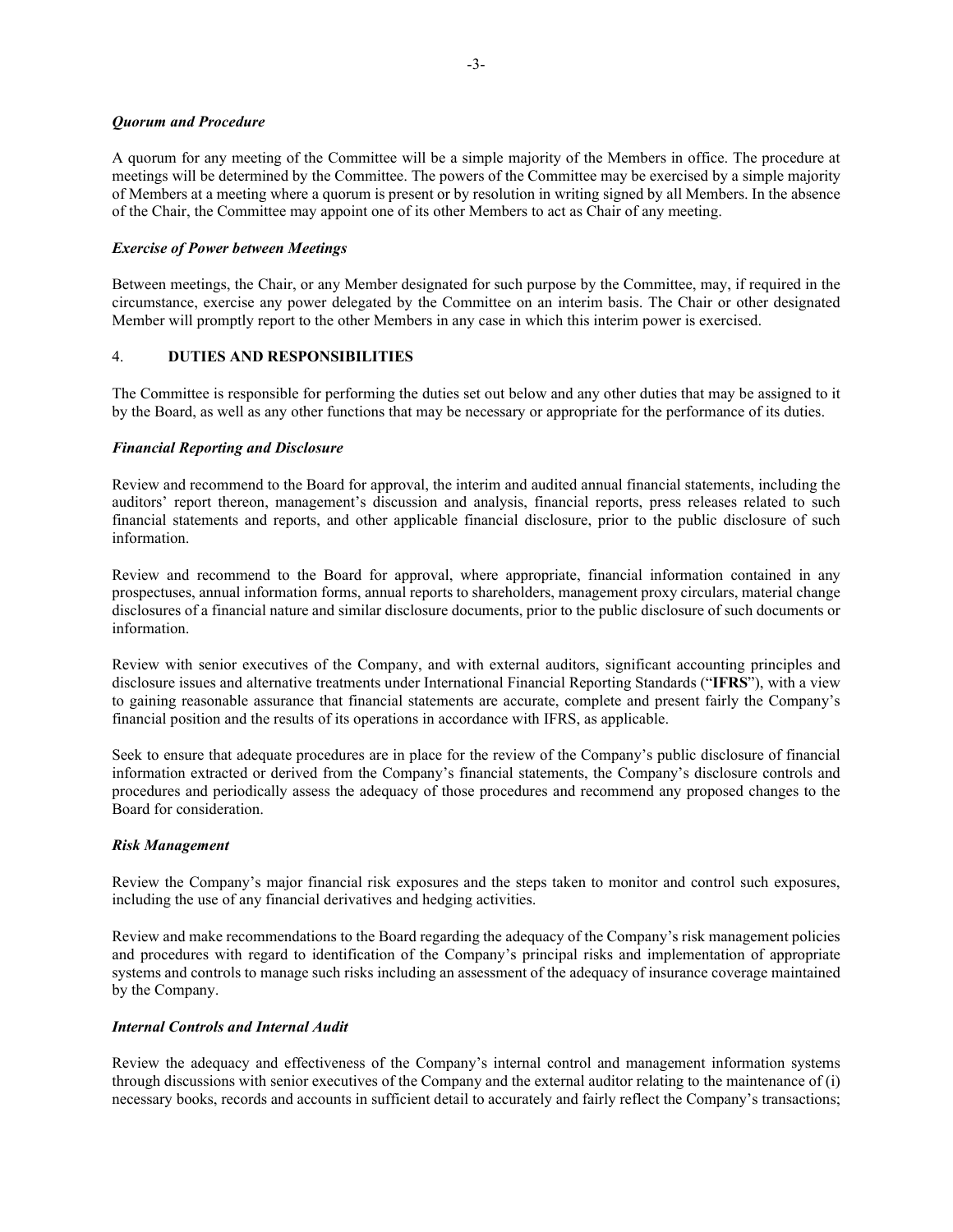(ii) effective internal control over financial reporting; and (iii) adequate processes for assessing the risk of material misstatements in the financial statements and for detecting control weaknesses or fraud. From time to time the Committee shall assess any requirements or changes with respect to the establishment or operations of the internal audit function having regard to the size and stage of development of the Company at any particular time.

Satisfy itself, through discussions with senior executives of the Company that the adequacy of internal controls, systems and procedures has been periodically assessed in accordance with regulatory requirements and recommendations.

Periodically review the Company's policies and procedures for reviewing and approving or ratifying related- party transactions.

# *External Audit*

Recommend to the Board a firm of external auditors to be nominated for appointment as the external auditors of the Company.

Ensure the external auditors report directly to the Committee on a regular basis. Review the independence of the external auditors.

Review and recommend to the Board the fee, scope and timing of the audit and other related services rendered by the external auditors.

Review and approve the audit plan of the external auditors, including the scope and staffing of the audit, prior to the commencement of the audit. Establish and maintain a direct line of communication with the Company's external auditors.

At each meeting, the Committee shall meet in private session, if required, and may meet with the external auditors, with management, and with the Committee members only.

Review and assess the compensation and oversight of the work of the external auditors of the Company with respect to preparing and issuing an audit report or performing other audit or review services for the Company, including the resolution of issues between senior executives of the Company and the external auditors regarding financial reporting. The external auditor shall report directly to the Committee.

Review the results of the external audit and the external auditors' report thereon, including discussions with the external auditors as to the quality of accounting principles used and any alternative treatments of financial information that have been discussed with senior executives of the Company and any other matters.

Review any material written communications between senior executives of the Company and the external auditors and any significant disagreements between the senior executives and the external auditors regarding financial reporting.

Discuss with the external auditors their perception of the Company's financial and accounting personnel, records and systems, the cooperation which the external auditors received during their course of their review and availability of records, data and other requested information and any recommendations with respect thereto.

Discuss with the external auditors their perception of the Company's identification and management of risks, including the adequacy or effectiveness of policies and procedures implemented to mitigate such risks.

Recommend to the Board any change of the external auditors and oversee any such change to ensure compliance with NI 52-110 and other applicable securities laws.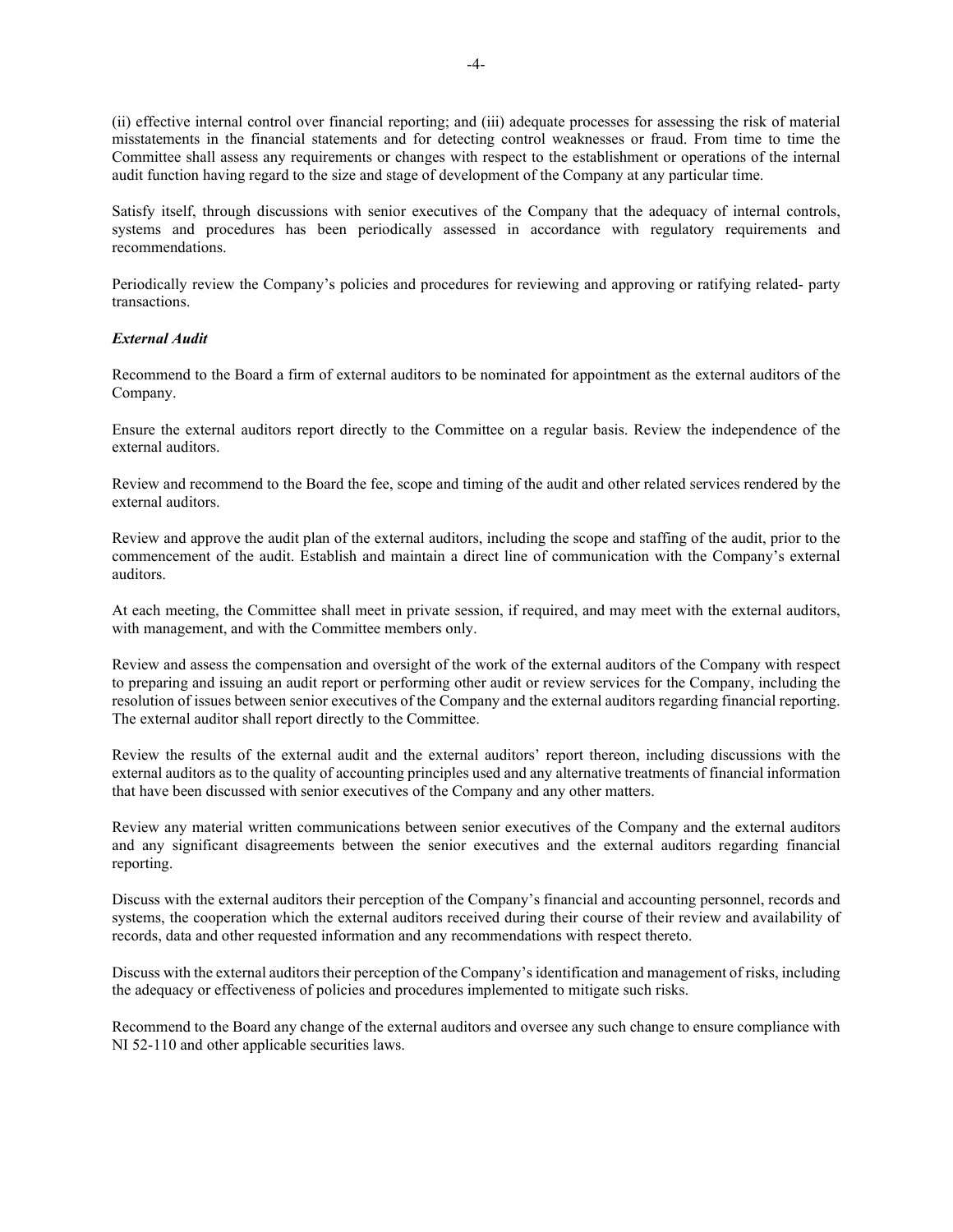Review the reasons for any proposed change in the external auditors which is not initiated by the Committee or Board and any other significant issues related to the change, including the response of the incumbent auditors, and enquire as to the qualifications of the proposed auditors before making its recommendations to the Board.

Review and assess, at least annually, the performance of the external auditors, including (i) reviewing and evaluating the lead partner on the external auditor's engagement with the Company; and (ii) considering whether the auditor's quality controls are adequate and the provision of permitted non-audit services are compatible with maintaining the auditor's independence.

# *Associated Responsibilities*

Monitor and periodically review the Whistleblower Policy of the Company and associated procedures for:

- The receipt, retention and treatment of complaints received by the Company regarding accounting and internal accounting controls or auditing matters;
- The confidential, anonymous submission by directors, officers and employees of the Company of concerns regarding questionable accounting or auditing matters; and
- Any violations of applicable law, rules or regulations that relate to corporate reporting and disclosure, or violations of the Company's Code of Conduct.

Review and approve the Company's hiring policies regarding employees and partners, and former employees and partners, of the present and former external auditors of the Company.

# *Non-Audit Services*

Pre-approve all non-audit services to be provided to the Company or any subsidiary entities by its external auditors or by the external auditors of such subsidiary entities, in accordance with NI 52-110 and other applicable securities laws, if any. The Committee may delegate to one or more of its Members the authority to pre-approve non-audit services but pre-approval by such Member or Members so delegated shall be presented to the full Committee at its first scheduled meeting following such pre-approval.

# *Other Duties*

Direct and supervise the investigation into any matter brought to its attention within the scope of the Committee's duties. Perform such other duties as may be assigned to it by the Board from time to time or as may be required by applicable law.

# 5. **THE COMMITTEE CHAIR**

In addition to the responsibilities of the Chair described above, the Chair has the primary responsibility for overseeing and reporting on the evaluations to be conducted by the Committee, as well as monitoring developments with respect to accounting and auditing matters in general and reporting to the Committee on any related significant developments.

# 6. **COMMITTEE EVALUATION**

The performance of the Committee shall be evaluated by the Board as part of its regular evaluation of the Board committees.

# 7. **ACCESS TO INFORMATION AND AUTHORITY TO RETAIN INDEPENDENT ADVISORS**

The Committee shall be granted unrestricted access to all information regarding the Company that is necessary or desirable to fulfill its duties and all directors, officers and employees of the Company will be directed to cooperate as requested by Members. The Committee has the authority to retain, at the Company's expense, independent legal,